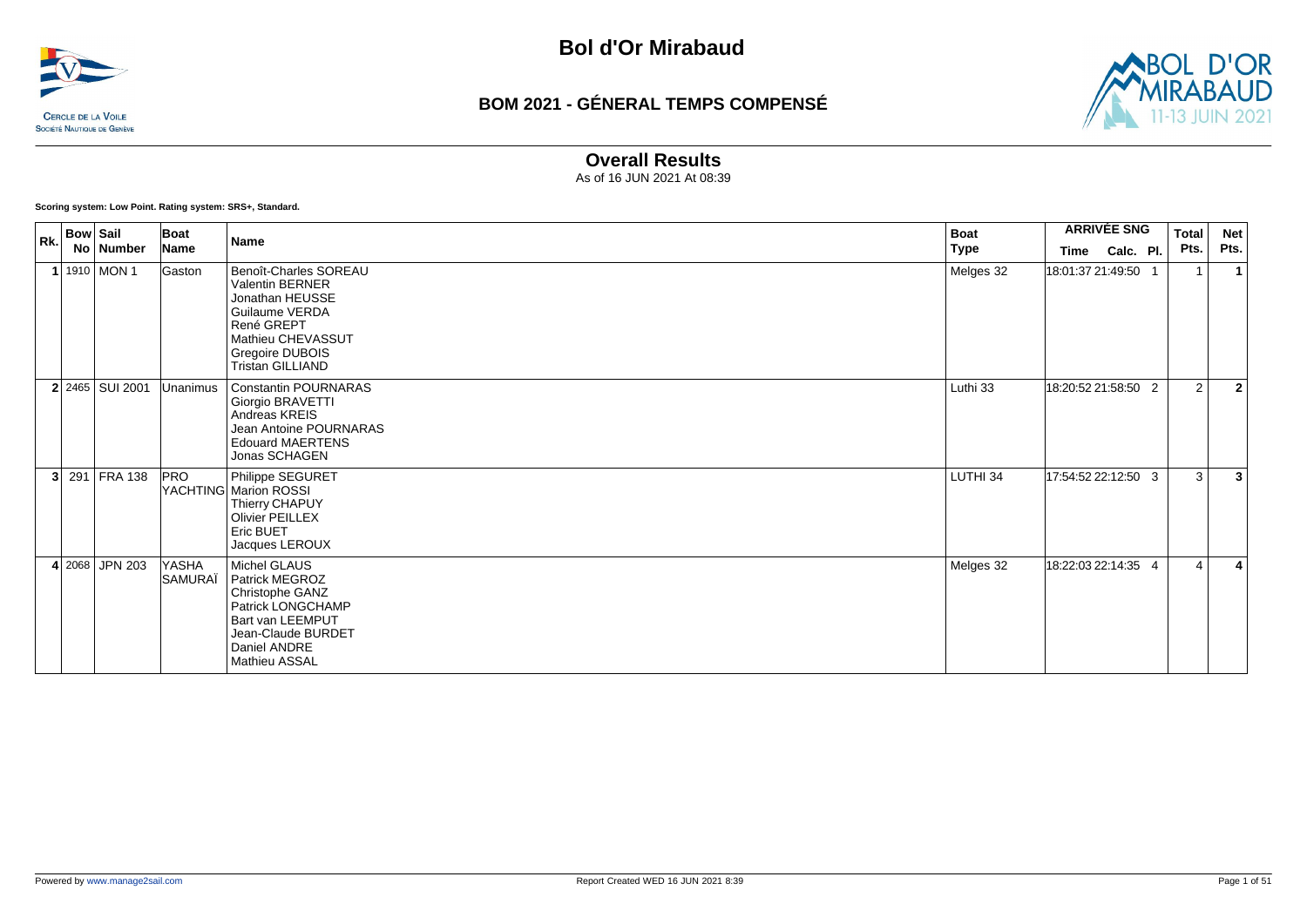



#### **Overall Results**

|  | $\mid$ <sub>Rk.</sub> Bow Sail | Boat               | <b>Name</b>                                                                                                                                 | <b>Boat</b> | <b>ARRIVÉE SNG</b>  |           | <b>Total</b>   | <b>Net</b>     |
|--|--------------------------------|--------------------|---------------------------------------------------------------------------------------------------------------------------------------------|-------------|---------------------|-----------|----------------|----------------|
|  | No Number                      | Name               |                                                                                                                                             | Type        | Time                | Calc. Pl. | Pts.           | Pts.           |
|  | $5$ 809 SUI 2                  | Jambon<br>Beurre   | Philippe DURR<br><b>Austin BELAIEFF</b><br>Robin FOETH<br>Michael FOETH<br><b>Yves SALAMA</b>                                               | Toucan      | 19:03:45 22:29:38 5 |           | 5              | 5              |
|  | 6 593 SUI 1                    | Zénitude           | Pierre FAYET<br>Nathalie FAYET<br>Jean-Paul PEYRAUD<br>Victor van CLEEF<br><b>Guillaume FAYET</b><br>François LAZEYRAS<br>Dominique BOLOMEY | Aebi 950    | 19:39:56 22:29:51 6 |           | 6              | 6              |
|  | 7 1846 FRA 33                  | L'EGGER            | Christophe MAGNIN<br>Olivier BEON<br>Francois HASSELBORN<br>Jean Marc BECHET                                                                | Toucan      | 19:09:36 22:36:32 7 |           | $\overline{7}$ | $\overline{7}$ |
|  | 8 1252 SUI 02                  | Autobritt<br>Volvo | Christophe DUBUIS<br>Andrew GRAHAM<br><b>Olivier SELIG</b><br><b>Robert GRAHAM</b><br>Olivier GÉTAZ<br>Christophe EMALDI<br>Alain PORRARO   | Luthi F10   | 17:55:45 22:48:21 8 |           | 8              | 8              |
|  | $9$ 1670 SUI 8                 | PURE.              | Yves THEUNINCK<br><b>Adrien GENIER</b><br>François de BONDELI<br>Hélène ROUSSELON<br>Laurent VEZ<br>Loïc DONY<br>Ken RELECOM                | Luthi F10   | 17:23:28 22:51:07 9 |           | 9              | 9              |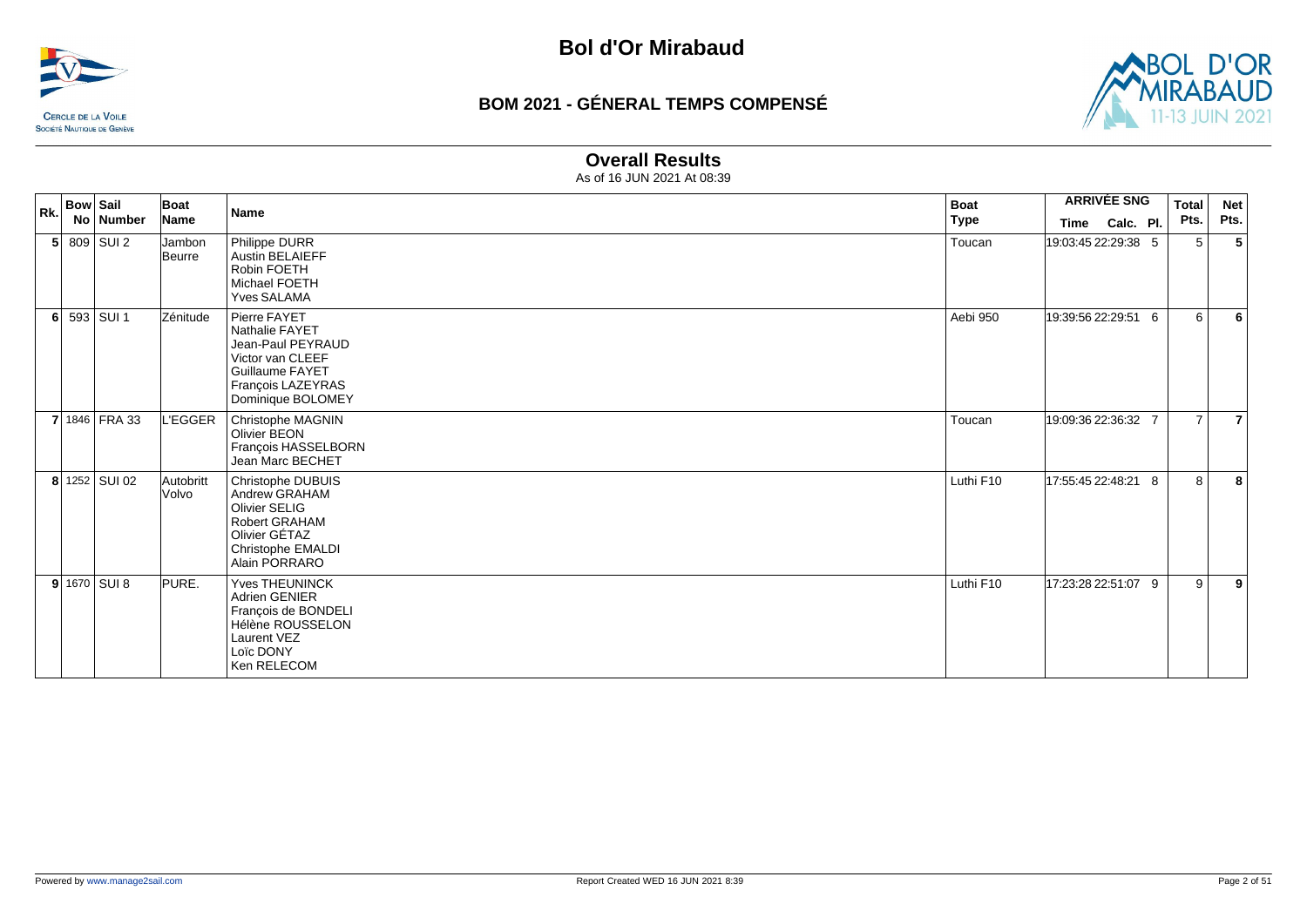



### **Overall Results**

| <b>Bow Sail</b><br>Rk. |  | Boat             | <b>Name</b>          | <b>Boat</b>                                                                                                                                            |                                         | <b>ARRIVÉE SNG</b>   | <b>Total</b> | <b>Net</b>      |      |
|------------------------|--|------------------|----------------------|--------------------------------------------------------------------------------------------------------------------------------------------------------|-----------------------------------------|----------------------|--------------|-----------------|------|
|                        |  | No Number        | Name                 |                                                                                                                                                        | <b>Type</b>                             | Time                 | Calc. Pl.    | Pts.            | Pts. |
|                        |  | 10 492 SUI 56    | Ypso                 | <b>Edouard KESSI</b><br>Elie OHAYON<br>Clara KESSI<br>Julie KESSI                                                                                      | Tiolu                                   | 19:58:03 22:52:58 10 |              | 10 <sup>1</sup> | 10   |
|                        |  | 11 302 SUI 22    | Body and<br>Soul     | Thierry BOTTGE<br>Marc CHEVALLAY<br>Nhat Quang DANG<br>Christophe FAVRE<br>Lionel SCHURCH<br>Jean-Marc MONNARD<br>Jaquemet TRISTAN<br>Vincent VACHETTE | Luthi 38                                | 17:44:33 23:00:43 11 |              | 11              | 11   |
|                        |  | 12 298 SUI 195   | Carolive<br>ltoo     | Fabrice RIGOT<br>Marie SOLER<br>Adrien NININ<br>Andreas ROGGO<br>Aude COMPAN<br>Guillaume RIGOT                                                        | <b>Grand Surprise</b>                   | 21:08:37 23:31:58 12 |              | 12              | 12   |
|                        |  | 13 2139 SUI 79   | Gaston 3             | Patrick DUCLUZAUX<br>Christophe HERMANJAT<br>Melanie MARADAN<br>Roncato MARINA                                                                         | Toucan                                  | 19:58:36 23:34:21 13 |              | 13              | 13   |
|                        |  | 14 3601 SUI 3601 | Black<br><b>Swan</b> | Anne CHIARI-BORY<br>Nicolas GUERRY<br>Maxime DIETH<br><b>Olivier PERRON</b><br>Thomas BIRCHLER<br>Michael O'KEEFFE<br>Pol le VAILLANT<br>Alec ARDIN    | Luthi 36 Classic   18:16:48 23:37:04 14 |                      |              | 14              | 14   |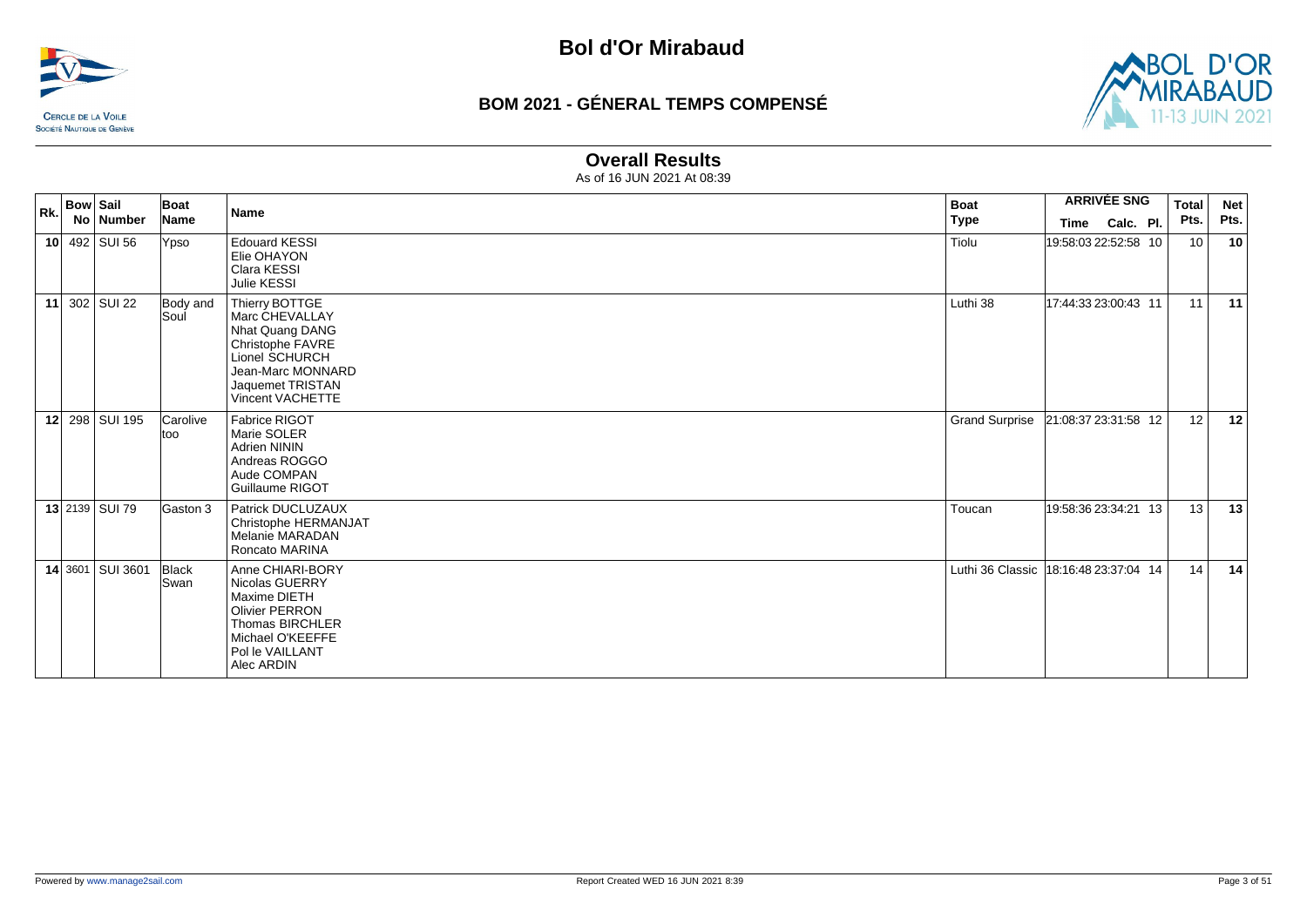



### **Overall Results**

| Rk. | <b>Bow Sail</b>  | Boat            | <b>Name</b>                                                                                                  | <b>Boat</b> |                          | <b>ARRIVÉE SNG</b> | <b>Total</b> | <b>Net</b> |
|-----|------------------|-----------------|--------------------------------------------------------------------------------------------------------------|-------------|--------------------------|--------------------|--------------|------------|
|     | No Number        | Name            |                                                                                                              | <b>Type</b> | <b>Time</b>              | Calc. Pl.          | Pts.         | Pts.       |
|     | 15 103 SUI 34    |                 | PERCHETTE Serge PATRY<br>Thiery PLOJOUX<br><b>Monica PATRY</b><br>Markus MR BRAENDLER<br>Jean Marie MEGEVAND | Luthi 34    | 19:36:58 23:54:43 15     |                    | 15           | 15         |
|     | 16 1979 FRA 130  | <b>ZOOLOO</b>   | <b>Claude LAVAL</b><br>Guillaume DUPONBA<br>Philippe REY                                                     | 6.5m SI     | 1:00:59:42 1:00:19:12 16 |                    | 16           | 16         |
|     | 17 1514 SUI 1481 |                 | Mirabaud 3 Marcelo SAGUIER<br>Viktoria JEDLINSKA<br><b>Boris HIRSCH</b><br>Léonie BAUDET                     | J/70        | 1:00:59:02 1:00:39:33 17 |                    | 17           | 17         |
|     | 18 1412 SUI 780  | vuvuzela        | Raphael NAF<br>Jonas NÄF<br><b>Christian KLAUS</b><br><b>Marcel BIERI</b>                                    | T780        | 19:49:08 1:00:53:33 18   |                    | 18           | 18         |
|     | 19 1214 SUI 725  | Miss Tick       | Sarah JACCAUD<br>Antoine COSTA<br>Cedric JACCAUD<br>Pascal LEHMANN                                           | Surprise    | 1:00:54:03 1:00:54:03 19 |                    | 19           | 19         |
|     |                  | Leman à         | 20 1396 FRA 1708 VELASCO/D Arnaud MACHADO<br>Alexandre CARROY<br>l'Ocean.com Jean-Briac MONBOUSSIN           | Surprise    | 1:00:57:36 1:00:57:36 20 |                    | 20           | 20         |
|     | 21 1798 SUI 759  |                 | LUC Voile - Yann PAYEN<br>ForumEPFL Clara TRELLU<br>Lucanaël KOPF<br>Loïc VERDIER<br><b>Adrien PELTIER</b>   | Surprise    | 1:00:58:27 1:00:58:27 21 |                    | 21           | 21         |
|     | 22 1630 SUI 629  | <b>JanLeDuc</b> | Vincent JUTZI<br>Anne CASTERAS<br>Adrien BIDIVILLE<br>Régis LONGCHAMP                                        | Surprise    | 1:00:59:47 1:00:59:47 22 |                    | 22           | 22         |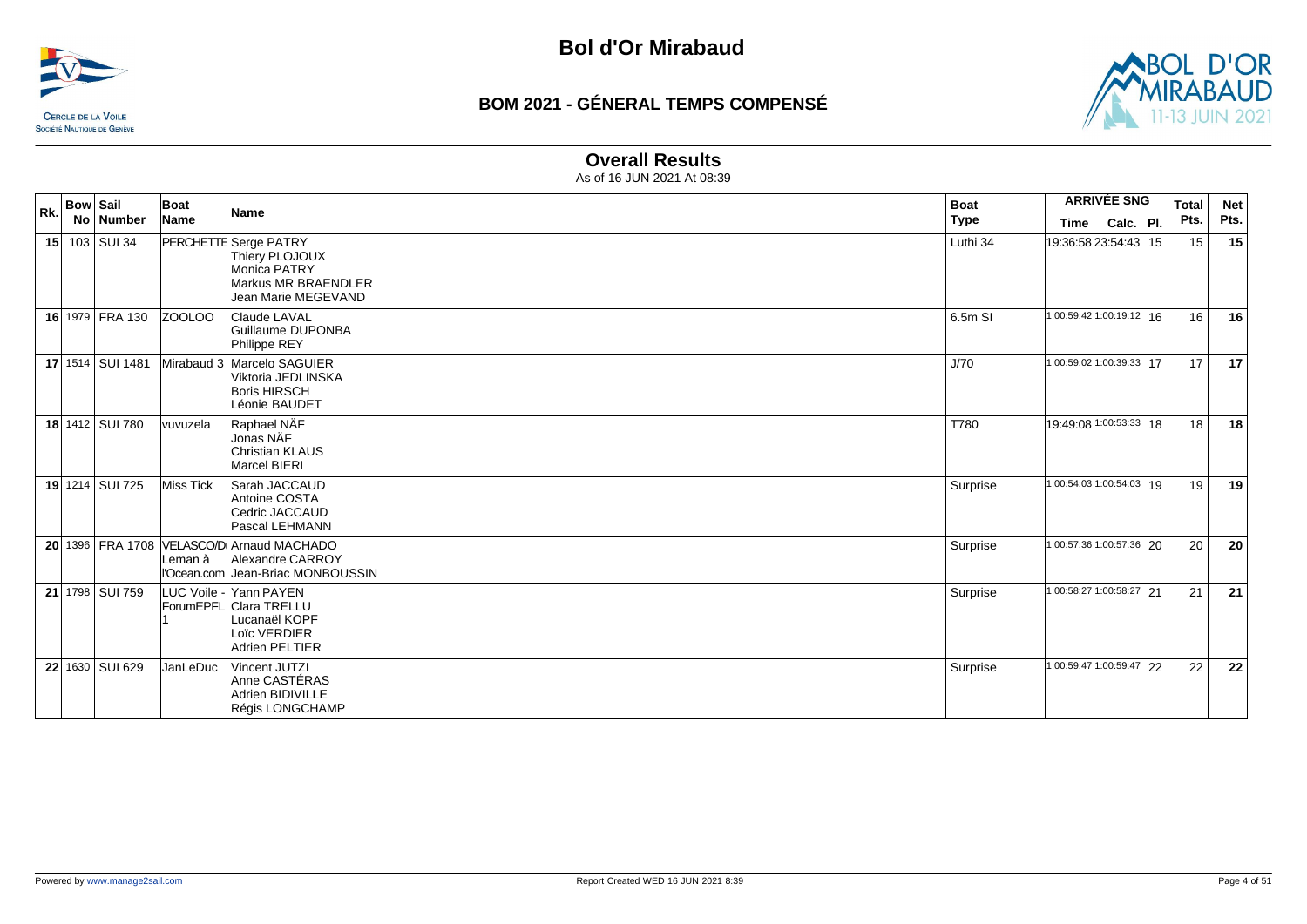



### **Overall Results**

| <b>Bow Sail</b><br>Rk. |  |                 | Boat             | Name                                                                                                                | <b>Boat</b> |                          | <b>ARRIVÉE SNG</b> | <b>Total</b> | <b>Net</b> |
|------------------------|--|-----------------|------------------|---------------------------------------------------------------------------------------------------------------------|-------------|--------------------------|--------------------|--------------|------------|
|                        |  | No Number       | <b>Name</b>      |                                                                                                                     | <b>Type</b> | Time                     | Calc. Pl.          | Pts.         | Pts.       |
|                        |  | 23 1329 SUI 653 | Satori           | Dominique PITTELOUD<br><b>Willi BOSSHART</b><br>Hervé COLINMAIRE<br>Séverin VOISIN                                  | Surprise    | 1:00:59:53 1:00:59:53 23 |                    | 23           | 23         |
|                        |  | 24 1517 SUI 441 | HydroMel         | Mélanie HENRY<br>Marc VOIDEY<br>Melanie ROHTLISBERGER<br>Jessica CARREL                                             | Surprise    | 1:01:00:15 1:01:00:15 24 |                    | 24           | 24         |
|                        |  | 25 2190 SUI 908 | Spirit Of        | Joshua SCHOPFER<br>Eric BARDE<br>Jean-Louis GAY<br><b>Annick ZINCK</b><br><b>Christine BRIAND</b><br>Dominique AEBI | Surprise    | 1:01:02:15 1:01:02:15 25 |                    | 25           | 25         |
|                        |  | 26 608 SUI 233  |                  | <b>ARACHNOP Martin HESENER</b><br><b>Patrick CHEVALIER</b><br>David LIGONY<br><b>Bruno HUMBLOT</b>                  | Surprise    | 1:01:06:11 1:01:06:11 26 |                    | 26           | 26         |
|                        |  | 27 2229 SUI 400 | Hakuna<br>Matata | Fabian KÜTTEL<br><b>Christian STALDER</b><br>Philipp KRATTINGER<br>Nadine EICHENBERGER<br>Anna MEYER                | Surprise    | 1:01:06:32 1:01:06:32 27 |                    | 27           | 27         |
|                        |  | 28 2306 SUI 156 | 4 zigs           | Edgar BORDIER<br>Jodit BORDIER<br>Audrey PICHARD<br><b>Renaud FALGAS</b><br>Dave GRESINGER                          | Surprise    | 1:01:10:07 1:01:10:07 28 |                    | 28           | 28         |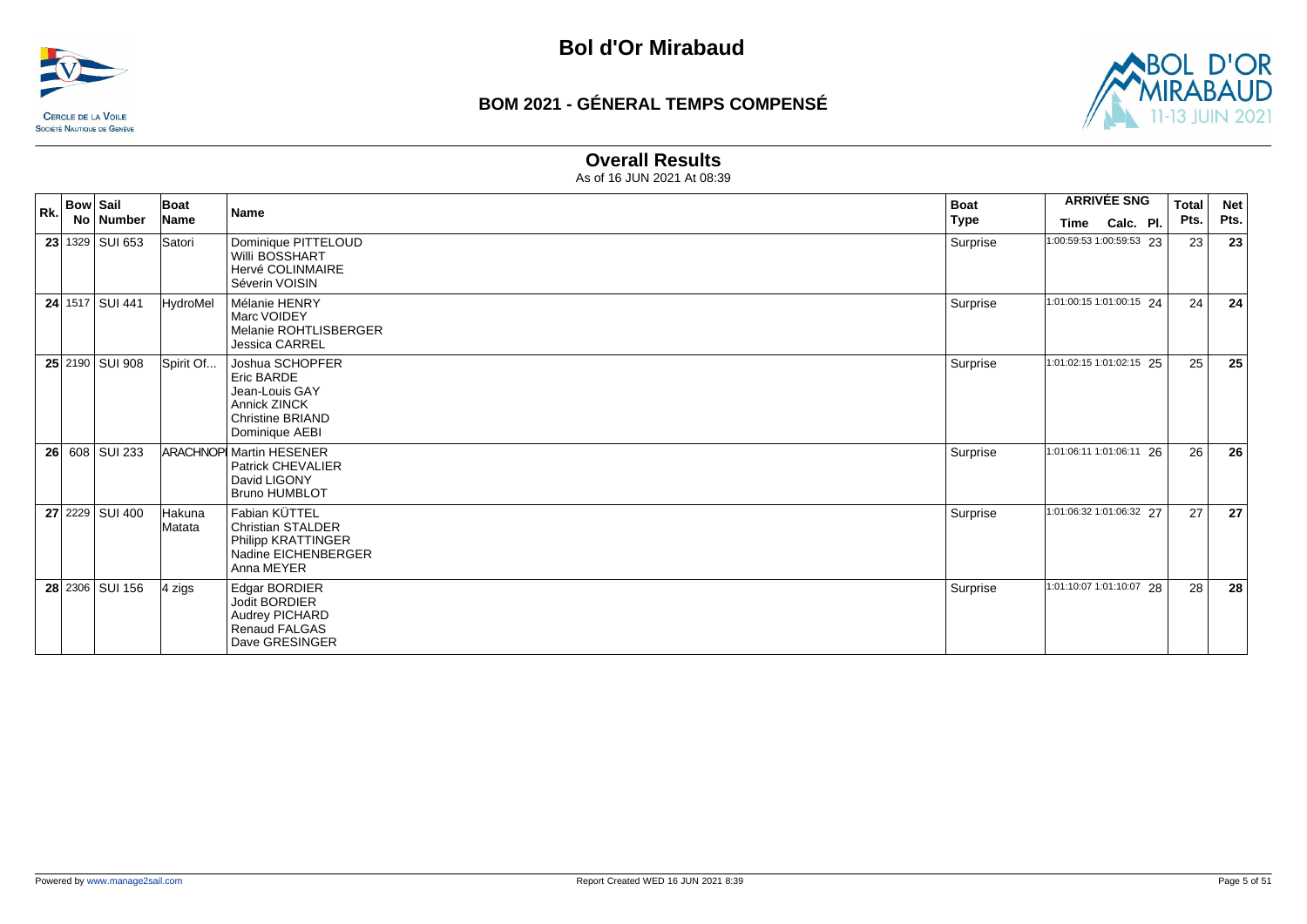



### **Overall Results**

|    | $ R_k $ Bow Sail | Boat<br><b>Name</b><br><b>Name</b> | <b>Boat</b>                                                                                                                                                         |                | <b>ARRIVÉE SNG</b>       | <b>Total</b> | <b>Net</b> |      |
|----|------------------|------------------------------------|---------------------------------------------------------------------------------------------------------------------------------------------------------------------|----------------|--------------------------|--------------|------------|------|
|    | No   Number      |                                    |                                                                                                                                                                     | <b>Type</b>    | <b>Time</b>              | Calc. Pl.    | Pts.       | Pts. |
|    | 29 1685 SUI 300  | Carpediem<br><b>cube</b>           | Grégoire BORDIER<br>Laurence BURGER<br><b>Jesse GIACOMETTI</b><br><b>Mathieu MEYER</b><br><b>Romain MEYER</b><br><b>Benjamin SENFTEN</b><br>Luc MUNIER              | Psaros 33      | 16:56:03 1:01:10:52 29   |              | 29         | 29   |
|    | 30 2186 SUI 89   | lIbis l                            | Estermann YVES<br>Celien DEVAUX<br>Max GILLIÈRON                                                                                                                    | 6.5 m SI       | 1:00:56:36 1:01:17:33 30 |              | 30         | 30   |
| 31 | 77 SUI 900       | Pétrel                             | Michael WETTSTEIN<br>Damien DAVID<br>Olivier TÂCHE<br><b>Fabrice ALLAZ</b><br>Vincent JOLIAT<br><b>Florian BERNHARD</b><br>Jon ITTURALDE<br>Santiago VILLAX SAMPAIO | Psaros 33      | 17:05:47 1:01:25:20 31   |              | 31         | 31   |
|    | 32 1762 SUI 01   | Tabasco                            | Pierre GOTTREUX<br><b>Arnaud GAVAIRON</b><br><b>Titouan BRIAUX</b><br>Loïc ISABELLA<br>Wolf van CAUWENBERGHE<br>Daniela WALLEN                                      | Luthi MF 10    | 19:48:55 1:01:25:23 32   |              | 32         | 32   |
|    | 33 2297 SUI 00   | Monofoil<br><b>GONET</b>           | Eric MONNIN<br>Damian WEISS<br>Marc MONNIN<br>Ute WAGNER<br>Simon BRÜGGER                                                                                           | Proto Monofoil | 18:21:49 1:01:32:38 33   |              | 33         | 33   |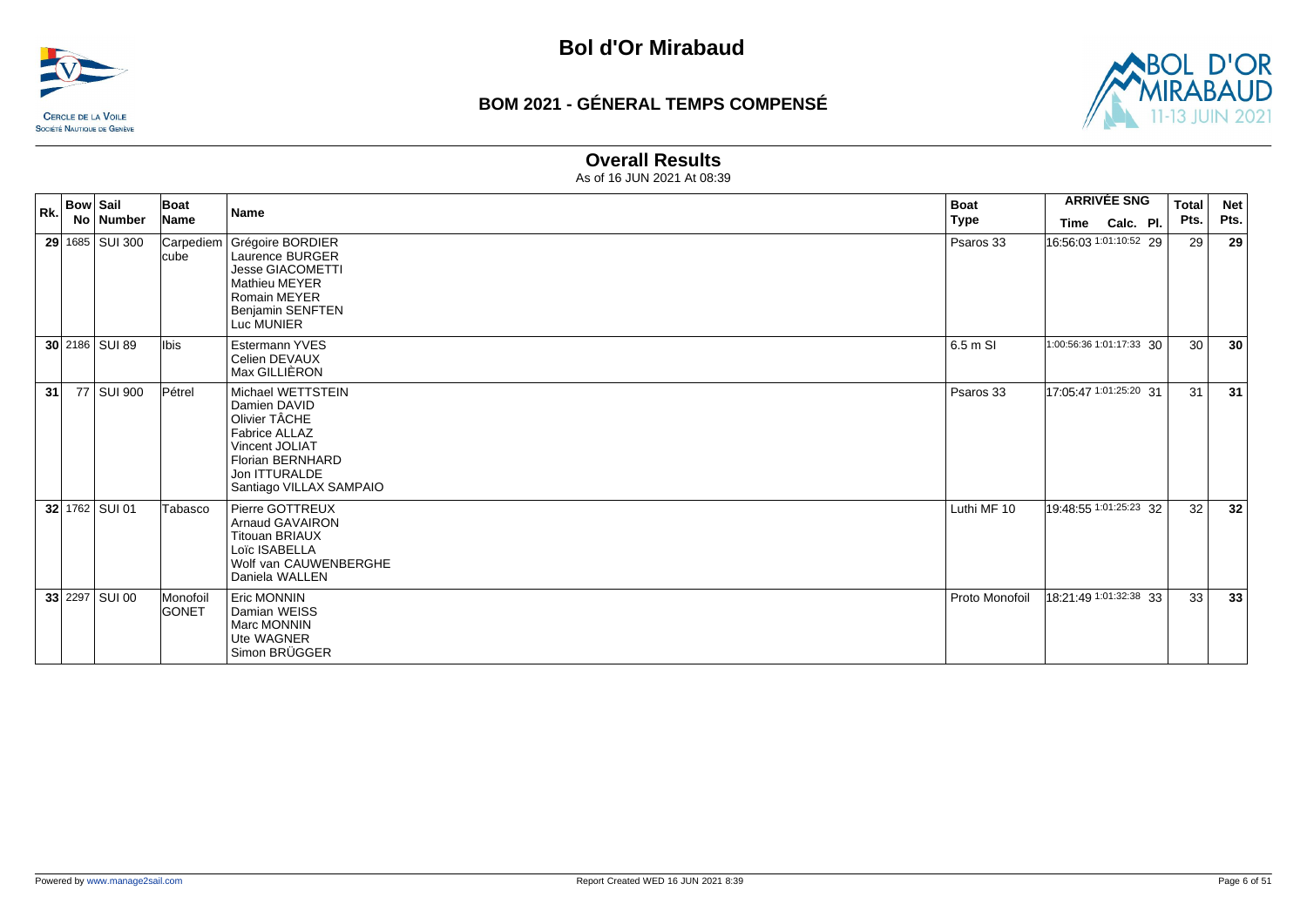



#### **Overall Results**

| Rk.             | <b>Bow Sail</b> |                     | Boat                             | <b>Name</b>                                                                                                                                                                                  | <b>Boat</b>       | <b>ARRIVÉE SNG</b> |                          | <b>Total</b> | <b>Net</b> |
|-----------------|-----------------|---------------------|----------------------------------|----------------------------------------------------------------------------------------------------------------------------------------------------------------------------------------------|-------------------|--------------------|--------------------------|--------------|------------|
|                 |                 | No Number           | Name                             |                                                                                                                                                                                              | <b>Type</b>       | Time               | Calc. Pl.                | Pts.         | Pts.       |
|                 |                 | 34 747 FRA<br>15710 | lteam                            | illico Ti Vitti Salvatore LEONE<br>Adrien BAUMEL<br><b>Gilles FONTAN</b><br><b>Frederic PEROCHE</b><br>Pascal BACHY                                                                          | 747 One Design    |                    | 1:00:56:18 1:01:42:41 34 | 34           | 34         |
|                 |                 | 35 1090 SUI 1090    | Katana                           | Philippe de WECK<br>Alexander de WECK<br>Yvon BUTIKOFER<br>Jean Charles SIRAUDIN<br>Patrick MAZUAY<br>Michel VAUCHER<br>Pierre BUHOLZER                                                      | Luthi 1090        |                    | 15:20:00 1:01:43:46 35   | 35           | 35         |
|                 |                 | 36 1721 SUI 10      | Séchard<br><b>Express</b><br>3.1 | Frédy BORBOËN<br>Olivier von KÄNEL<br>Lorenzo APOSTOLO<br><b>Reto FROESCH</b><br>Cédric MARZER                                                                                               | A 27              |                    | 1:01:07:31 1:01:46:43 36 | 36           | 36         |
| 37 <sup>2</sup> |                 | 55 SUI<br>17701     |                                  | METEORITE Romain PARIDANT<br>Anaëlle MANON<br>Charles de SARNEZ<br>Augustin MILLION<br><b>Blaise RIBON</b><br>Tanguy DESJARDIN<br><b>Charles CANTENOT</b>                                    | Modulo 105        |                    | 20:11:20 1:01:51:09 ASP  | 37           | 37         |
|                 |                 | 38 322 SUI 1        |                                  | Taillevent II Nicolas ENGEL<br>Jean-Marie TAHIER<br>Tim GENET<br>Mariller BLAISE<br><b>Christian TELFER</b><br>Ambroise JONSON<br>Sevestre PAUL-AMBROISE<br>Jonas LAMBELET<br>Antoine PROKOS | ACC <sub>60</sub> |                    | 16:43:01 1:01:51:29 ASP  | 38           | 38         |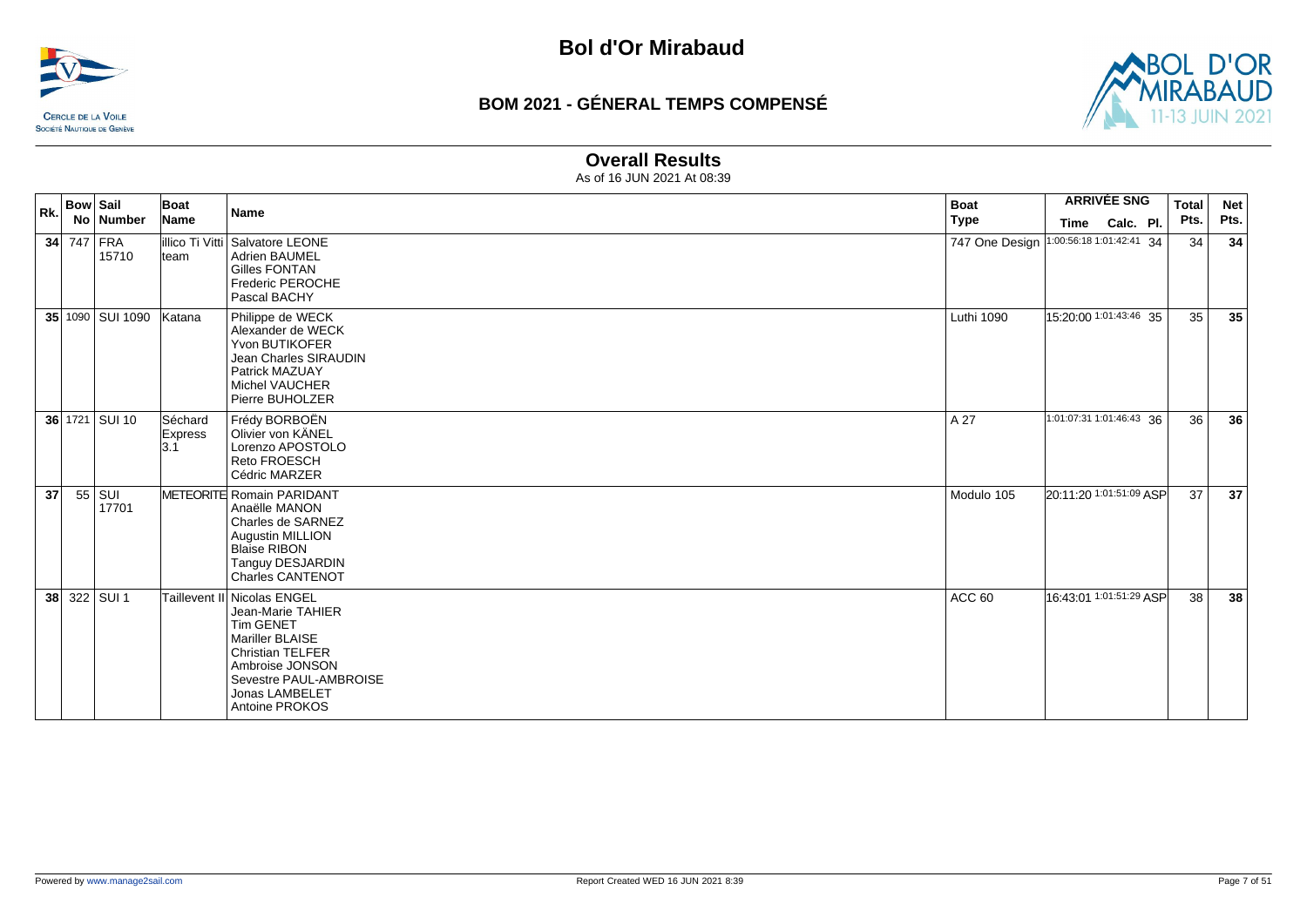



#### **Overall Results**

| Rk. | <b>Bow Sail</b> |                  | Boat        | <b>Name</b>                                                                                                                                     | <b>Boat</b> |      | <b>ARRIVÉE SNG</b>        | <b>Total</b> | <b>Net</b> |
|-----|-----------------|------------------|-------------|-------------------------------------------------------------------------------------------------------------------------------------------------|-------------|------|---------------------------|--------------|------------|
|     |                 | No Number        | Name        |                                                                                                                                                 | <b>Type</b> | Time | Calc. Pl.                 | Pts.         | Pts.       |
|     |                 | 39 680 SUI 179   | et ses fils | G.HOMINAL Nicolas KAUFFMANN<br>Even JACOT DESCOMBES<br>Alan ROURA<br>Alexis POCHELON<br>Philippe LORENCY                                        | Surprise    |      | 1:00:57:51 1:01:57:51 ASP | 39           | 39         |
|     |                 | 40 2226 SUI 600  |             | <b>EVANESSE Patrik HERZIG</b><br>Thilo RITZI<br>Peter FRITSCHI<br>Andreas LEUTENEGGER<br>Yves EGLI<br>Tin HEULE<br>Armin SCHMID                 | Psaros 33   |      | 16:48:33 1:01:59:43 ASP   | 40           | 40         |
|     |                 | 41 2374 SUI 1100 | Eole7       | Jean-Luc HALDIMANN<br>Jean-Michel COURCOUX<br>Arno HUNZIKER<br>Kevin LAHOGUE<br><b>Matthieu SISTEK</b><br>Jonathan GIRARDIN                     | Psaros 33   |      | 17:29:11 1:02:00:08 41    | 41           | 41         |
|     |                 | 42 2546 SUI 450  |             | Anamorphos Jérôme DARBRE<br>Thibaud COTTIN<br>Darbre MICHEL<br>Valentine MAEDER                                                                 | Surprise    |      | 1:01:03:56 1:02:03:56 ASP | 42           | 42         |
|     |                 | 43 1922 FRA 19   | Arcadia     | Julien FAUCON<br>Jeremy RIOT<br>Stanislas BAUDU<br>Armelle NOURISSAT                                                                            | Nitro 80    |      | 1:00:19:08 1:02:04:11 43  | 43           | 43         |
|     |                 | 44 1577 SUI 200  | Raïjin      | Philippe BERTHERAT<br>Galetto CEDRIC<br><b>Titouan QUIVIGER</b><br>Jonathan SCHOPFER<br>Pierre GIROD<br><b>Guillaume GIROD</b><br>Chantal GIROD | Psaros 33   |      | 17:33:49 1:02:07:02 44    | 44           | 44         |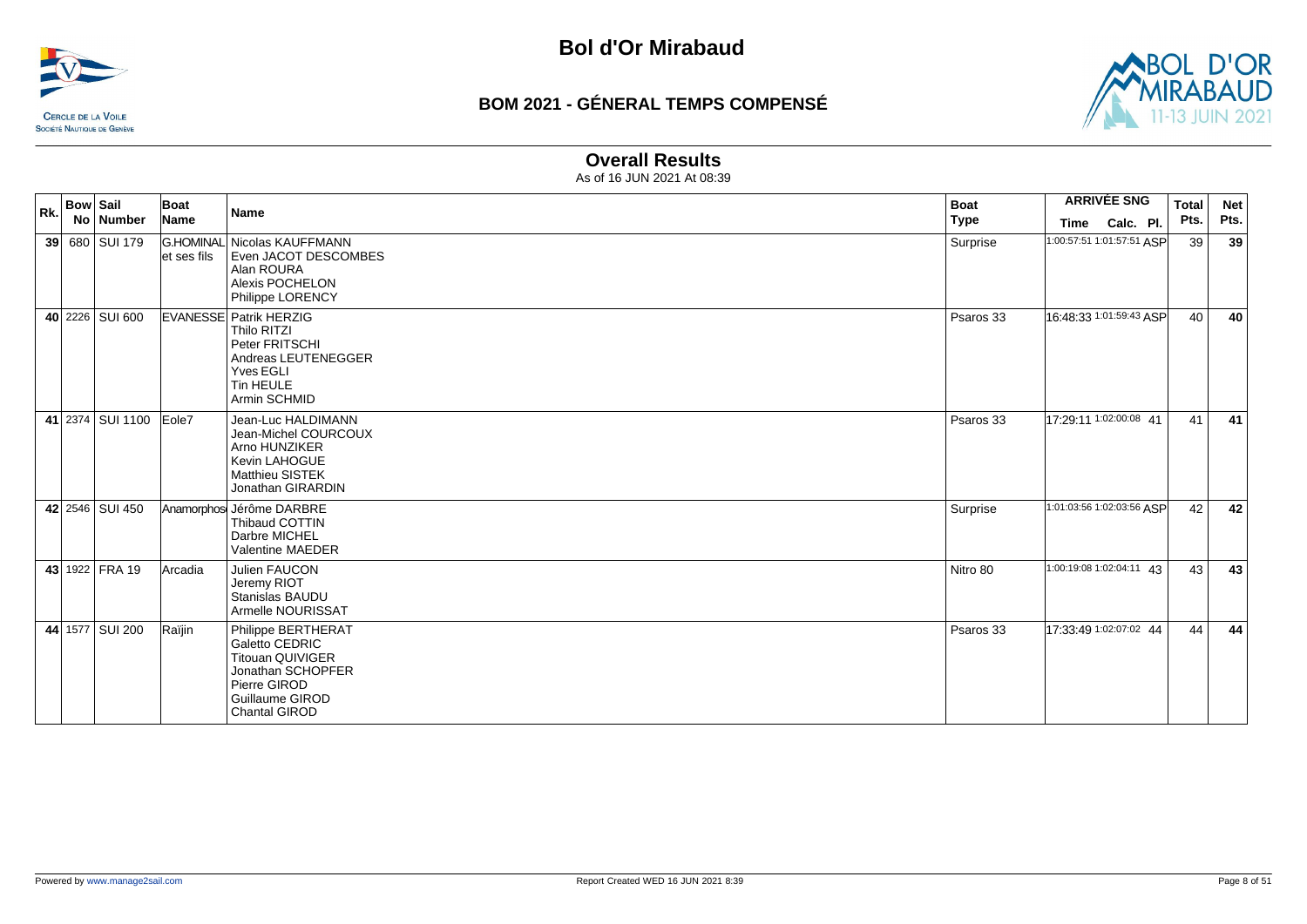



#### **Overall Results**

| Rk. | <b>Bow Sail</b> | No Number        | Boat<br>Name | <b>Name</b>                                                                                                                                                            | <b>Boat</b><br>Type | Time                   | <b>ARRIVÉE SNG</b><br>Calc. Pl. | <b>Total</b><br>Pts. | <b>Net</b><br>Pts. |
|-----|-----------------|------------------|--------------|------------------------------------------------------------------------------------------------------------------------------------------------------------------------|---------------------|------------------------|---------------------------------|----------------------|--------------------|
|     |                 | 45 2243 SUI 30   |              | MaxiMumm Nicolas ANKLIN<br>Aurélien STRUBY<br><b>Clara MESSIER</b><br>Benjamin ROUSSELOT<br>Edouard WOOG<br>George Fabris JUSTO                                        | Farr 30             | 23:20:01 1:02:08:01 45 |                                 | 45                   | 45                 |
|     |                 | 46 2366 SUI 100  | Ylliam       | Mikis PSAROFAGHIS<br>Fred ANTOINE<br>Simone ARIENTI<br>Guillaume JANIN<br>Pascal BATAL<br>Nicolas GOUZER<br>Romain HERZIG                                              | Psaros 33           | 17:34:42 1:02:08:20 46 |                                 | 46                   | 46                 |
|     |                 | 47 2049 SUI 800  | Pétrel3      | <b>Cyrus GOLCHAN</b><br>Carole NEGREVERGNE<br><b>Gilles MORELLE</b><br><b>Florent MEYNET</b><br>Nicolas BOUCHERIE                                                      | Psaros 33           | 17:36:35 1:02:11:08 47 |                                 | 47                   | 47                 |
|     |                 | 48 1200 SUI 1200 | JoKer2.0     | Jean Olivier KERR<br><b>Etienne PFENNINGER</b><br>Cédric VULLIEZ<br>Damien MAZAT<br><b>Krystel VIGNOLA</b><br>Damien LHUILLIER<br>Carolina METAXAS<br>Alexandre SOUCAS | Psaros 33           | 17:38:59 1:02:14:42 48 |                                 | 48                   | 48                 |
|     |                 | 49 1912 SUI 700  | Squad        | The Sailing Jacques EMERY<br>Nicolas ROLAZ<br>Marie BARRUÉ<br>Shirley ROBERTSON<br>Amanda BJÖRK-ANASTASSOV<br>Maxime BACHELIN<br>Cristina PUJOL                        | Psaros 33           | 17:39:25 1:02:15:21 49 |                                 | 49                   | 49                 |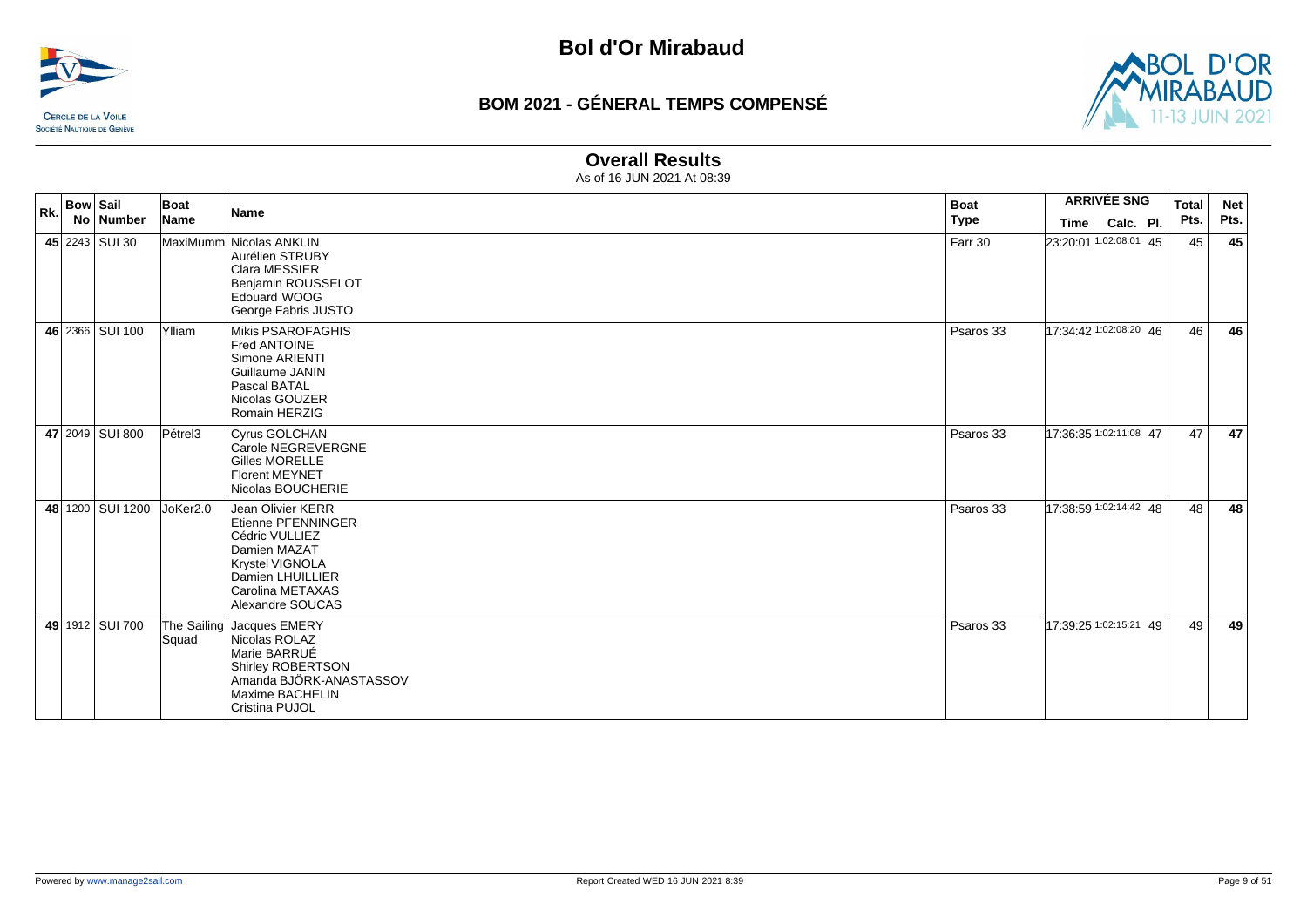



### **Overall Results**

| Rk. | <b>Bow Sail</b> |                          | Boat                                | <b>Name</b>                                                                                           | <b>Boat</b>     |                          | <b>ARRIVÉE SNG</b> | <b>Total</b> | <b>Net</b> |
|-----|-----------------|--------------------------|-------------------------------------|-------------------------------------------------------------------------------------------------------|-----------------|--------------------------|--------------------|--------------|------------|
|     |                 | No   Number              | <b>Name</b>                         |                                                                                                       | Type            |                          | Time Calc. Pl.     | Pts.         | Pts.       |
|     |                 | 50 8193 FRA 119          | Invictus                            | Sébastien LAZARETH<br><b>Laurent FAY</b><br>Leguy ANNE                                                | <b>Esse 850</b> | 23:38:44 1:02:19:03 50   |                    | 50           | 50         |
| 51  |                 | 72 SUI 4                 | Walhalla                            | Nicolas LUTZ<br>Danielle WEGENER<br>Jacquie LUTZ<br>Jonathan LUTZ<br>Erik WEGENER                     | Jeudi 12        | 1:00:53:56 1:02:20:35 51 |                    | 51           | 51         |
|     |                 | 52 2467 FRA 1            | FH750S                              | <b>Ireneu PLA</b><br>Vincent ROUANNE<br>Romain HERZOG<br>Adrian BREITENMOSER<br>Laurent ALTER         | <b>FH750S</b>   | 1:01:01:44 1:02:21:20 52 |                    | 52           | 52         |
|     |                 | 53 320 SUI 1525          | Verbel -<br>Poopy<br><b>Express</b> | <b>Richard MILLIQUET</b><br><b>Blaise GENTON</b><br>William MOODY<br>Eric WEIBEL<br>Sébastien SCHMIDT | Proto ABC       | 1:00:46:36 1:02:23:14 53 |                    | 53           | 53         |
|     | 54 2352 FRA     | 39917                    | <b>RUBY</b>                         | Michael PUHL<br>Antonin GRASSER<br>Lenaic van DERVORST<br>Pascal GROLIMUND                            | Nitro 80        | 1:01:09:23 1:02:23:21 54 |                    | 54           | 54         |
|     |                 | <b>55</b> 1452   SUI 132 | Melges24                            | Hans-Peter BICHELMEIER<br>Alexis BERNARD-BRULS<br><b>Nathalie BIRT</b><br>Kate ROBERTSON<br>Rafa SALA | melges 24       | 1:01:06:17 1:02:24:37 55 |                    | 55           | 55         |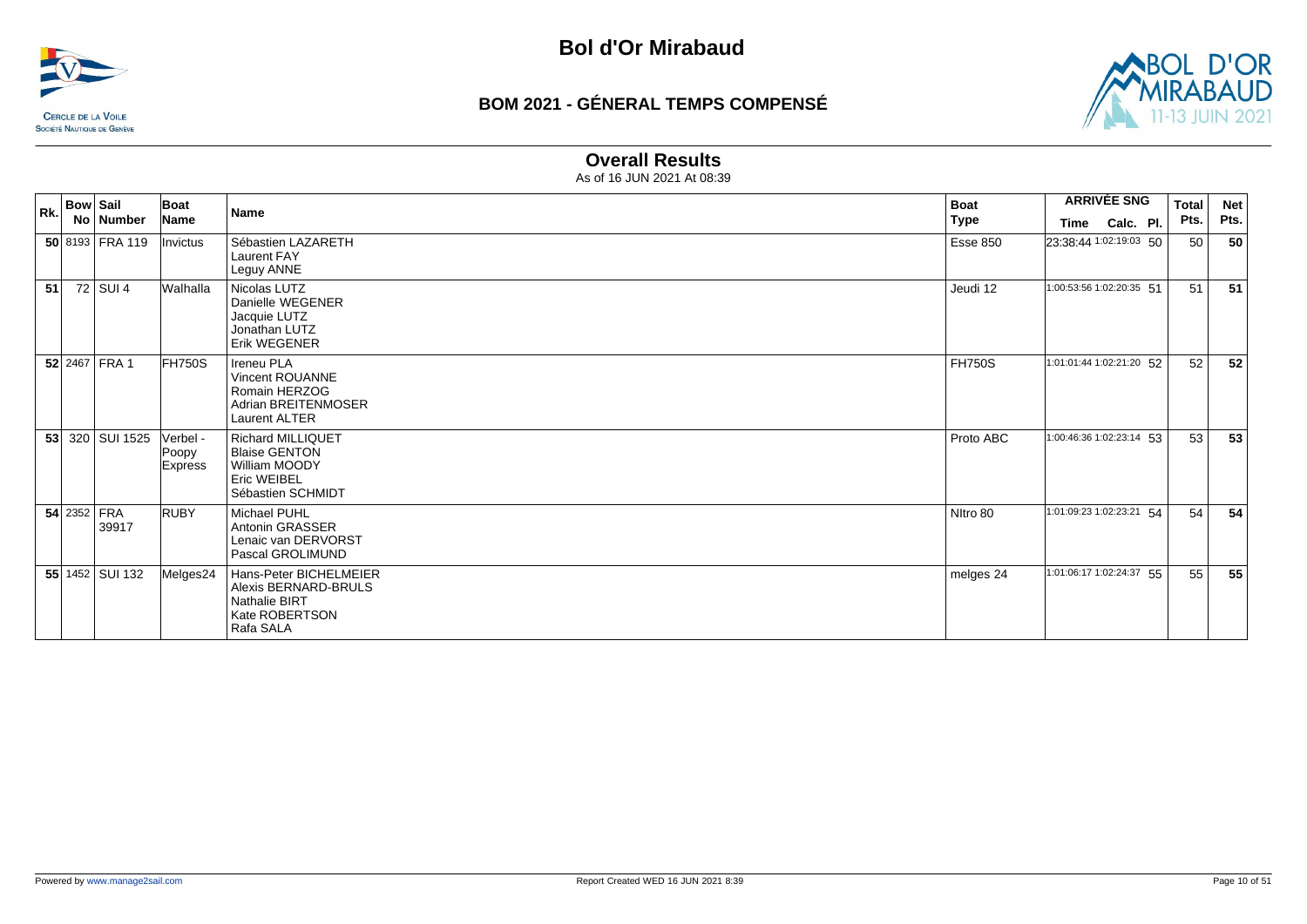



### **Overall Results**

| <b>Bow Sail</b><br>Rk.<br>No   Number |  |                  | Boat          | Name                                                                                                                                                      | <b>Boat</b>           |                          | <b>ARRIVÉE SNG</b> | <b>Total</b> | <b>Net</b> |
|---------------------------------------|--|------------------|---------------|-----------------------------------------------------------------------------------------------------------------------------------------------------------|-----------------------|--------------------------|--------------------|--------------|------------|
|                                       |  |                  | <b>Name</b>   |                                                                                                                                                           | Type                  | Time                     | Calc. Pl.          | Pts.         | Pts.       |
|                                       |  | 56 297 SUI 304   | Olympic       | Frédéric SAUDAN<br>Patrick JACQUET<br>François-Louis MAYOR<br>Philippe DUPONT<br>Philippe KOLLY<br><b>Charlie DUPERTUIS</b><br>Björn VANG-MATHISEN EMPSON | Farr 30               | 23:17:38 1:02:24:55 56   |                    | 56           | 56         |
|                                       |  | 57 2208 SUI 9260 | Arcturus      | Pierre BORDIER<br><b>Baptiste BORDIER</b><br>Sylvie FEYFEUX<br>Luc BADAN<br><b>Bordier PIERRE</b>                                                         | J92 S                 | 1:00:59:07 1:02:27:34 57 |                    | 57           | 57         |
|                                       |  | 58 1486 SUI 001  | <b>IQFX</b>   | Thomas JUNDT<br>Joël CHIODONI<br>Antoine RAVONEL<br>Philippe BARRAUD<br>Mario PFISTER<br>Jean-Philippe RYTER<br>Patrick QUENNOZ                           | proto                 | 15:49:13 1:02:38:29 58   |                    | 58           | 58         |
|                                       |  | 59 349 SUI 102   |               | Little Nemo Bernard BORTER<br>Wyss FLORENCE<br>Challand YANIK<br><b>Borter MARK</b><br>Alex VANDINI<br>Nicolas WILDBOLZ                                   | <b>Grand Surprise</b> | 23:56:47 1:02:39:08 59   |                    | 59           | 59         |
|                                       |  | 60 638 SUI 030   | <b>ITASKA</b> | Massimo ROMELLI<br>Joakim GALLAY<br><b>Eric ROMELLI</b><br><b>Maximilien FUCHS</b>                                                                        | joker                 | 1:01:08:04 1:02:43:04 60 |                    | 60           | 60         |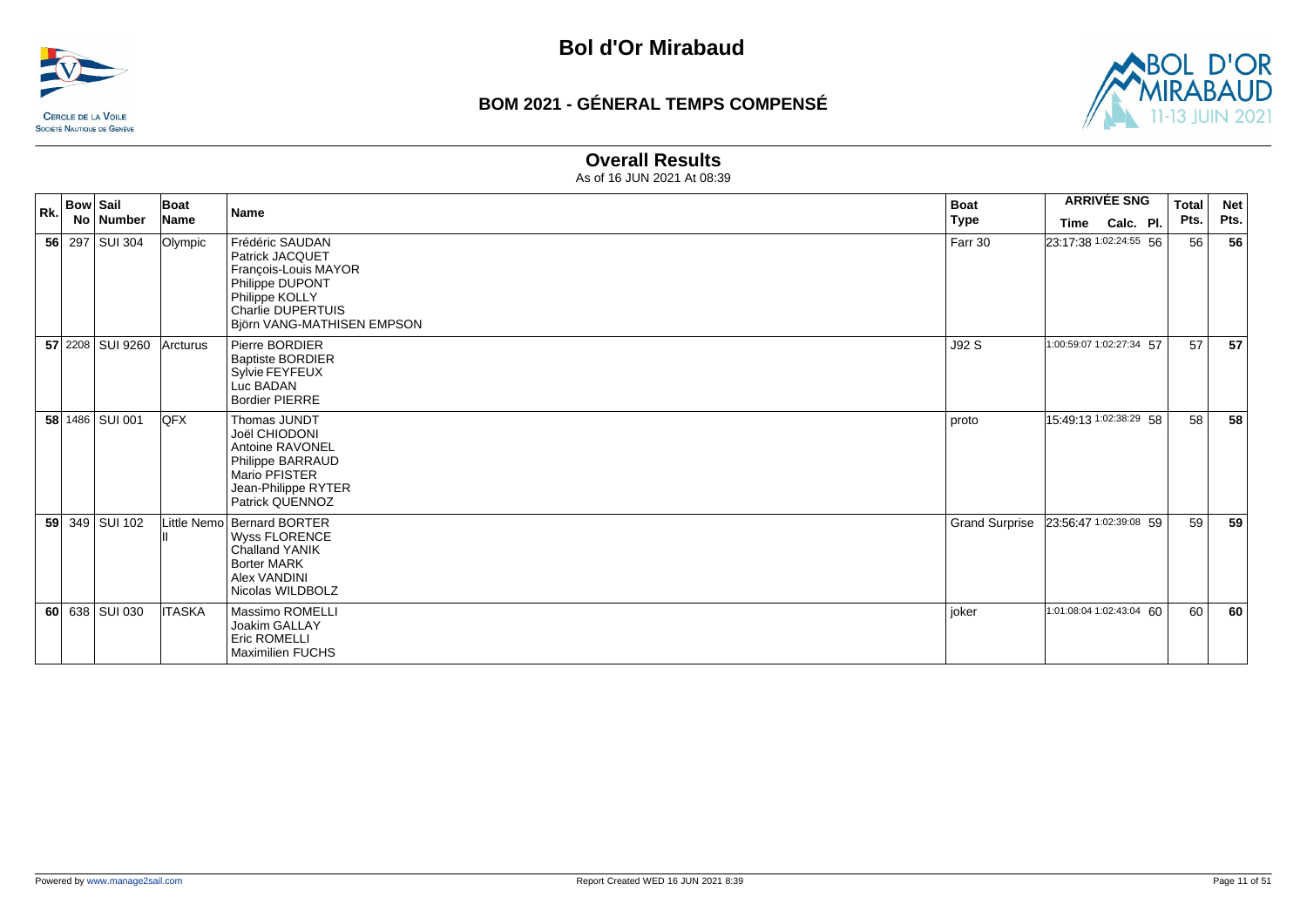![](_page_11_Picture_0.jpeg)

![](_page_11_Picture_3.jpeg)

#### **Overall Results**

| Rk. | <b>Bow Sail</b> | No   Number     | Boat<br>Name | <b>Name</b>                                                                                                                                                                         | <b>Boat</b><br>Type   | Time | <b>ARRIVÉE SNG</b><br>Calc. Pl. | <b>Total</b><br>Pts. | <b>Net</b><br>Pts. |
|-----|-----------------|-----------------|--------------|-------------------------------------------------------------------------------------------------------------------------------------------------------------------------------------|-----------------------|------|---------------------------------|----------------------|--------------------|
| 61  |                 | 182 SUI 184     |              | Blue Moon   Charles André HAENGGELI<br>Christian IHNE<br>Arnaud IHNE<br><b>Béatrice HAENGGELI</b><br><b>Jan SLETTENHAAR</b>                                                         | <b>Grand Surprise</b> |      | 1:00:05:05 1:02:48:23 61        | 61                   | 61                 |
|     |                 | 62 2270 FRA 807 |              | <b>ORANGINIGI Olivier CLOPPET</b><br>Nicolas BAUDU<br>Mathieu SCHELSOHN<br>Simon VAUDAUX                                                                                            | <b>LONGTZE</b>        |      | 1:00:45:09 1:02:48:25 62        | 62                   | 62                 |
|     |                 | 63 859 FRA 8    | Flophil IV   | Pierre QUIBLIER<br>Marie COLUNI<br><b>Beatrice ALLANIC</b><br><b>Bernard FICHARD</b><br>Marco RICHARDT<br>Romain BOUVET-BIONDA<br>Jacques ANTHOINE                                  | A 35                  |      | 1:00:49:52 1:02:49:03 63        | 63                   | 63                 |
|     |                 | 64 1879 SUI 91  | bootslift    | Marco VOGELSANG<br>Livia NAEF<br>Florian SCHUCHTER                                                                                                                                  | Esse 850              |      | 1:00:08:43 1:02:52:25 64        | 64                   | 64                 |
|     |                 | 65 1215 SUI 81  | Nessie       | Thomas BIRRER<br><b>Kelvin JACQUET</b><br>Ludovic SIEGWART<br>Chloé BIRRER                                                                                                          | <b>Esse 850</b>       |      | 1:00:10:03 1:02:53:54 65        | 65                   | 65                 |
|     |                 | 66 392 SUI 2279 | <b>Virus</b> | Régis MENÉTREY<br>Nicolas BURNAND<br>Micha FRECHELOUP<br><b>Charles ROMBALDI</b><br>Jean Luc DESGRAZ<br>Maxence MENÉTREY<br>Maximilien THILLO<br>Patric GILLIARD<br>Alexandre MOSCA | X 372                 |      | 1:00:47:21 1:02:58:14 66        | 66                   | 66                 |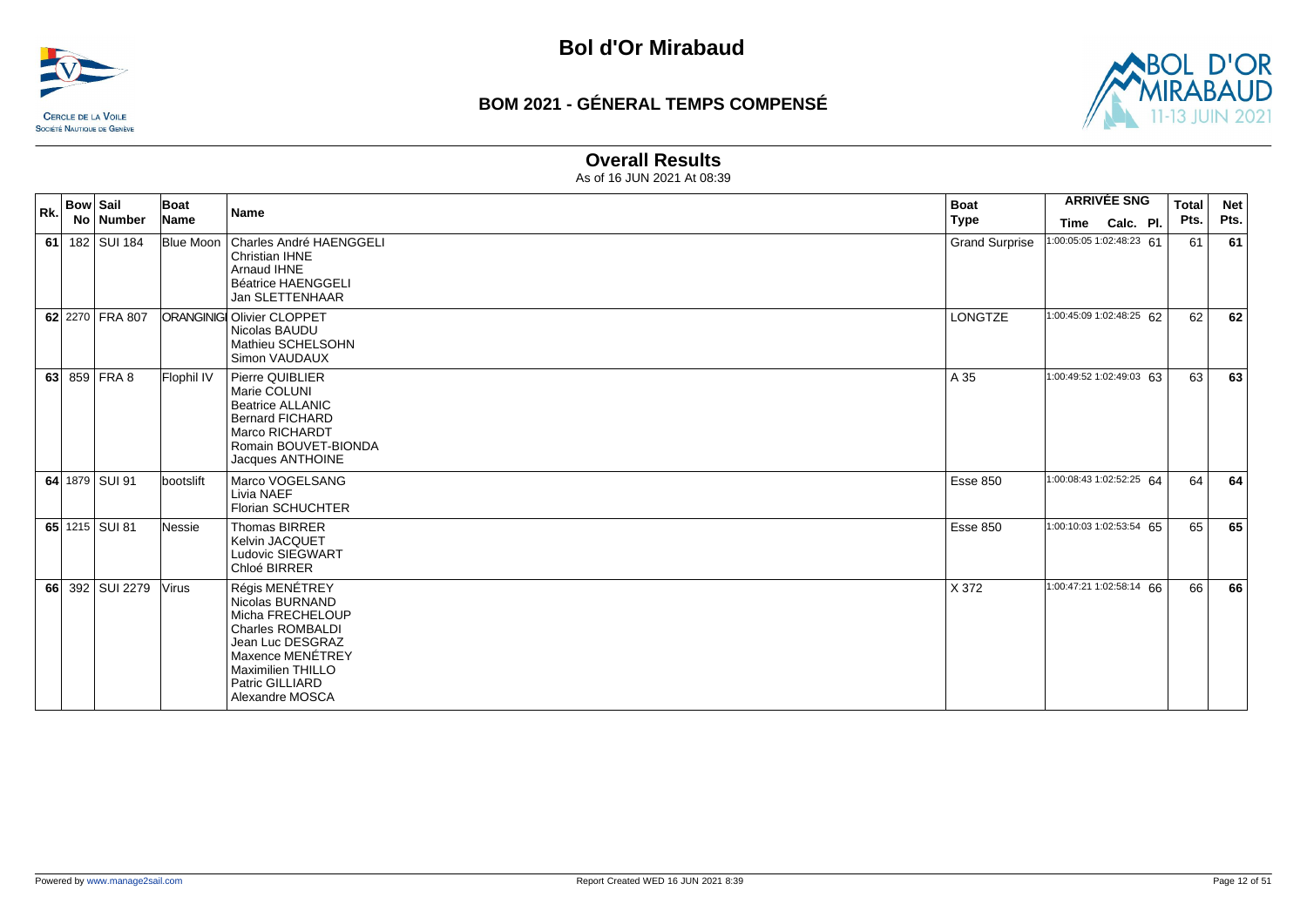![](_page_12_Picture_0.jpeg)

![](_page_12_Picture_3.jpeg)

## **Overall Results**

| Rk. | <b>Bow Sail</b><br>No Number | Boat<br>Name                                   | <b>Name</b>                                                                                                                     | <b>Boat</b><br><b>Type</b>                  | Time                     | <b>ARRIVÉE SNG</b><br>Calc. Pl. | Total<br>Pts. | <b>Net</b><br>Pts. |
|-----|------------------------------|------------------------------------------------|---------------------------------------------------------------------------------------------------------------------------------|---------------------------------------------|--------------------------|---------------------------------|---------------|--------------------|
|     | 67 2325 SUI 01               | YODA                                           | <b>Ludovic HERICHER</b><br>de Gennes BENJAMIN<br><b>Fisher VINCENT</b>                                                          | <b>Esse 850</b>                             | 1:00:16:21 1:03:00:55 67 |                                 | 67            | 67                 |
|     | 68 943 SUI 221               | MEA<br><b>HUNA</b>                             | <b>Christian HAEGI</b><br>Christophe WUNDERLI<br>Stéphane BORLOZ<br><b>Fabrice PIARD</b><br>Didier CHRISTE                      | <b>Grand Surprise</b>                       | 1:00:17:22 1:03:02:03 68 |                                 | 68            | 68                 |
|     | 69 2481 SUI 7                | rhapsody                                       | Philippe GURTLER<br>Eric GRIPPO<br>Yvan JACQUEMYNS<br><b>Olivier GURTLER</b><br><b>Frank VERNAY</b><br>Antoine GURTLER          | Italia yacht 9.98  1:01:04:47 1:03:02:09 69 |                          |                                 | 69            | 69                 |
|     | 70 2321 SUI 8888             | <b>MSC</b>                                     | Nicolas GROUX<br>Lars TERMANSEN<br>Damien BERNARD<br>David BERDELL<br>Paulo QUAVIGAZY<br>Fabio di ROSA<br><b>Olivier RAISON</b> | Psaros 33                                   | 18:12:42 1:03:04:51 70   |                                 | 70            | 70                 |
|     | 71 2513 SUIZ-<br>2083        | Meltem                                         | Geraldo de COULON<br>Pablo AMUCHASTEGUI<br>Frank OLSEN<br>Pedro ANTONINI                                                        | Archambault<br>Suspens                      | 1:00:56:27 1:03:05:09 71 |                                 | 71            | 71                 |
|     | 72 191 SUI 990               |                                                | IKI-Samsic   Andrei BALS<br>Nicolas BRIFFOD<br>Laurent BERTOSSA<br>Alexandre ZIMMERLI                                           | Luthi 990                                   | 23:44:23 1:03:06:39 72   |                                 | 72            | 72                 |
|     | 73 997 SUI 32                | <b>GENEVA</b><br><b>SAILING</b><br><b>TEAM</b> | Cyril PEYROT<br>18FOOTER Patrick PEYROT<br>Simon MONNIN                                                                         | 18 " australien                             | 18:15:01 1:03:08:17 73   |                                 | 73            | 73                 |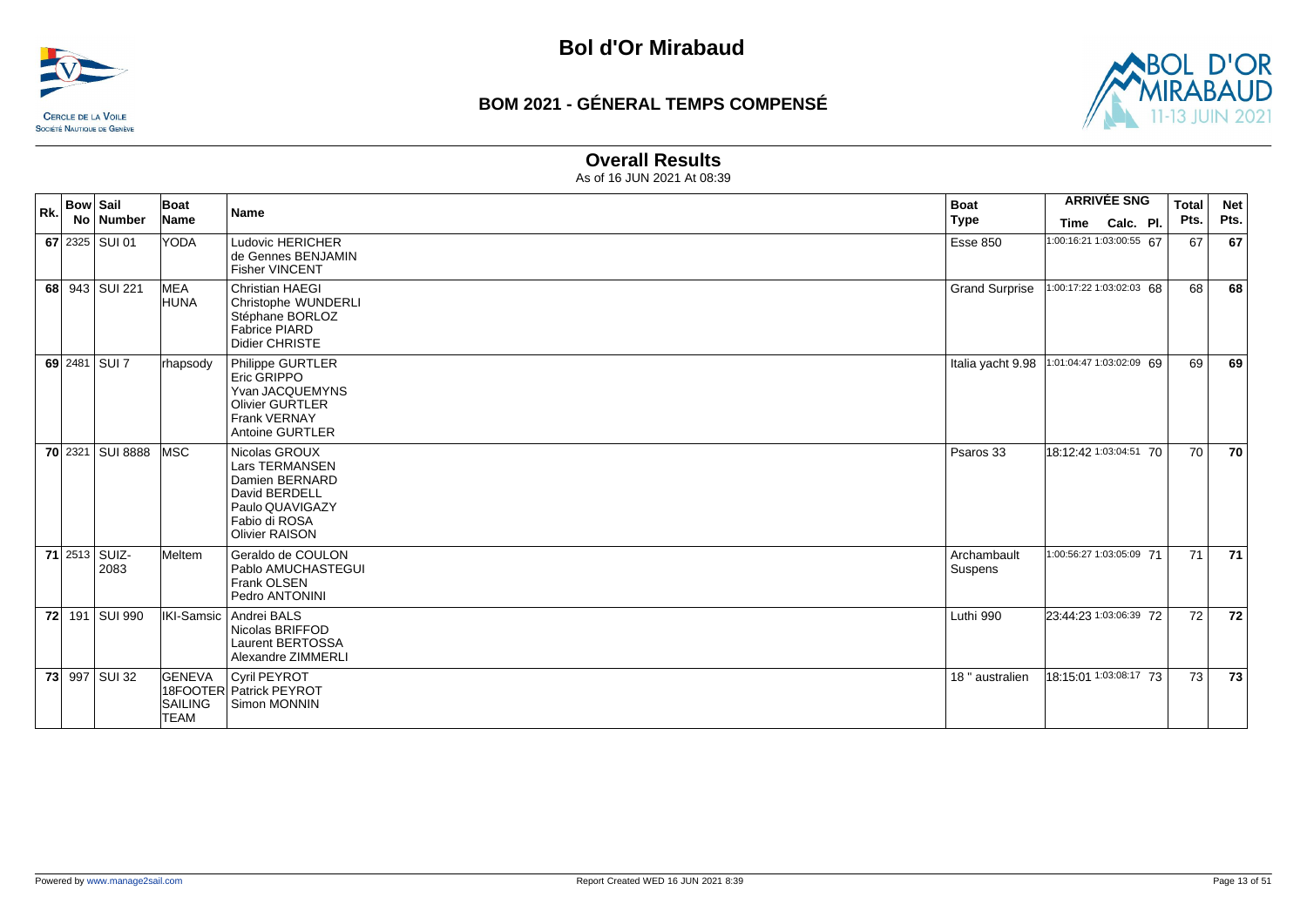![](_page_13_Picture_0.jpeg)

![](_page_13_Picture_3.jpeg)

#### **Overall Results**

| Rk. | <b>Bow Sail</b><br>No   Number | Boat<br>Name      | <b>Name</b>                                                                                                       | <b>Boat</b><br><b>Type</b> | <b>ARRIVÉE SNG</b><br>Calc. Pl.<br>Time | <b>Total</b><br>Pts. | <b>Net</b><br>Pts. |
|-----|--------------------------------|-------------------|-------------------------------------------------------------------------------------------------------------------|----------------------------|-----------------------------------------|----------------------|--------------------|
|     | 74 1146 SUI 77                 | <b>JAMEZ</b>      | Alex LANZREIN<br>Johan LANZREIN<br><b>Antoine MARTINET</b><br><b>Laurent VERMEILLE</b><br>Markus FRÖHLIN          | J/92S                      | 1:01:07:40 1:03:09:47 74                | 74                   | 74                 |
|     | 75 260 SUI 2                   | Syneco            | Alfred ZBINDEN<br><b>Boris ZBINDEN</b><br>Christian JORDAN<br>Miguel VIEIRA BATISTA<br>Silvio KELLENBERGER        | Luthi 870                  | 1:00:44:25 1:03:15:50 75                | 75                   | 75                 |
|     | 76 467 SUI 37                  | Melia             | Gaelle CEVEY<br>Romain BRODBECK<br>Sebastien ROSSÉ<br>Stefany CHATELANAT<br>Valantine PELTIER<br>Pauline DOTTRENS | Dynamic 35                 | 1:00:08:32 1:03:16:51 76                | 76                   | 76                 |
|     | 77 861 SUI 3                   | Wicked<br>Awesome | Irmgard IRMINGER<br>Wendy SHAW<br>Igor BODNAR<br><b>Florian IRMINGER</b><br>Tim LIN                               | Luthi 990                  | 1:00:44:30 1:03:17:24 77                | 77                   | 77                 |
|     | 78 1244 SUI 11                 | Maki              | Guy DÉRIAZ<br>Thomas DEVIAL<br>Gilles SECRETAN<br>Sarah SECRETAN<br>Nirina DÉRIAZ                                 | Luthi 870                  | 1:00:46:44 1:03:18:23 78                | 78                   | 78                 |
|     | 79 1598 SUI 100                | Nortia            | Alban LOVIS<br>Lars GELBJERG-HANSEN<br>Joël ROSIERE<br>Zachary de HALLEUX<br><b>Benoît DESGRAZ</b>                | Amethyst 950               | 1:00:51:18 1:03:18:56 79                | 79                   | 79                 |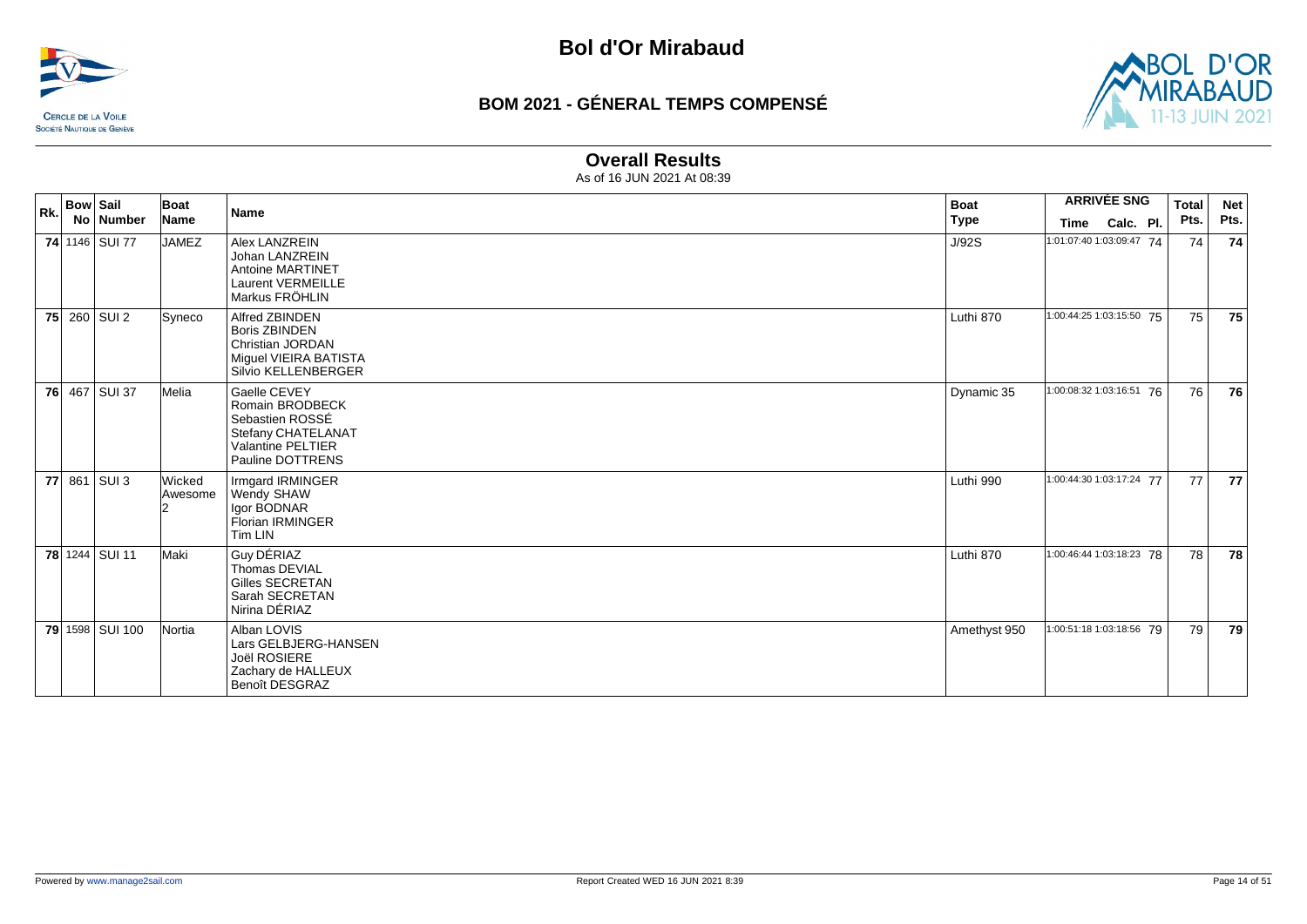![](_page_14_Picture_0.jpeg)

![](_page_14_Picture_3.jpeg)

#### **Overall Results**

| Rk. | <b>Bow Sail</b> |                 | Boat           | <b>Name</b>                                                                                                                                                                                       | <b>Boat</b>       | <b>ARRIVÉE SNG</b>       |           | <b>Total</b> | <b>Net</b> |      |
|-----|-----------------|-----------------|----------------|---------------------------------------------------------------------------------------------------------------------------------------------------------------------------------------------------|-------------------|--------------------------|-----------|--------------|------------|------|
|     |                 | No   Number     | Name           |                                                                                                                                                                                                   | <b>Type</b>       | Time                     | Calc. Pl. |              | Pts.       | Pts. |
|     |                 | 80 2535 SUI 751 | Lou<br>Régalou | Stephane WOHNLICH<br><b>Manuel CHABLAIS</b><br>Pascal LAVARELO<br>Francois CHEVALLEY                                                                                                              | LW750             | 23:49:39 1:03:19:49 80   |           |              | 80         | 80   |
| 81  |                 | 34 FRA 581      | <b>CROSS</b>   | Janine ARNULF<br>David BELLATON<br>Emilien DELOR<br>Eric ARNULF<br>Marie ARNULF<br>Bellaton Stéphanie BELLATON                                                                                    | <b>First 40.7</b> | 1:00:55:07 1:03:23:08 81 |           |              | 81         | 81   |
|     |                 | 82 1314 SUI 39  | Exodus         | <b>Gaston KRUGER</b><br>Daniel RUFER<br>Samuel VURPILLOT<br>Eric FLURY<br>Michel CHERBULIEZ<br>Jan HUISMANS<br><b>Francois PUGIN</b><br><b>Bertrand LEVRAT</b><br>Stefan SCHMIDT<br>Laurent PUGIN | Xyacht 362        | 1:00:58:34 1:03:25:26 82 |           |              | 82         | 82   |
|     |                 | 83 336 SUI 16   | Sharky         | <b>Blaise GUIGNARD</b><br><b>Thomas MONTARNAL</b><br><b>Pierre GUIGNARD</b><br>Marie MAZUAY<br>Clément GUIGNARD                                                                                   | Luthi 870         | 1:00:55:33 1:03:28:06 83 |           |              | 83         | 83   |
|     |                 | 84 105 SUI 1    |                | Turbulence   Cédric MATRINGE<br>Michalis GIANNAKOPOULOS<br>Giorgio GIOVANNINI<br>Christian ZAPF<br>Pascal GILLIÉRON                                                                               | Dufour 405 GL     | 1:01:19:23 1:03:28:32 84 |           |              | 84         | 84   |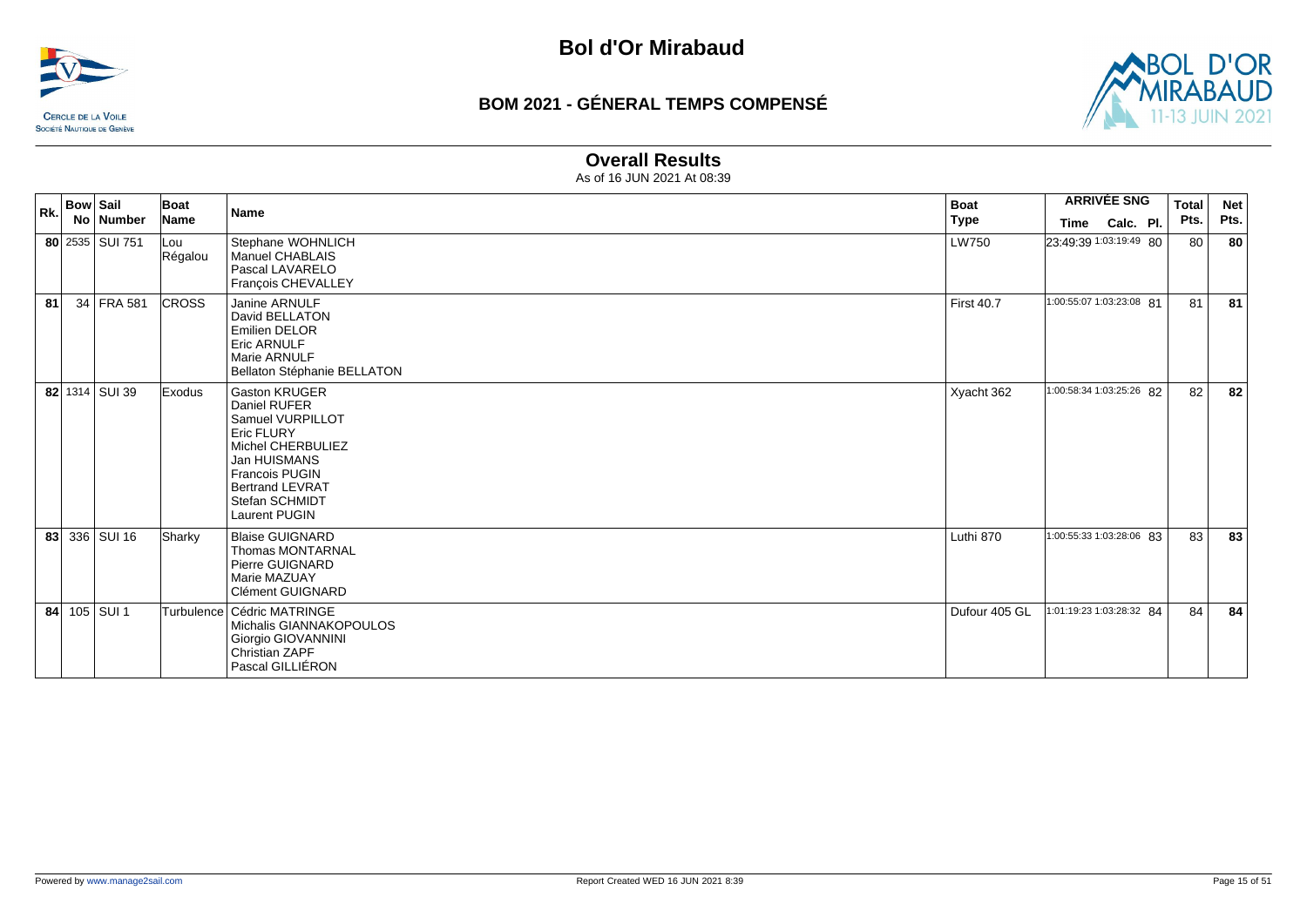![](_page_15_Picture_0.jpeg)

![](_page_15_Picture_3.jpeg)

#### **Overall Results**

| Rk. |    | <b>Bow Sail</b><br>No   Number | Boat<br>Name     | Name                                                                                                                       | <b>Boat</b><br><b>Type</b> | Time                     | <b>ARRIVÉE SNG</b><br>Calc. Pl. | <b>Total</b><br>Pts. | <b>Net</b><br>Pts. |
|-----|----|--------------------------------|------------------|----------------------------------------------------------------------------------------------------------------------------|----------------------------|--------------------------|---------------------------------|----------------------|--------------------|
|     |    | 85 1323 SUI 13                 | <b>Ulysse</b>    | Jacques RICHARD<br>Christian DEDEROD<br>Roger EMCH<br><b>Olivier DIDIER</b><br>Veronique DELLEY                            | Luthi 870                  | 1:00:58:11 1:03:31:00 85 |                                 | 85                   | 85                 |
|     |    | 86 259 FRA 10                  | Morpho           | Jean Marie MECHELANY<br>Pedro FAUSTINO<br><b>Wifried BADER</b><br>Jonathan STEYAERT<br>Raphaël MECHELANY<br>Domenico AMATO | <b>Grand Surprise</b>      | 1:00:44:28 1:03:32:13 86 |                                 | 86                   | 86                 |
|     |    | 87 267 SUI 3037                | 5 ème<br>Elément | Alexandre BODMER<br>Stephane FALLOT<br><b>Gilles LAUPER</b><br><b>Martine FALLOT</b>                                       | J/24                       | 1:05:16:55 1:03:33:16 87 |                                 | 87                   | 87                 |
|     |    | 88 1816 SUI 076                | Darnetal         | David PERTUISET<br><b>Olivier LAIR</b><br><b>Gustave PERTUISET</b><br>Stéphanie CHAPUIS<br><b>Remy MALBURET</b>            | Esse 850                   | 1:00:47:00 1:03:35:02 88 |                                 | 88                   | 88                 |
|     |    | 89 334 SUI 952                 | Tarangau         | Nathan DUGAST<br>Tommaso CONCATA<br><b>Bruschini ENERICO</b><br><b>Adrien PIGUET</b><br>Tatjana ZAGURY<br>Jeremy MERMOUD   | Luthi 952                  | 1:00:16:34 1:03:36:07 89 |                                 | 89                   | 89                 |
|     | 90 | SUI 200                        | Flash            | Maurice GAY<br><b>Benedicte WUEST</b><br>Simon GAY<br>Cédric OWEN<br><b>Beat MOECKEL</b><br>Stéphane BOTTONE               | <b>Grand Surprise</b>      | 1:00:48:03 1:03:36:12 90 |                                 | 90                   | 90                 |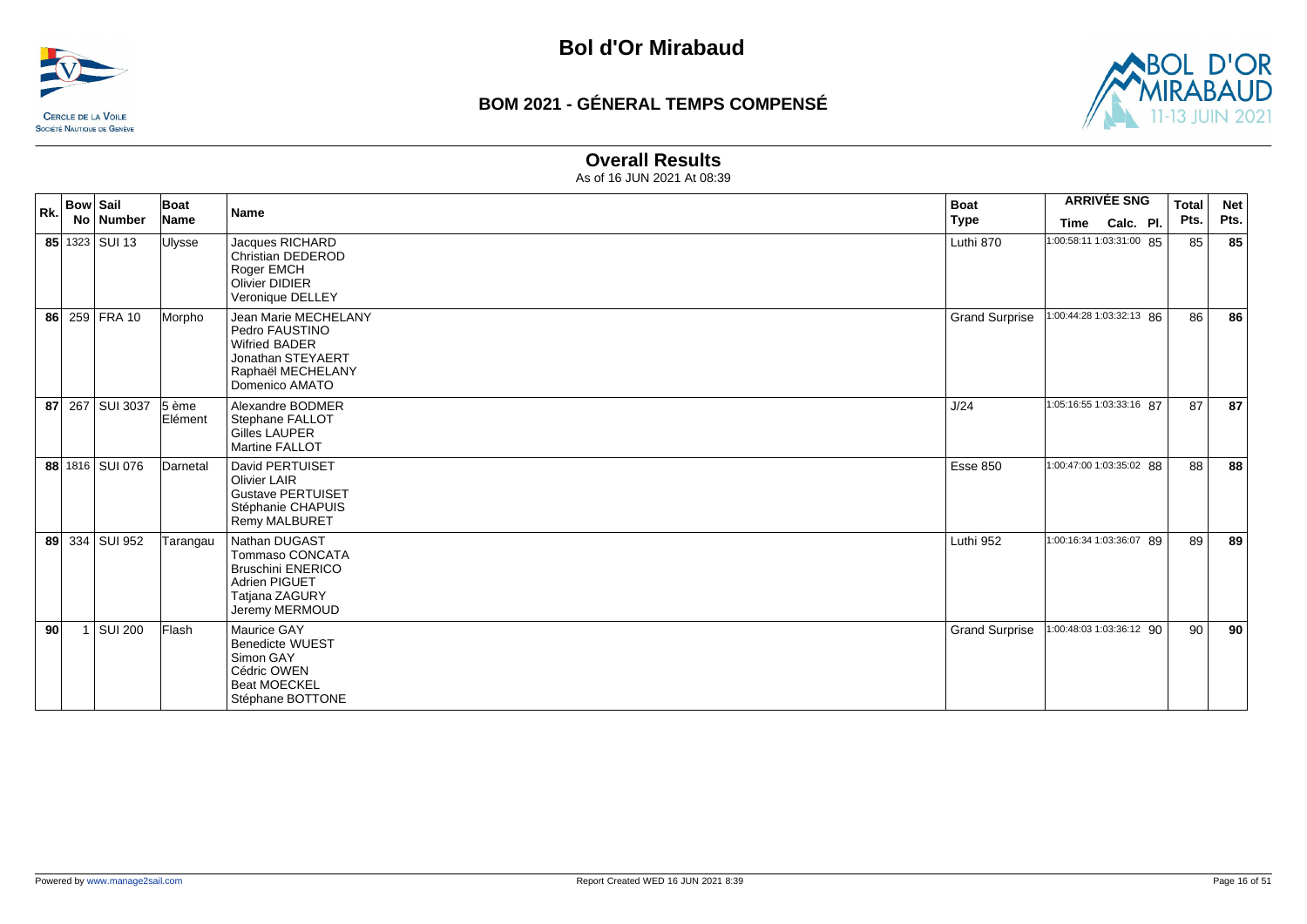![](_page_16_Picture_0.jpeg)

![](_page_16_Picture_3.jpeg)

#### **Overall Results**

| Rk. | <b>Bow Sail</b> | Boat      | <b>Name</b>                                                                                                                | <b>Boat</b>           | <b>ARRIVÉE SNG</b>       | <b>Total</b> | <b>Net</b> |
|-----|-----------------|-----------|----------------------------------------------------------------------------------------------------------------------------|-----------------------|--------------------------|--------------|------------|
|     | No   Number     | Name      |                                                                                                                            | <b>Type</b>           | Time<br>Calc. Pl.        | Pts.         | Pts.       |
|     | 91 2399 SUI 137 | WhitUBY   | <b>Benoit ROL</b><br>Jason THOMAS<br><b>Guy PITTIER</b><br>François BOPP<br>Raymond SUDAN<br>Dorothée BODY                 | <b>Grand Surprise</b> | 1:00:48:08 1:03:36:18 91 | 91           | 91         |
|     | 92 692 SUI 275  | Morvarc'h | Maxime LABESSOUILLE<br><b>Isabelle ANDRIEUX</b><br>Laurence TRELLU<br>Herve TRELLU<br>Vianney GUILBAUD<br>Thomas HADDOUCHE | <b>Grand Surprise</b> | 1:00:49:43 1:03:38:03 92 | 92           | 92         |
|     | 93 553 SUI 70   | lisis     | <b>Huber DANIEL</b><br>Marie GOUILLOUZIC<br>Stephanie GIRARDCLOS<br>Jenifer SCHLUP<br>Yoni BEGHOURA<br>David MERMOD        | <b>Grand Surprise</b> | 1:00:49:56 1:03:38:18 93 | 93           | 93         |
|     | 94 2442 SUI 107 | Roberto   | <b>Christof LAUBER</b><br>Jeanlou LAUBER<br>Max HARLEY<br>Paola DIXON<br>Catherine DIXON<br>Michael DIXON                  | <b>Grand Surprise</b> | 1:00:50:12 1:03:38:36 94 | 94           | 94         |
|     | 95 1849 SUI 05  | le fou 2  | <b>Vincent COMPAGNON</b><br>Olivier CUJEAN<br>Stephane WALLIMAN<br>Stephane DUPASQUIER<br>Thierry ECOFFEY                  | Luthi 870             | 1:01:07:56 1:03:41:45 95 | 95           | 95         |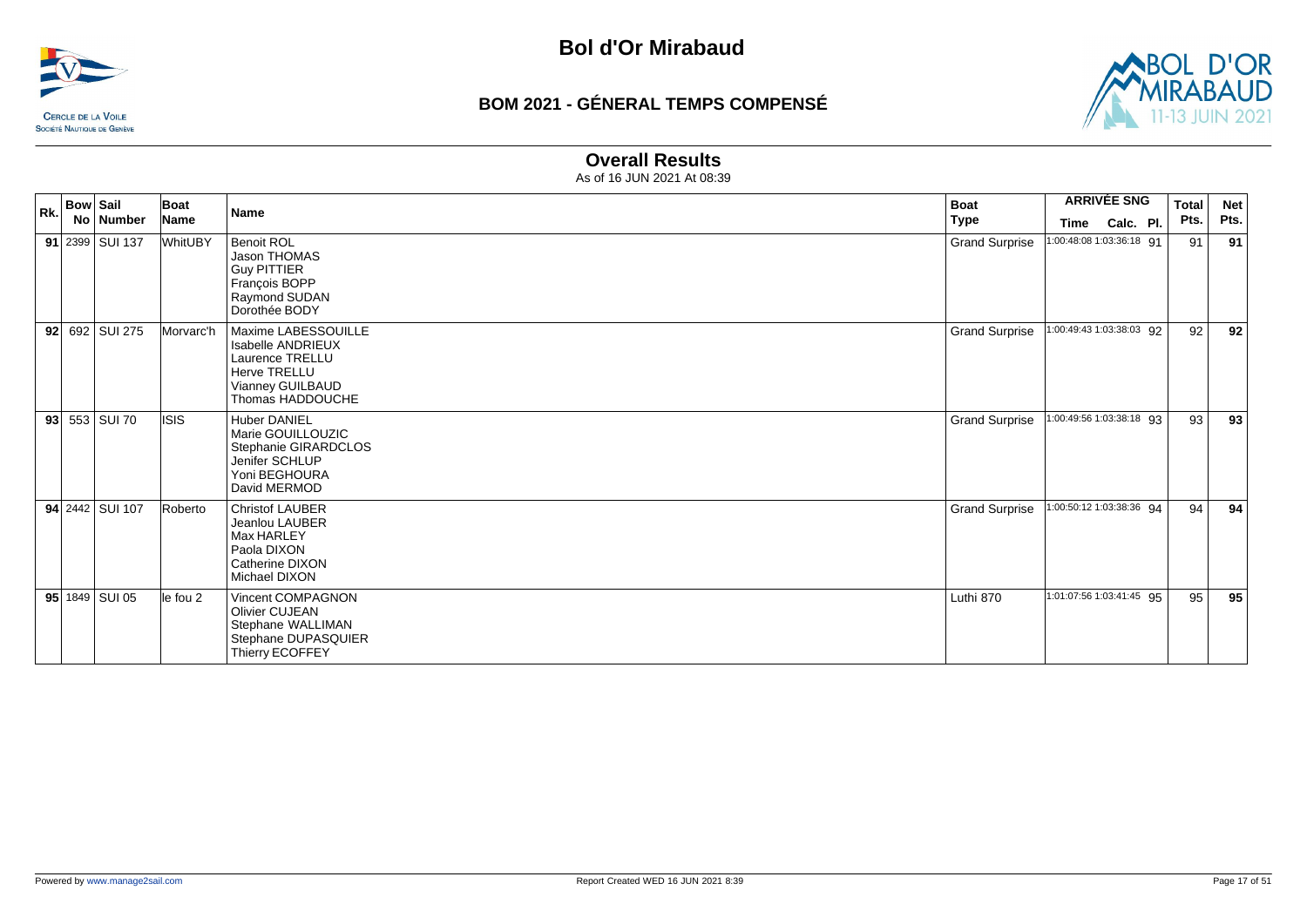![](_page_17_Picture_0.jpeg)

![](_page_17_Picture_3.jpeg)

#### **Overall Results**

| Rk. | <b>Bow Sail</b><br>No Number | Boat<br>Name     | <b>Name</b>                                                                                                                  | <b>Boat</b><br><b>Type</b> | <b>ARRIVÉE SNG</b><br>Calc. Pl.<br><b>Time</b> | <b>Total</b><br>Pts. | <b>Net</b><br>Pts. |
|-----|------------------------------|------------------|------------------------------------------------------------------------------------------------------------------------------|----------------------------|------------------------------------------------|----------------------|--------------------|
|     | $96$ 378 SUI 46              | Apsara           | Pascal CATTANEO<br>Elisabeth GROBET-JEANDIN<br>Ines GIRARDET<br>Yvan GIRARDET<br>Nicolas GROBET<br>Domitille ETIENNE CAMBIER | <b>Grand Surprise</b>      | 1:00:53:11 1:03:41:55 96                       | 96                   | 96                 |
|     | 97 1906 SUI 147              | <b>Blue Note</b> | Morgan Salomé RATTE<br><b>Denis FOUCART</b><br>Stéphane CLERC<br><b>Julien PASQUIER</b><br>Patrick CRAMAN                    | <b>Grand Surprise</b>      | 1:00:53:44 1:03:42:32 97                       | 97                   | 97                 |
|     | 98 1220 FRA 246              | Orcinus 2        | Jean Marc FOUCHER<br>Marine FOUCHER<br>Jerome LOUVET<br>Evrard de BONDY<br>Francis VALOTEAU                                  | <b>Grand Surprise</b>      | 1:00:53:52 1:03:42:40 98                       | 98                   | 98                 |
|     | 99 187 SUI 124               | Elpénor III      | Christophe ISELIN<br>Osman RATIB<br>Gilles ROLAND<br>Nicolas BORLOZ<br>Mariella ISELIN                                       | <b>Grand Surprise</b>      | 1:00:54:02 1:03:42:52 99.5                     | 99.5                 | 99.5               |
|     | 99 1319 SUI 131              | Filochard<br>VII | Jean-François PASCHOUD<br>Cédric VUILLE<br><b>Olivier BERGERAT</b><br>Ursula VOGEL<br>François NORDHOFF<br>Théo HOFSTETTER   | <b>Grand Surprise</b>      | 1:00:54:02 1:03:42:52 99.5                     | 99.5                 | 99.5               |
|     | 101 1087 FRA 244             | <b>CHAMAN</b>    | Christophe FREY<br>Patrick BLANC GONNET<br>Herve LION<br>Lionel VULLIEZ<br><b>Christelle FREY</b><br><b>Vincent SIMONEAU</b> | <b>Grand Surprise</b>      | 1:00:54:59 1:03:43:55 101                      | 101                  | 101                |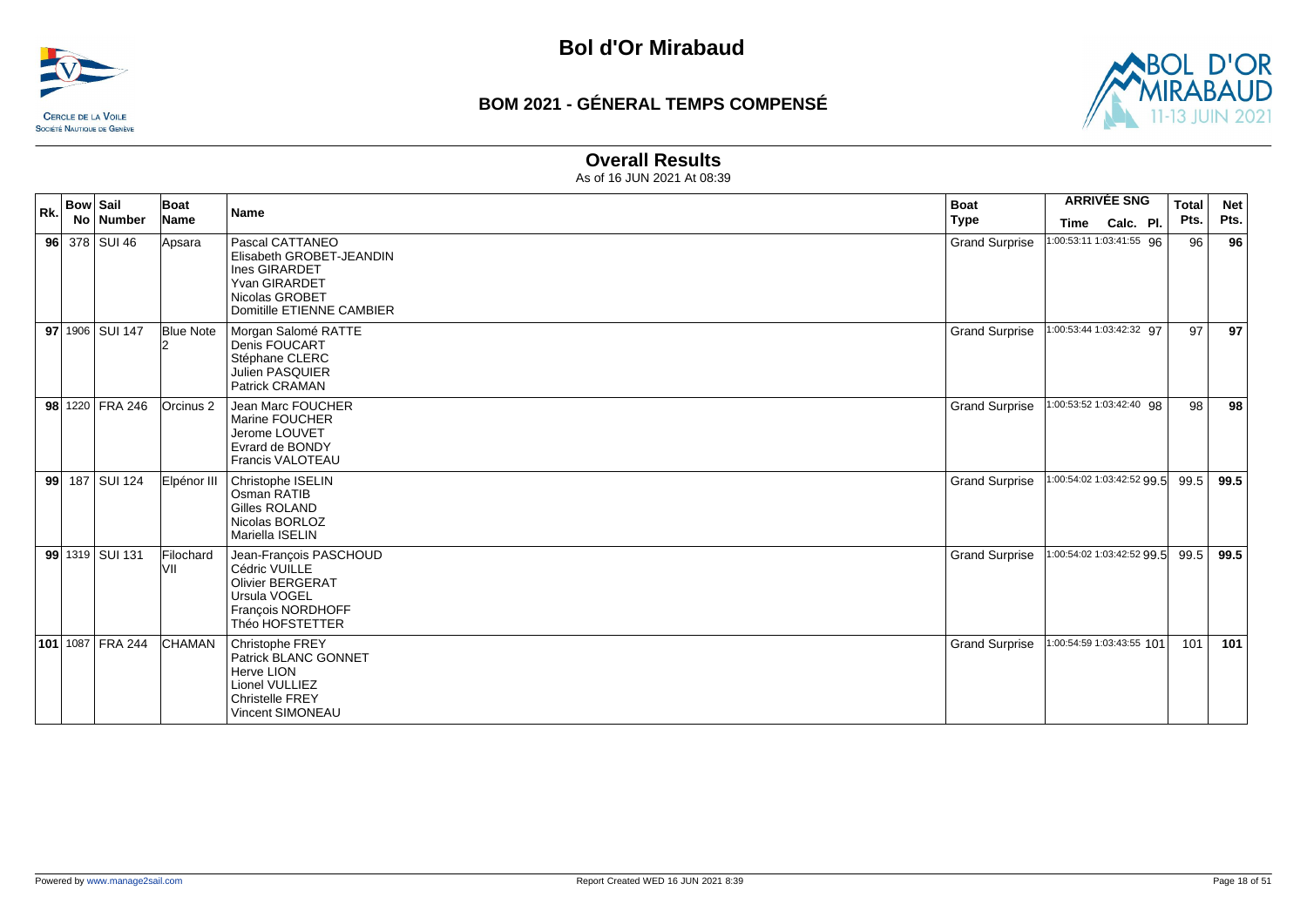![](_page_18_Picture_0.jpeg)

![](_page_18_Picture_3.jpeg)

#### **Overall Results**

|     | <b>Bow Sail</b> |                   | Boat             |                                                                                                                                                                                 | <b>Boat</b>           | <b>ARRIVÉE SNG</b>        |           | <b>Total</b> | <b>Net</b> |
|-----|-----------------|-------------------|------------------|---------------------------------------------------------------------------------------------------------------------------------------------------------------------------------|-----------------------|---------------------------|-----------|--------------|------------|
| Rk. |                 | No   Number       | Name             | Name                                                                                                                                                                            | Type                  | Time                      | Calc. Pl. | Pts.         | Pts.       |
|     |                 | 102 2023 SUI 140  | Storm            | Michel ROTTET<br>Mathieu STALDER<br>Gaetan HIRSCHI<br>Ismael ERDINC                                                                                                             | <b>Esse 850</b>       | 1:00:56:20 1:03:45:25 102 |           | 102          | 102        |
|     |                 | $103$ 1925 FRA 34 | <b>SILOE</b>     | Ronan de SEROUX<br>Marion HIRSCHAUER<br>Sylvie de SEROUX<br>Jerome MOLIN<br>Arnaud HIRSCHAUER<br>Francois-Xavier HUARD                                                          | <b>Grand Surprise</b> | 1:00:57:22 1:03:46:34 103 |           | 103          | 103        |
|     |                 | 104 2485 SUI 228  | La Loutre        | Pierre-André NAVILLE<br>François-Régis LAFFAY<br><b>Arnaud NAVILLE</b><br><b>Matthias HAUSER</b>                                                                                | <b>Grand Surprise</b> | 1:00:59:16 1:03:48:41 104 |           | 104          | 104        |
|     |                 | 105 1199 SUI 671  | Malice           | <b>Marius LANZ</b><br>Michel NOVERRAZ<br>Etienne DAVID                                                                                                                          | Surprise              | 1:03:48:58 1:03:48:58 105 |           | 105          | 105        |
|     |                 | 106 1566 SUI 36   | Vire Vent<br>IIV | Jean-Pierre de SIEBENTHAL<br>Lodovico CHIARI GAGGIA<br>Mikael ANZEN<br>Simone MULLER<br>Jaques-Henry ADDOR<br><b>Tristan PUIG</b><br>Mark HERMANS                               | Swan 44MkII           | 1:00:49:22 1:03:49:35 106 |           | 106          | 106        |
|     |                 | 107 141 SUI 200   | Du Lac           | Notre-Dame Philippe GAY<br>Loan BONTRON<br>André DARMON<br>Andrew CASSELS<br>Robin van BIENEN<br>Didier QUINODOZ<br><b>Eric BURRUS</b><br>Alain DUBOIS<br><b>Tibor QUINODOZ</b> | Psaros 40             | 16:46:16 1:03:50:24 107   |           | 107          | 107        |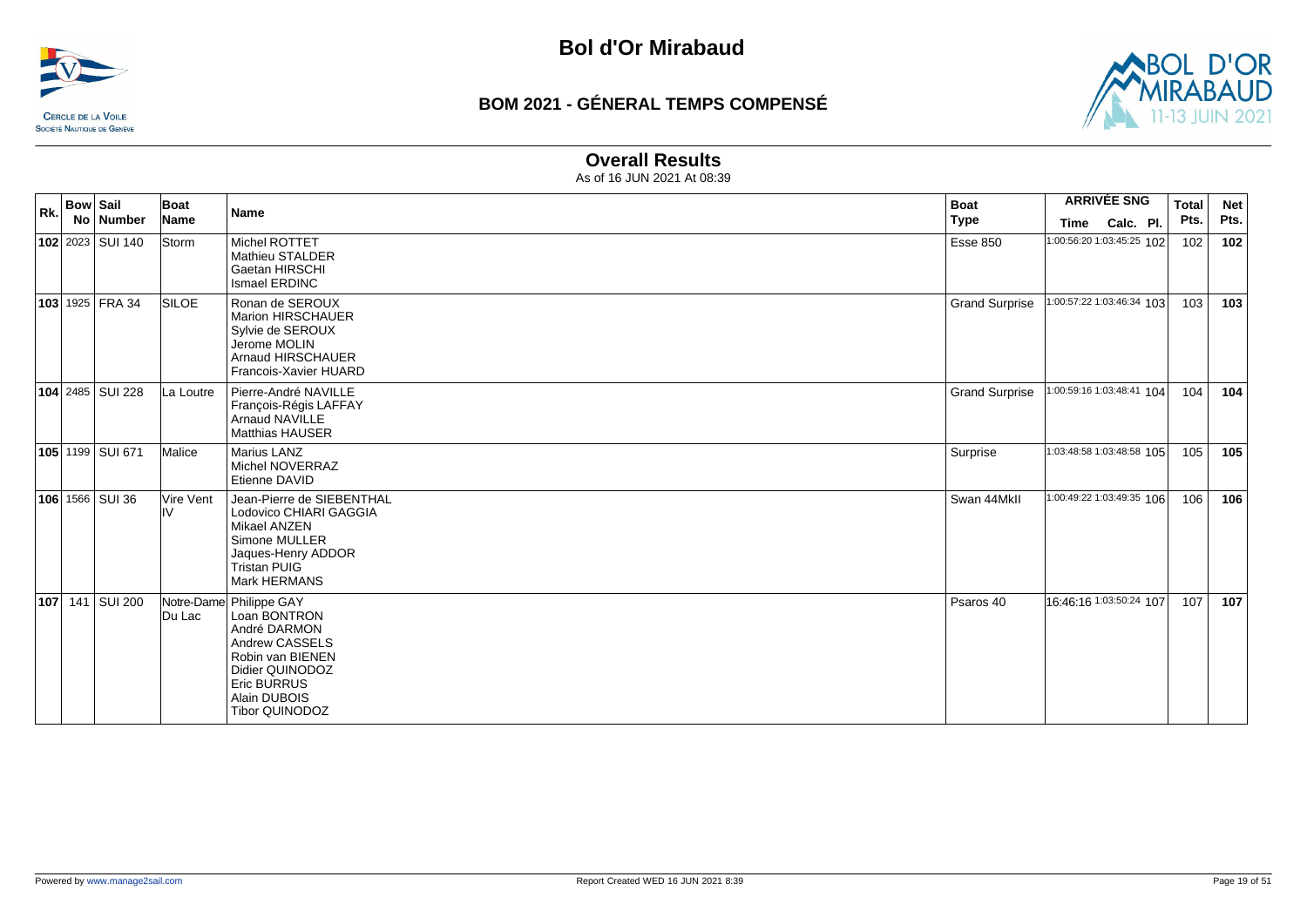![](_page_19_Picture_0.jpeg)

![](_page_19_Picture_3.jpeg)

### **Overall Results**

| Rk. | <b>Bow Sail</b><br>No Number | Boat<br>Name       | <b>Name</b>                                                                                                                        | <b>Boat</b><br><b>Type</b> | Time                      | <b>ARRIVÉE SNG</b><br>Calc. Pl. | Total<br>Pts. | <b>Net</b><br>Pts. |
|-----|------------------------------|--------------------|------------------------------------------------------------------------------------------------------------------------------------|----------------------------|---------------------------|---------------------------------|---------------|--------------------|
|     | 108 618 SUI 150              | Choclake           | Cailler STANLEY<br><b>Fabien SCHOPFER</b><br>Luca KILSCHHERR<br><b>Marius GAMPER</b>                                               | Surprise                   | 1:03:51:11 1:03:51:11 108 |                                 | 108           | 108                |
|     | <b>109</b> 1727 SUI 5        | Le Cing            | <b>Thierry ANDEREGG</b><br>Casoni SONIA<br>Zumstein BERNARD<br><b>Yves PIGUET</b>                                                  | saphire 27                 | 1:00:10:47 1:03:54:12 109 |                                 | 109           | 109                |
|     | 110 246 SUI 8890             | Dernière<br>Minute | <b>Olivier LAURENT</b><br>Marco PIERMARTIRI<br>Margaux LAURENT<br>Thomas MADER<br>Antonio da SILVA<br>Christophe MONTESSUIT        | Luthi 990                  | 1:00:02:26 1:03:56:06 110 |                                 | 110           | 110                |
|     | 111 2506 SUI 202             | <b>SKADI</b>       | Carlo BABINI MERLO<br>Milko MANTERO<br><b>Edoardo NATUCCI</b><br>Benjamin FLÜCKIGER<br><b>Adrien TARDY</b><br>Pierre VANVARENBERGH | Melges 32                  | 23:04:45 1:03:56:56 111   |                                 | 111           | 111                |
|     | 112 174 SUI 606              | Léman sur<br>lmer  | Alain FALLOT<br>Jean-Baptiste ZERLAUTH<br>David DEVAUD<br>Raphael DAUPHIN                                                          | Surprise                   | 1:04:00:42 1:04:00:42 112 |                                 | 112           | 112                |
|     | $113$ 3302 SUI 3302          | 372müm             | Marc FASSBIND<br>Marc HONEGGER<br><b>Guillaume MARES</b>                                                                           | <b>Esse 330</b>            | 1:00:55:53 1:04:01:22 113 |                                 | 113           | 113                |
|     | <b>114</b> 2542 SUI 752      | Nitrick            | Patrick DUCOMMUN<br><b>Eric MEYER</b><br>Didier DÉFAGO<br>Grégoire JAQUET                                                          | Lavarello                  | 1:00:26:46 1:04:02:23 114 |                                 | 114           | 114                |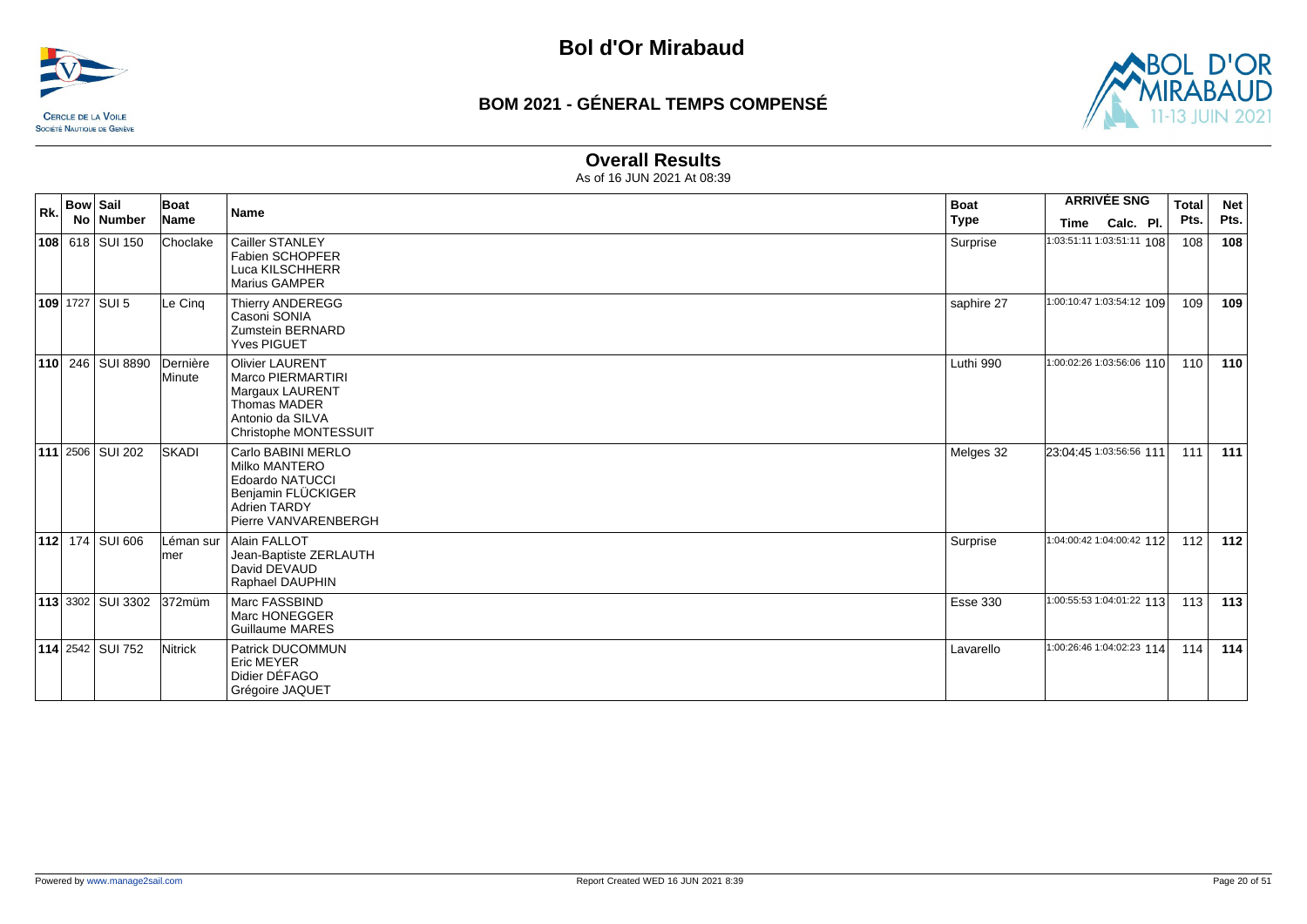![](_page_20_Picture_0.jpeg)

![](_page_20_Picture_3.jpeg)

### **Overall Results**

| Rk. | <b>Bow Sail</b>        | Boat                    | <b>Name</b>                                                                                                                                      | <b>Boat</b> | <b>ARRIVÉE SNG</b>        |           | <b>Total</b> | <b>Net</b> |
|-----|------------------------|-------------------------|--------------------------------------------------------------------------------------------------------------------------------------------------|-------------|---------------------------|-----------|--------------|------------|
|     | No   Number            | Name                    |                                                                                                                                                  | <b>Type</b> | <b>Time</b>               | Calc. Pl. | Pts.         | Pts.       |
|     | 115 1834 FRA 8007 Vite |                         | Serge VITTET<br><b>Dimitri FASEL</b><br><b>Arthur VITTET</b>                                                                                     | Code 8      | 1:01:01:39 1:04:03:21 115 |           | 115          | 115        |
|     | 116 1929 SUI 570       | Dourgi                  | Fréderic LABLANQUIE<br>Anthony BLANALT<br>Vincent NADEAU<br><b>Benoit JACQUES</b>                                                                | Surprise    | 1:04:03:53 1:04:03:53 116 |           | 116          | 116        |
|     | 117 2301   ITA 176     |                         | MARGHERIT Denis HANNAPPE<br>Nicolas CEBRIAN<br><b>Emmanuel ROTH</b><br>Christophe THOMAS<br>Florent JUNOD<br>Gaelle JACQUIER<br>Sylvain REDUREAU | Melges 32   | 23:10:45 1:04:04:12 117   |           | 117          | 117        |
|     | 118 1371 SUI 3301      | Esse 330                | <b>Josef SCHUCHTER</b><br>Arno INAUEN<br><b>Chris GLASER</b><br><b>Gregor SCHUCHTER</b><br>Stefan SCHUCHTER                                      | Esse 990    | 1:00:55:20 1:04:05:14 118 |           | 118          | 118        |
|     | 119 129 SUI 2720       | <b>ARDIZIO</b>          | Éric BEAUSSE<br>Gilles BEAUSSE<br><b>Olivius JULEN</b><br><b>Yves SCHELLENBERG</b><br>Nicolas FATIO<br>Anne SCHEIDEGGER                          | Luthi 33    | 1:00:02:02 1:04:05:44 119 |           | 119          | 119        |
|     | 120 2531 SUI 2         | Largo<br><b>Express</b> | Patrick FAESSLER<br>Stéphane RENTROP<br>Alexandre CASELLA<br><b>Olivier ANDREY</b><br><b>Olivier MACE</b>                                        | Luthi 32    | 1:01:00:40 1:04:06:45 120 |           | 120          | 120        |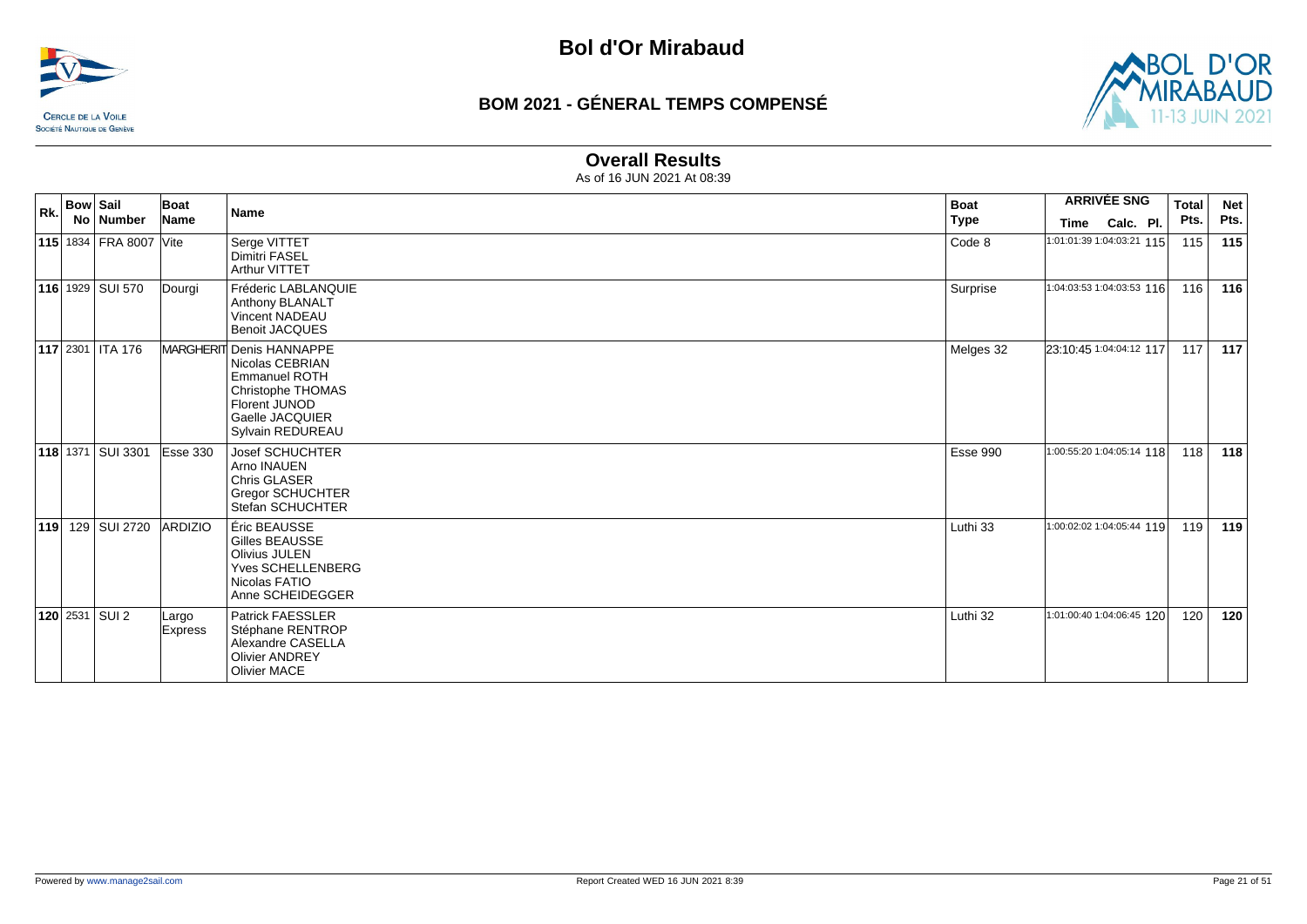![](_page_21_Picture_0.jpeg)

![](_page_21_Picture_3.jpeg)

#### **Overall Results**

| Rk. | <b>Bow Sail</b> | No Number             | Boat<br>Name                      | Name                                                                                                    | <b>Boat</b><br><b>Type</b> | Time                      | <b>ARRIVÉE SNG</b><br>Calc. Pl. | <b>Total</b><br>Pts. | <b>Net</b><br>Pts. |
|-----|-----------------|-----------------------|-----------------------------------|---------------------------------------------------------------------------------------------------------|----------------------------|---------------------------|---------------------------------|----------------------|--------------------|
|     |                 | 121 242 SUI 030       | Asst'Qo                           | Popeye ET OLIVE<br>Fromentin le MARC<br>Nat KOFMEHL<br>Frattini POLO<br>Masip RAPHI                     | Quant30                    | 20:06:03 1:04:10:53 121   |                                 | 121                  | 121                |
|     |                 | 122 2498 SUI 843      | <b>VANITAS</b>                    | <b>Martin STROBEL</b><br><b>Till HERRMANN</b><br>Jürg VOGELSANG<br>Daniel SCHÖN<br>Adrian HEHL          | Aebi 850R                  | 1:00:07:37 1:04:12:16 122 |                                 | 122                  | 122                |
| 123 |                 | 666 SUI 69            |                                   | Exponentiel Thomas FRÜH<br>David WEHRLI<br>Jacques TINEMBART<br>Fernando NOGUEIRA                       | Toucan                     | 23:54:29 1:04:12:41 123   |                                 | 123                  | 123                |
|     |                 | <b>124</b> 502 SUI 82 | Pélagie                           | David COMMENT<br>Yann OPPLIGER<br>Khémano RUCHET<br>Jean-Marie DAYER<br><b>Franck CARPENTIER</b>        | <b>Grand Surprise</b>      | 1:01:21:08 1:04:13:01 124 |                                 | 124                  | 124                |
|     |                 | 125 358 SUI 5         | lwanted                           | <b>Manuel GAUDIN</b><br>Matthieu BERDOZ<br><b>Vivian GAUDIN</b>                                         | luthi                      | 1:00:45:46 1:04:15:16 125 |                                 | 125                  | 125                |
|     |                 | 126 741 SUI 723       | CER <sub>1</sub><br><b>SOFIES</b> | Giuliano ZENNARO<br>Yoann SENFTEN<br>Marine MARTIGNANO<br>Alexander OTT<br>Pauline GUERNE               | Surprise                   | 1:04:15:56 1:04:15:56 126 |                                 | 126                  | 126                |
|     |                 | 127 8202 SUI 695      | Hypnautic                         | <b>Ivo KUSTER</b><br><b>Fritz MEILI</b><br>Sandro KUSTER<br>Daniel REITEMEIER<br><b>Arthur HELBLING</b> | Surprise                   | 1:04:16:30 1:04:16:30 127 |                                 | 127                  | 127                |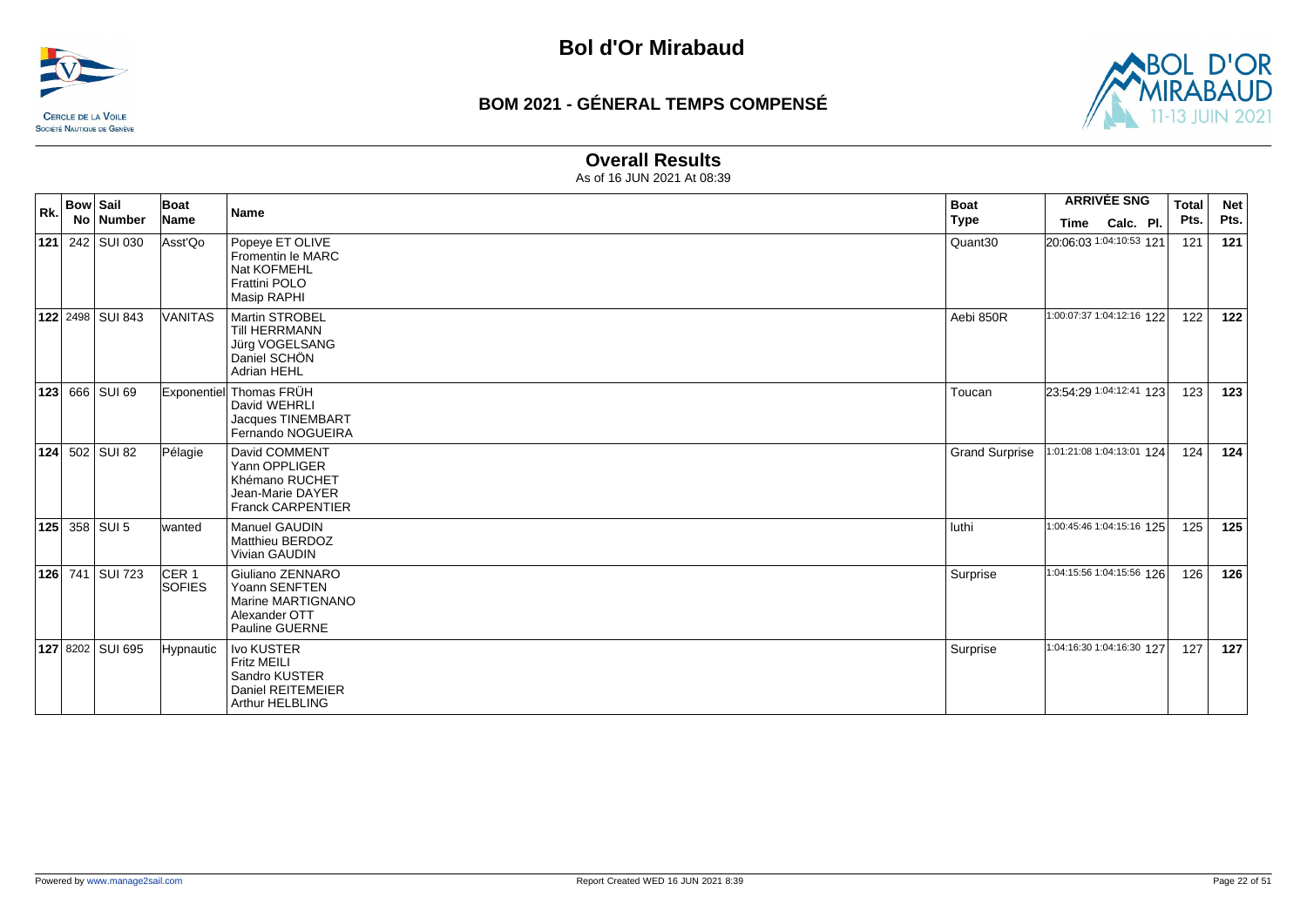![](_page_22_Picture_0.jpeg)

![](_page_22_Picture_3.jpeg)

### **Overall Results**

| Rk. | <b>Bow Sail</b> | No   Number                      | Boat<br>Name     | <b>Name</b>                                                                                                                              | <b>Boat</b><br>Type | Time                       | <b>ARRIVÉE SNG</b><br>Calc. Pl. | <b>Total</b><br>Pts. | <b>Net</b><br>Pts. |
|-----|-----------------|----------------------------------|------------------|------------------------------------------------------------------------------------------------------------------------------------------|---------------------|----------------------------|---------------------------------|----------------------|--------------------|
|     |                 | 128 721 SUI 601                  | Ringle           | Paul LUEDTKE<br>Jian-Rui SOH<br>Colin DONALDSON<br><b>Russell MACKIE</b>                                                                 | Surprise            | 1:04:17:54 1:04:17:54 128  |                                 | 128                  | 128                |
|     |                 | 129 2314 SUI 1375                | Padawan          | Slawosz UZNANSKI<br>Andreas EBERHARDT<br>Elia BORREGO ARNAU<br>Anne-Laure LAMURE                                                         | J/70                | 1:04:41:29 1:04:19:06 129  |                                 | 129                  | 129                |
|     |                 | <b>130 1139 FRA 1639 livalau</b> |                  | Francis DOERENBECHER<br>Sylvie MARCHESSEAU<br>Christian ZACCARIOTTO<br>Loic BLEUZ                                                        | Surprise            | 1:04:21:56 1:04:21:56 130  |                                 | 130                  | 130                |
|     |                 | <b>131</b> 1445   SUI 154        | <b>Blue Beat</b> | <b>Xavier BRUNEL</b><br><b>Laurent BRUNEL</b><br>Nicolas BRUNEL<br><b>Gaspard GIROUD</b>                                                 | Surprise            | 1:04:23:11 1:04:23:11 131  |                                 | 131                  | 131                |
|     |                 | 132 742 SUI 724                  |                  | ICER - Naefl Eléonore BLEEKER<br>Immobilier   Yvan VUAGNIAUX<br><b>Constantin BROGGINI</b><br>Nicolas STEVENSON<br>Amélie FRANZ BRUHLART | Surprise            | 1:04:25:31 1:04:25:31 132  |                                 | 132                  | 132                |
|     |                 | <b>133</b> 2394 SUI 74           | Colibri          | Suzanne MADER<br><b>Chris FREY</b><br><b>Christian BACCHETTA</b><br>Sylvia JUNGE                                                         | Dehler 29           | 1:04:25:16 1:04:30:23 133  |                                 | 133                  | 133                |
|     |                 | 134 1245 SUI 408                 | <b>Chinook</b>   | Daniel BOUWMEESTER<br><b>Hugues MARTIN</b><br><b>Felix CARLIER</b><br>Gaétan van CAMPENHOUDT                                             | Surprise            | 1:04:32:01 1:04:32:01 1:34 |                                 | 134                  | 134                |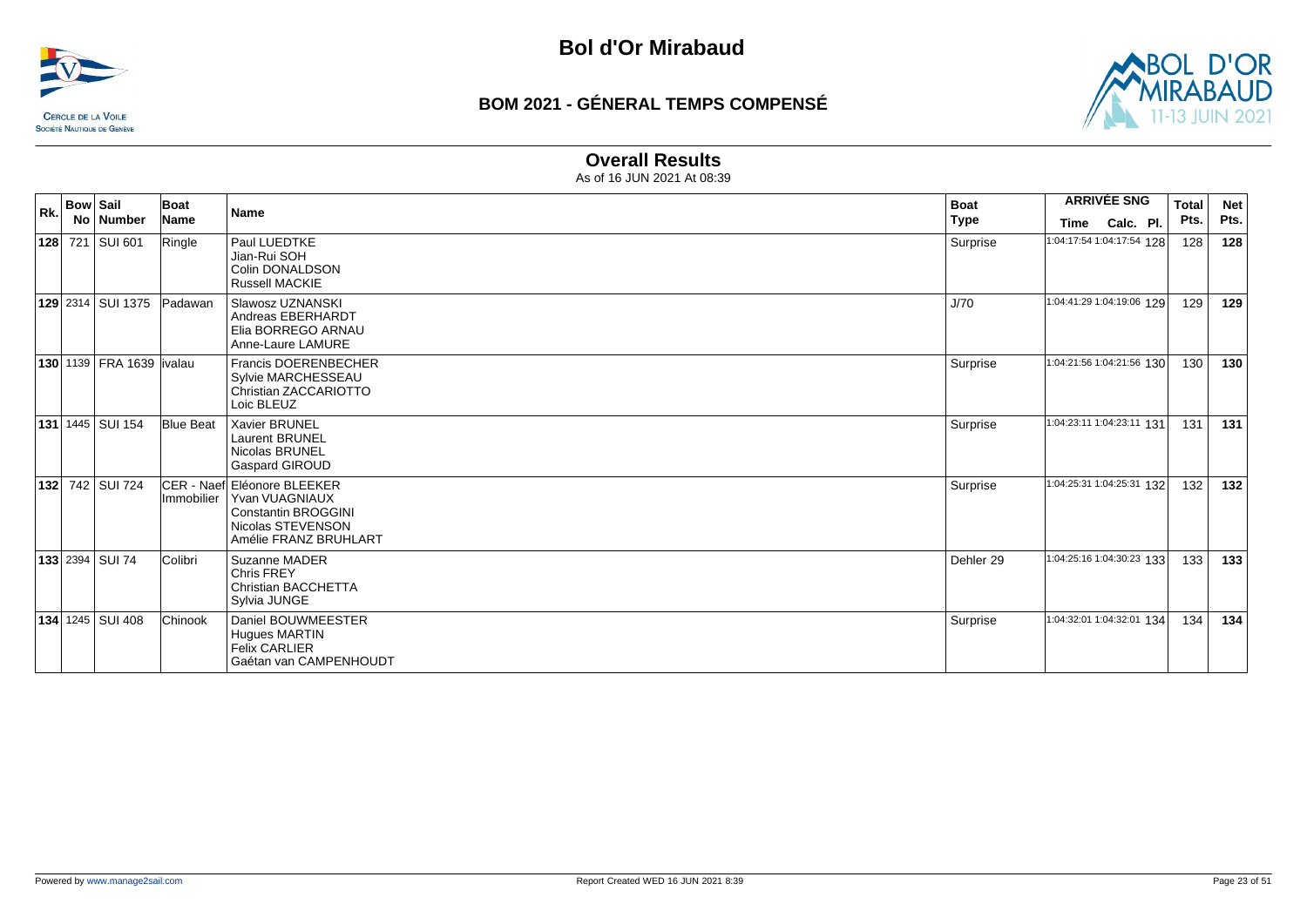![](_page_23_Picture_0.jpeg)

![](_page_23_Picture_3.jpeg)

### **Overall Results**

| Rk. | <b>Bow Sail</b> |                           | Boat                        | <b>Name</b>                                                                                                | <b>Boat</b> |                           | <b>ARRIVÉE SNG</b> | <b>Total</b> | <b>Net</b> |
|-----|-----------------|---------------------------|-----------------------------|------------------------------------------------------------------------------------------------------------|-------------|---------------------------|--------------------|--------------|------------|
|     |                 | No   Number               | <b>Name</b>                 |                                                                                                            | <b>Type</b> | Time                      | Calc. Pl.          | Pts.         | Pts.       |
| 135 |                 | 53 SUI 270                | Icoo<br>T'ELLE              | Stéphane NOBLE<br>Angela FREI<br>Gabriel ADAL<br>Pierre Loic KUHN<br>Nicolas CONTI                         | Surprise    | 1:04:33:13 1:04:33:13 135 |                    | 135          | 135        |
|     |                 | 136 2393 SUI 909          | Luna                        | <b>Blaise LAMBELET</b><br>Augustin WIRZ<br>Laurent BRUSTIER<br><b>Vincent CANU</b>                         | Surprise    | 1:04:34:16 1:04:34:16 136 |                    | 136          | 136        |
|     |                 | <b>137 2344 SUI 14</b>    | SunFun by<br><b>Glenino</b> | Christophe ROSSI<br><b>Joel GASSER</b><br>Matthew le FLOCQ                                                 | A 27        | 1:04:31:46 1:04:38:37 137 |                    | 137          | 137        |
|     |                 | 138 2475   FRA 1582 Tahoe |                             | Yvon ROUCHER<br><b>Julien DONNADIEU</b><br>Denis CORTELLA<br>Thaïs ARMAGNAT                                | Surprise    | 1:04:41:18 1:04:41:18 138 |                    | 138          | 138        |
| 139 |                 | 154 SUI 360               | <b>COCAINE</b>              | Christian TOSO<br>Pascal FEHLBAUM<br>Marc PESSE<br>Séverine TERRIER<br>Anna CUSTO                          | Surprise    | 1:04:45:55 1:04:45:55 139 |                    | 139          | 139        |
|     |                 | 140 2055 SUI 100          | Ybis-                       | Jean-Yves BRESSIEUX<br><b>Charles-Antoine KUZLI</b><br>Emmanuel BOURREU<br>Christophe PIGUET               | Toucan      | 1:00:23:48 1:04:47:17 140 |                    | 140          | 140        |
|     |                 | 141 1020 SUI 531          | Jawa                        | Caroline CARTIER<br><b>Martine BERGER</b><br><b>Isabelle MAYOR</b><br>Valentina VENTURI<br>Marie ZANARELLI | Surprise    | 1:04:47:35 1:04:47:35 141 |                    | 141          | 141        |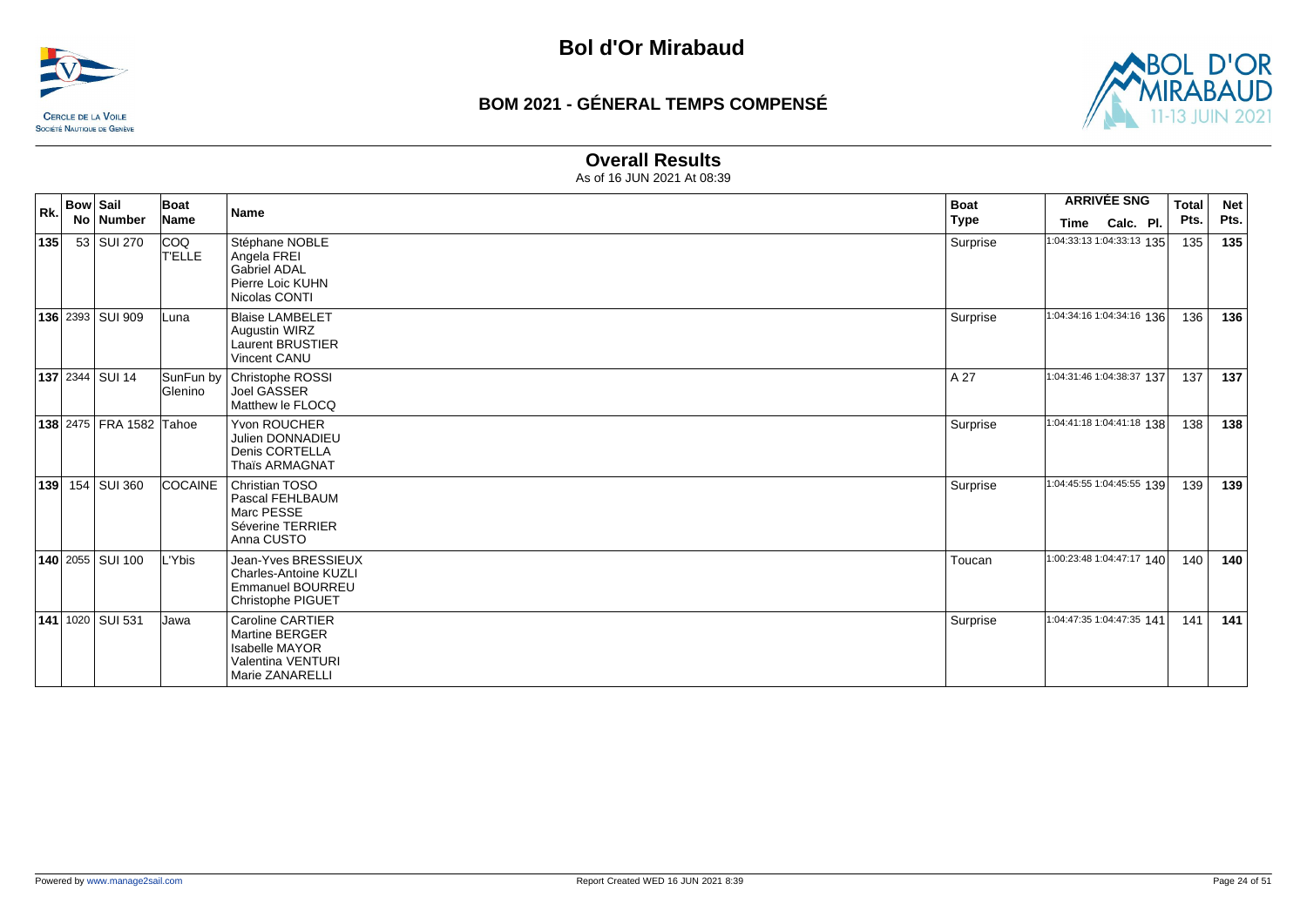![](_page_24_Picture_0.jpeg)

![](_page_24_Picture_3.jpeg)

### **Overall Results**

| Rk. | <b>Bow Sail</b> |                        | Boat            | <b>Name</b>                                                                                                                                               | <b>Boat</b>    | <b>ARRIVÉE SNG</b>        |           | <b>Total</b> | <b>Net</b> |
|-----|-----------------|------------------------|-----------------|-----------------------------------------------------------------------------------------------------------------------------------------------------------|----------------|---------------------------|-----------|--------------|------------|
|     |                 | No Number              | Name            |                                                                                                                                                           | <b>Type</b>    | Time                      | Calc. Pl. | Pts.         | Pts.       |
|     |                 | <b>142</b> 2464 SUI 8  | <b>Flix</b>     | Benjamin DUFOUR<br>Loic OBBIN<br>Adrien BELLANGER<br>Marco COSTA<br><b>Antonis AXENITIS</b>                                                               | Lp820          | 1:00:43:00 1:04:47:42 142 |           | 142          | 142        |
|     |                 | <b>143</b> 2443 SUI 06 | Le<br>Sauvage   | Pierre JUTZI<br>Jacarnes MILHQUET<br>Philippe COLOLARGH<br>Wes ZIEGLER                                                                                    | LP 820         | 1:00:44:54 1:04:49:55 143 |           | 143          | 143        |
|     |                 | 144 176 SUI 278        | Sibuya          | Thierry de GROOTE<br>Jean-Georges NGUYEN<br>Stanilas PEEL<br>Andres VIEITEZ<br>Joanne CLAUDON                                                             | LP 820         | 1:00:46:14 1:04:51:28 144 |           | ا 144        | 144        |
|     | 145 8198 FRA    | 35870                  |                 | Mira Costa   Pierre MAUDET<br>Yan PERROUD<br><b>Titouan SESSA</b><br>Erwan RAHAULT<br>Jorge LECLERC                                                       | Surprise       | 1:05:04:53 1:05:04:53 145 |           | 145          | 145        |
|     |                 | 146 8205 GER 50        | Blackjack       | Joachim GRAUER<br>Stephan RÜGEMER<br>Marcus ZEDLMAYER<br>Maximilian POSNER                                                                                | EXToucan       | 23:56:09 1:05:04:55 146   |           | 146          | 146        |
|     |                 | 147 2354 SUI 998       |                 | TAOMAKO   Martine CAFFIER<br>Sandrine CORONADO<br>Florian CIOCCA<br>Alexandre SOUBIRA<br>Anthony LIER<br><b>Claude DUPERRET</b><br><b>Isabelle PICHON</b> | <b>JPK 998</b> | 1:00:54:21 1:05:05:24 147 |           | 147          | 147        |
|     |                 | 148 2524 SUI 7         | Fast<br>Forward | Stanislas MAZURANIC<br>Alexandre MAZURANIC<br><b>Timotheus TANGERMANN</b>                                                                                 | LP 820         | 1:00:58:31 1:05:05:46 148 |           | 148          | 148        |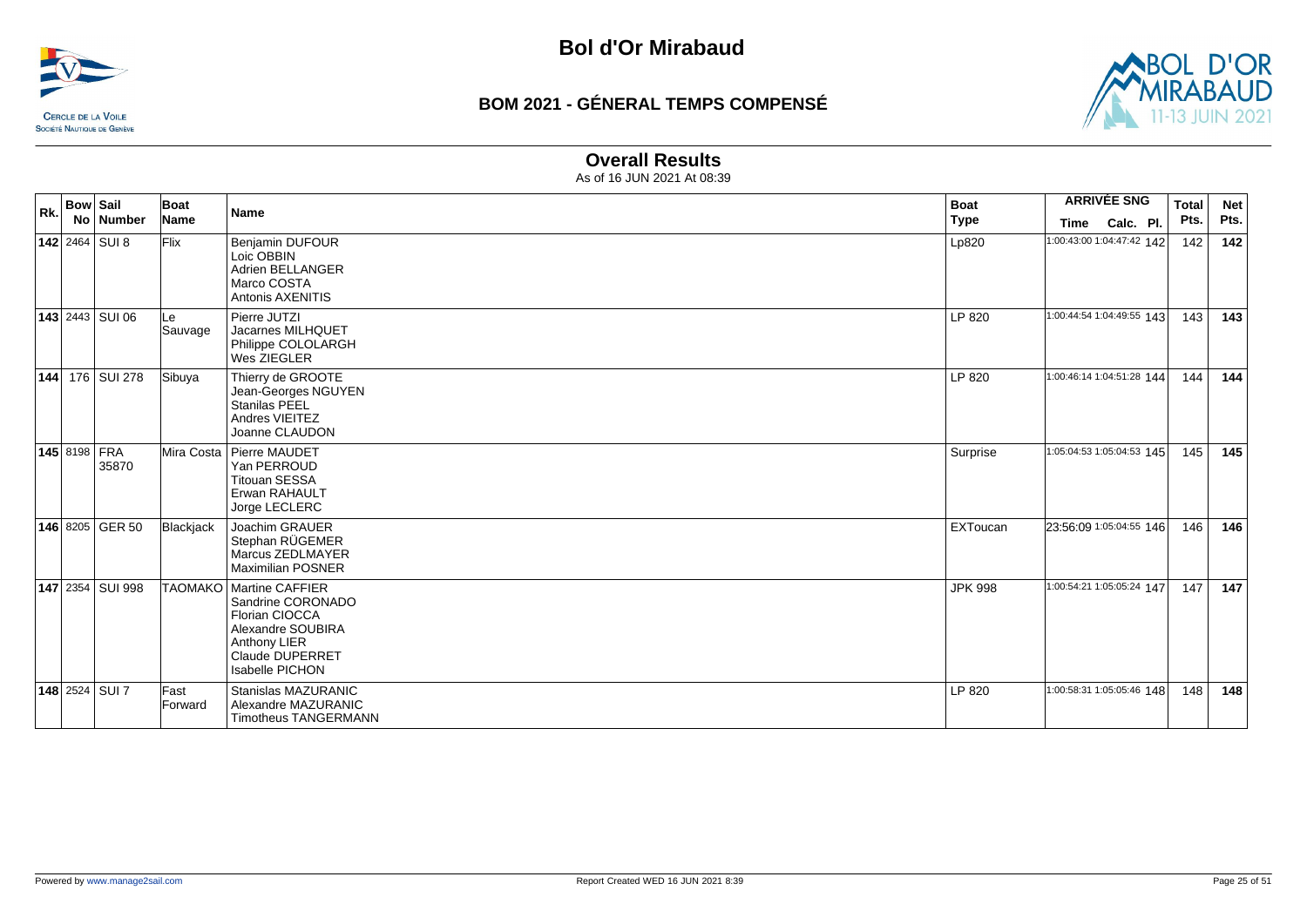![](_page_25_Picture_0.jpeg)

![](_page_25_Picture_3.jpeg)

### **Overall Results**

| Rk. | <b>Bow Sail</b> | No   Number        | Boat<br>Name                                | <b>Name</b>                                                                                  | <b>Boat</b><br><b>Type</b> | <b>ARRIVÉE SNG</b><br>Calc. Pl.<br>Time    | <b>Total</b><br>Pts. | <b>Net</b><br>Pts. |
|-----|-----------------|--------------------|---------------------------------------------|----------------------------------------------------------------------------------------------|----------------------------|--------------------------------------------|----------------------|--------------------|
|     |                 | 149 2024   SUI 998 | Moizelle<br><b>Jane</b>                     | Jean VASIC<br>Lionel GRAIRE<br>Giovanni ARIZZI<br>Jean-Alexandre BINOCHE                     | Surprise                   | 1:05:10:09 1:05:10:09 149                  | 149                  | 149                |
|     |                 | 150 891 SUI 644    | Mc'One                                      | Frédéric MACHERET<br><b>Eckart FITSCHEN</b><br>Andrew RIZK<br>Mathieu BOSSERT                | Surprise                   | 1:05:10:19 1:05:10:19 150                  | 150                  | 150                |
|     |                 | 151 2096   SUI 631 | LUC Voile -<br>Forum<br>EPFL <sub>2</sub>   | Zoé DAGUIN<br>Pietro CARTA<br>Pierre de GROOT<br>François Antoine COUZINEAU<br>Aldo MADASCHI | Surprise                   | 1:05:11:59 1:05:11:59 151                  | 151                  | 151                |
|     |                 | 152 8199 SUI 609   | <b>CALI</b>                                 | Eric DENIS<br>Alexander RIEHLE<br>Jérôme GLAUSER<br>Guillaume COEUR                          | Surprise                   | 1:05:13:31 1:05:13:31 152                  | 152                  | 152                |
| 153 |                 | 118 SUI 632        | $CUST2 -$<br>Ecole de<br>régate<br>Lausanne | <b>Axel FANGET</b><br>Lisa BRUYAS<br>Aurélie CONOD<br><b>Hubert ELMIGER</b><br>Jérôme COULOT | Surprise                   | 1:05:19:19 1:05:19:19 153                  | 153                  | 153                |
|     |                 | 154 2296 SUI 349   | Monhegan                                    | Aline THORENS<br><b>Olivier THORENS</b><br>Julia MAGNIN<br>Adrien GILLIAND                   | Surprise                   | 1:05:20:31 1:05:20:31 154                  | 154                  | 154                |
|     |                 | 155 1973 SUI 098   | Xenia<br>Capital /<br>Slider                | Laurent WITSCHI<br><b>Edouard DUBUIS</b><br>Frédéric GUEX<br>Guillaume WITSCHI<br>Olga OREL  |                            | 747 One Design   1:04:29:47 1:05:21:05 155 | 155                  | 155                |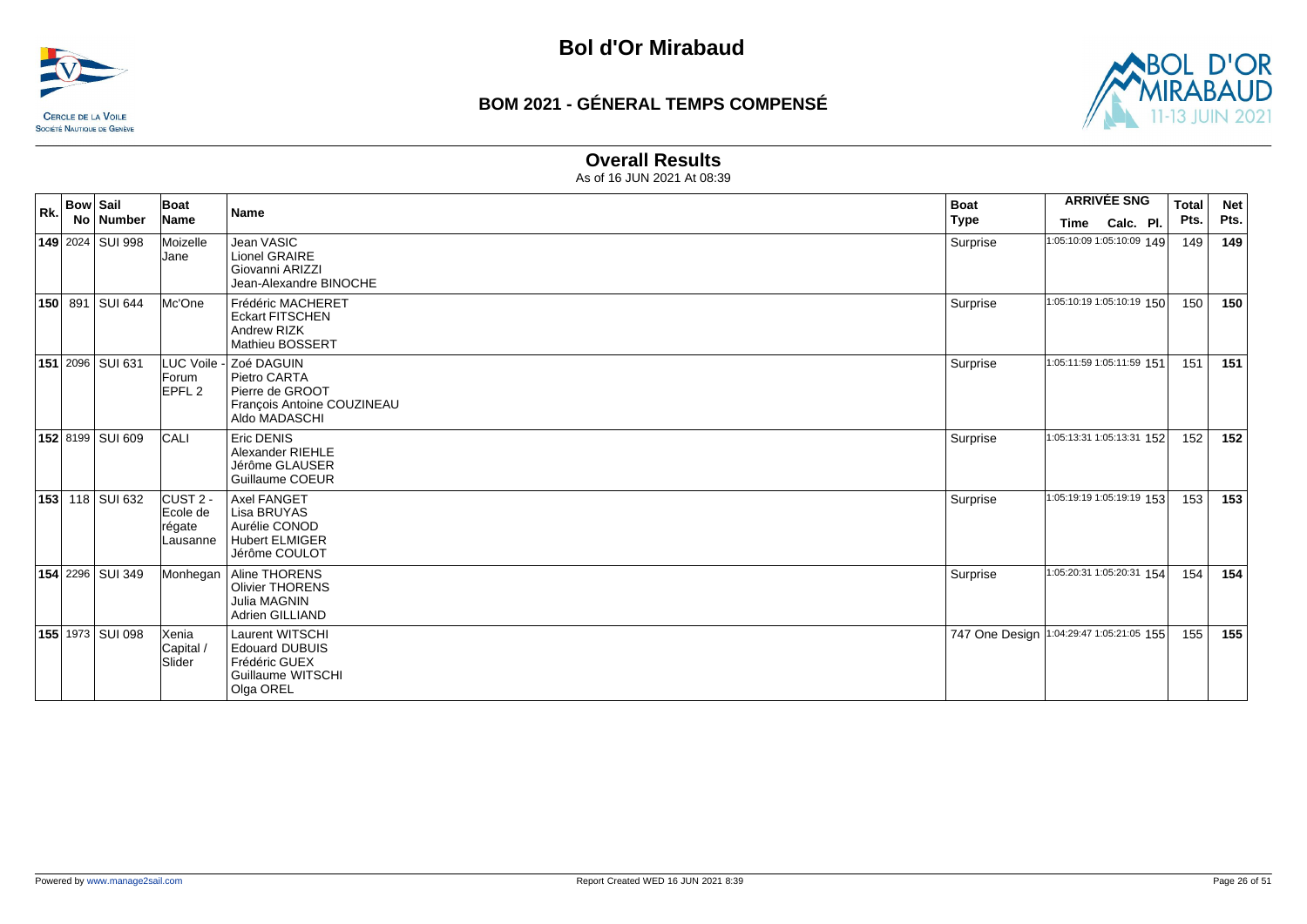![](_page_26_Picture_0.jpeg)

![](_page_26_Picture_3.jpeg)

#### **Overall Results**

| Rk. | <b>Bow Sail</b> | No   Number        | Boat<br>Name              | Name                                                                                                                         | <b>Boat</b><br><b>Type</b> | <b>ARRIVÉE SNG</b><br>Calc. Pl.<br>Time | <b>Total</b><br>Pts. | <b>Net</b><br>Pts. |
|-----|-----------------|--------------------|---------------------------|------------------------------------------------------------------------------------------------------------------------------|----------------------------|-----------------------------------------|----------------------|--------------------|
|     |                 | 156 179 SUI 319    |                           | MOSQUITO Pascal BAER<br>Ake STRINNING<br>Pierre-Dominique GERDIL<br>Diego KAUFMANN                                           | Surprise                   | 1:05:21:20 1:05:21:20 156               | 156                  | 156                |
|     |                 | 157 1866   SUI 990 | Collège du<br>Léman 2     | Farah IMBERT<br>Joao Gilberto ARARIBA<br>Anthony RIZK<br>Iona JAN<br>Ella FARBER                                             | Surprise                   | 1:05:24:53 1:05:24:53 157               | 157                  | 157                |
|     |                 | 158 2484 SUI 379   | Yknot                     | Nicolas BROECKX<br>Alessandro FEDELE<br>Philippe de SMIT<br><b>Bruno RENAUD</b><br>Giorgio ZAGAMI<br><b>Riccardo GUITART</b> | Surprise                   | 1:05:25:44 1:05:25:44 158               | 158                  | 158                |
|     |                 | 159 562 FRA 33     | Thirsty<br>Three          | Olivier BONDOT<br>Alex BONDOT<br>Fabrizio QUAGLIA<br>Georges-Antoine GARRET<br>Fanny ATTARDO<br>Marcel POINTEAU              | <b>Grand Surprise</b>      | 1:02:32:28 1:05:32:25 159               | 159                  | 159                |
|     |                 | 160 241 SUI 533    | Les <sub>2</sub><br>Rives | Adrénaline   Thierry CAMPICHE<br>Roxane CAMPICHE<br>David PORRET<br>Marc POLLIAND<br>Raphael ACHCAR                          | Surprise                   | 1:04:36:52 1:05:36:52 ASP               | 160                  | 160                |
|     |                 | 161 1080 SUI 7625  | Chasse<br>Spleen          | Manuel SANCOSME<br><b>Sylvain MAURON</b><br>Corinne SANCOSME<br><b>Vincent VANAT</b><br>Stephanie GOMEZ de la TORRE          | Projection 762             | 1:04:20:29 1:05:37:00 161               | 161                  | 161                |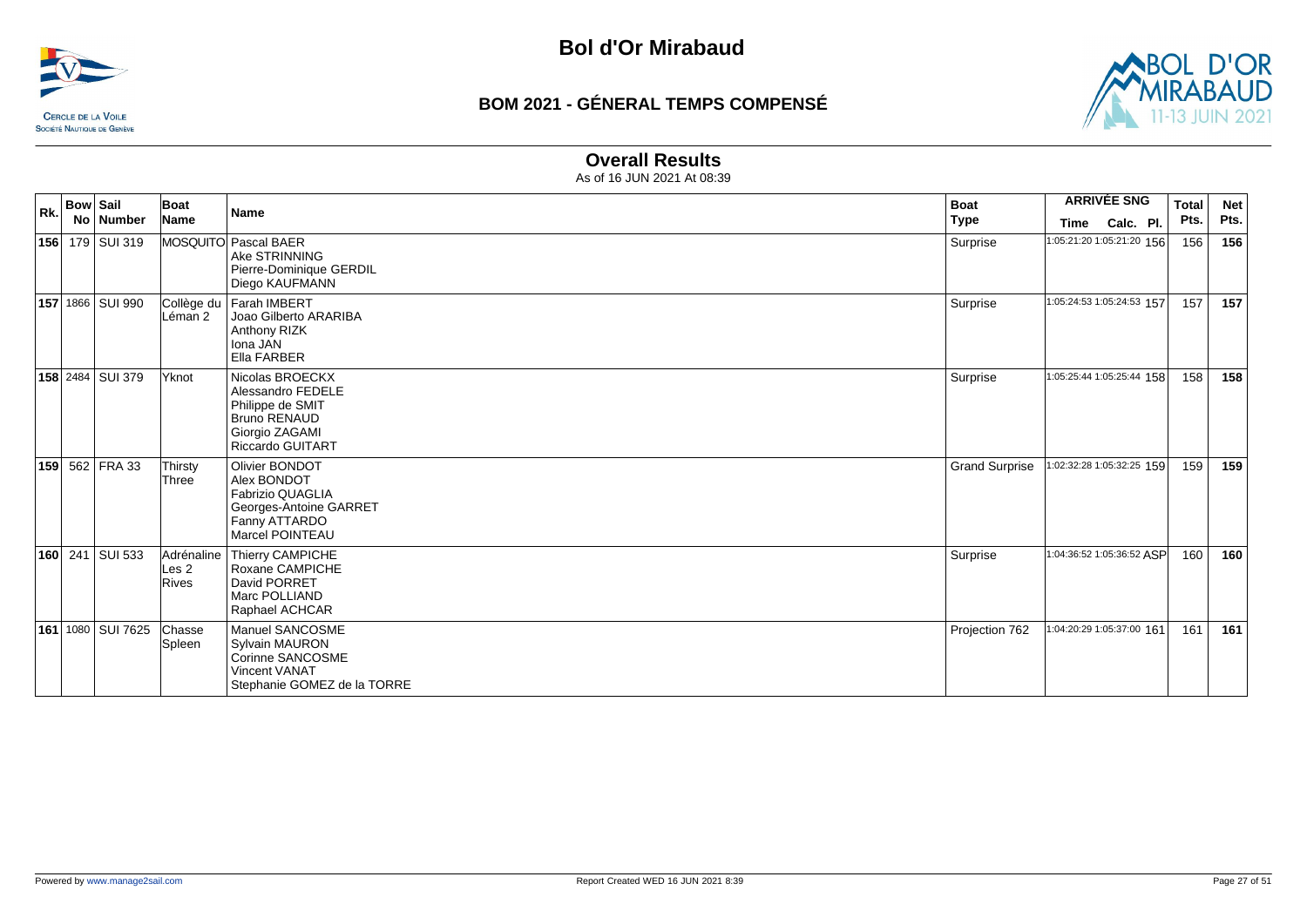![](_page_27_Picture_0.jpeg)

![](_page_27_Picture_3.jpeg)

#### **Overall Results**

| Rk. | <b>Bow Sail</b>           | No Number               | Boat<br>Name          | Name                                                                                             | <b>Boat</b><br>Type |                           | <b>ARRIVÉE SNG</b><br>Time Calc. Pl. | Total<br>Pts. | <b>Net</b><br>Pts. |
|-----|---------------------------|-------------------------|-----------------------|--------------------------------------------------------------------------------------------------|---------------------|---------------------------|--------------------------------------|---------------|--------------------|
|     | 162 2479 SUI 635          |                         | Belouga               | Stephan COMMINOT<br><b>Dirk LAMBERT</b><br>Joel COMMINOT<br>Pascal COMMINOT                      | Surprise            | 1:05:37:41 1:05:37:41 162 |                                      | 162           | 162                |
|     |                           | <b>163 2471 FRA 145</b> | <b>CLUB</b><br>TAKARA | Thomas le FORESTIER<br>Antoine DELASSUS<br>Nicolas PRENAT<br><b>Gabriel DOUILLET</b>             | J/70                | 1:06:02:31 1:05:39:05 163 |                                      | 163           | 163                |
|     | <b>164</b> 1494 SUI 742   |                         | Jolly<br>Jumper       | Stefano D'AMBROSIO<br>Arthur CAYE<br>Jean-Cyril ROSSIER<br>Gabriele FRANCESCO                    | J/24                | 1:07:38:27 1:05:42:39 164 |                                      | 164           | 164                |
|     | <b>165</b> 1255   SUI 850 |                         |                       | Bepox 850   Nicolas FUCHS<br>Jean-Luc ROSSIER<br>Yves EVEQUOZ<br>Boniello REMO<br>Céline FOLGADO | Bepox 850           | 1:04:16:58 1:05:45:13 165 |                                      | 165           | 165                |
|     |                           | <b>166</b> 342 SUI 1052 | Zuzana                | Paul HONEGGER<br>Yann BONJOUR<br>Aymeric le COTONNEC<br>Loïc QUIQUEREZ<br>Louis HONEGGER         | Manzanita           | 1:06:28:54 1:05:46:50 166 |                                      | 166           | 166                |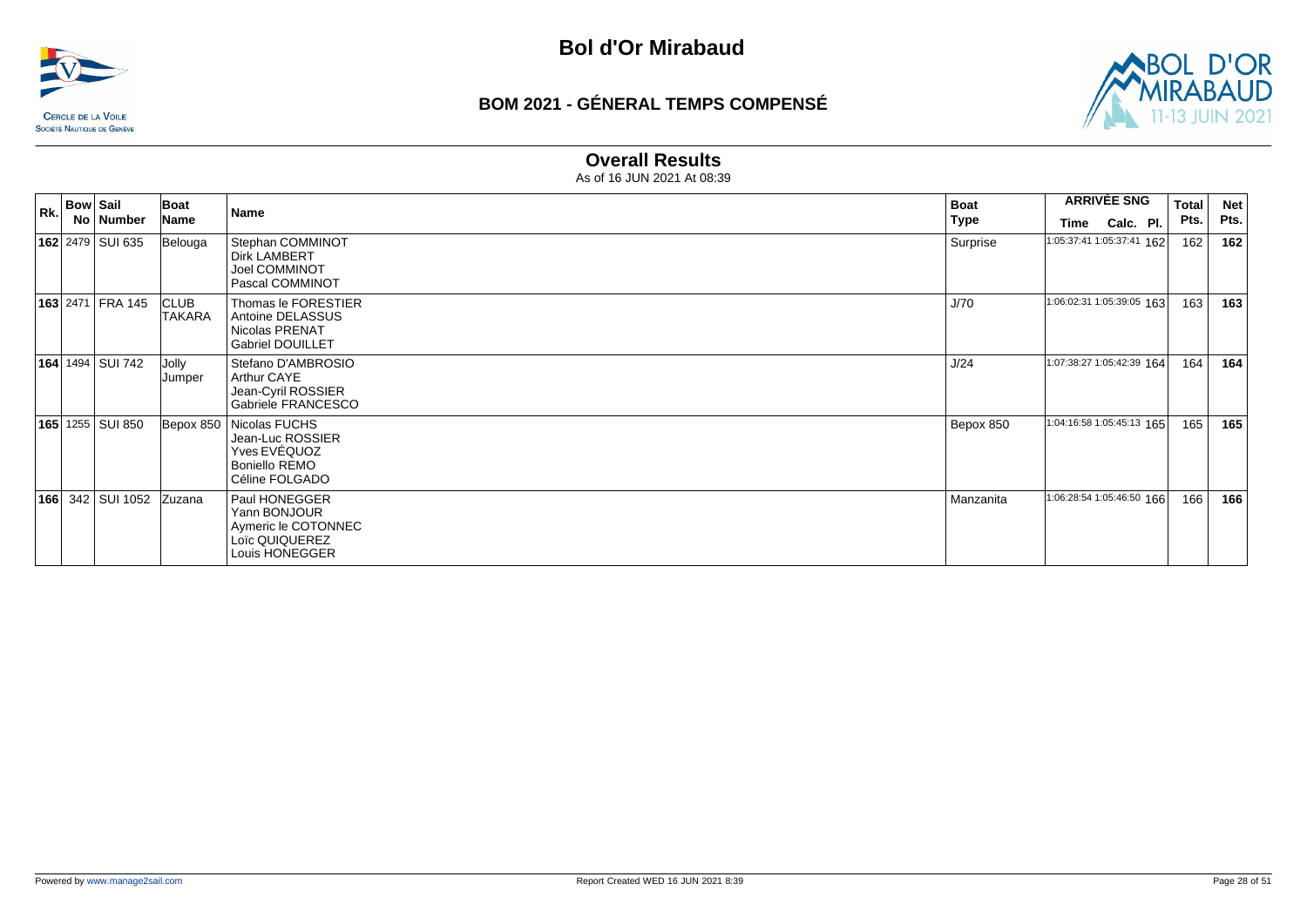![](_page_28_Picture_0.jpeg)

![](_page_28_Picture_3.jpeg)

### **Overall Results**

| Rk. | <b>Bow Sail</b><br>No Number | Boat<br>Name        | <b>Name</b>                                                                                                                                                                                                                                               | <b>Boat</b><br><b>Type</b> | Time                      | <b>ARRIVÉE SNG</b><br>Calc. Pl. | <b>Total</b><br>Pts. | <b>Net</b><br>Pts. |
|-----|------------------------------|---------------------|-----------------------------------------------------------------------------------------------------------------------------------------------------------------------------------------------------------------------------------------------------------|----------------------------|---------------------------|---------------------------------|----------------------|--------------------|
|     | 167 2404 HUN 92              | Raffica             | Zsolt KIRÁLY<br><b>Robert SARINA</b><br>Tamas BENEDEK<br>Gyula MÓNUS<br>Tamás PUSKÁS<br>Oliver DEMJEN<br>Robert KURUCZ<br>David KIRALY<br>Gabor VINCZE<br>Péter CZÉGAI<br>Lasllo CSER<br>György WEIDINGER<br>László TÖRÖK<br>Miklos BORSOS<br>Gábor PESTI | Libera class a             | 14:06:23 1:05:50:06 167   |                                 | 167                  | 167                |
|     | 168 150 SUI 100              | <b>SYZ</b>          | Psarofaghis JEAN<br>Brunet-Moret JÉRÔME<br>Michelutti PIERRE<br>Gay PHILLIPE<br>Cédric CHAPOT<br>Laurent STETTLER<br>Philippe JEANNERET<br>Lambert XAVIER                                                                                                 | Psaros 40                  | 17:25:52 1:05:56:08 ASP   |                                 | 168                  | 168                |
|     | 169 149 FRA 77               | <b>PETER</b><br>PAN | <b>Benoît DEKERLE</b><br><b>Francois COIRAULT</b><br>Romain PERROTEAU<br>Jerome BONNARDEL                                                                                                                                                                 | Sprint 95                  | 1:04:18:48 1:05:57:20 169 |                                 | 169 l                | 169                |
|     | 170 263 SUI 2084             | Jaisalmer           | Stefan HUBER<br>Gesa DEMISSY-CAZEILLES<br>Véronique HAMBACH<br>Caroline BÜHLER<br>Philippe PRINCIVALLE<br>Jean-Edgar MERLE                                                                                                                                | Banner 33                  | 1:04:18:03 1:05:58:14 170 |                                 | 170                  | 170                |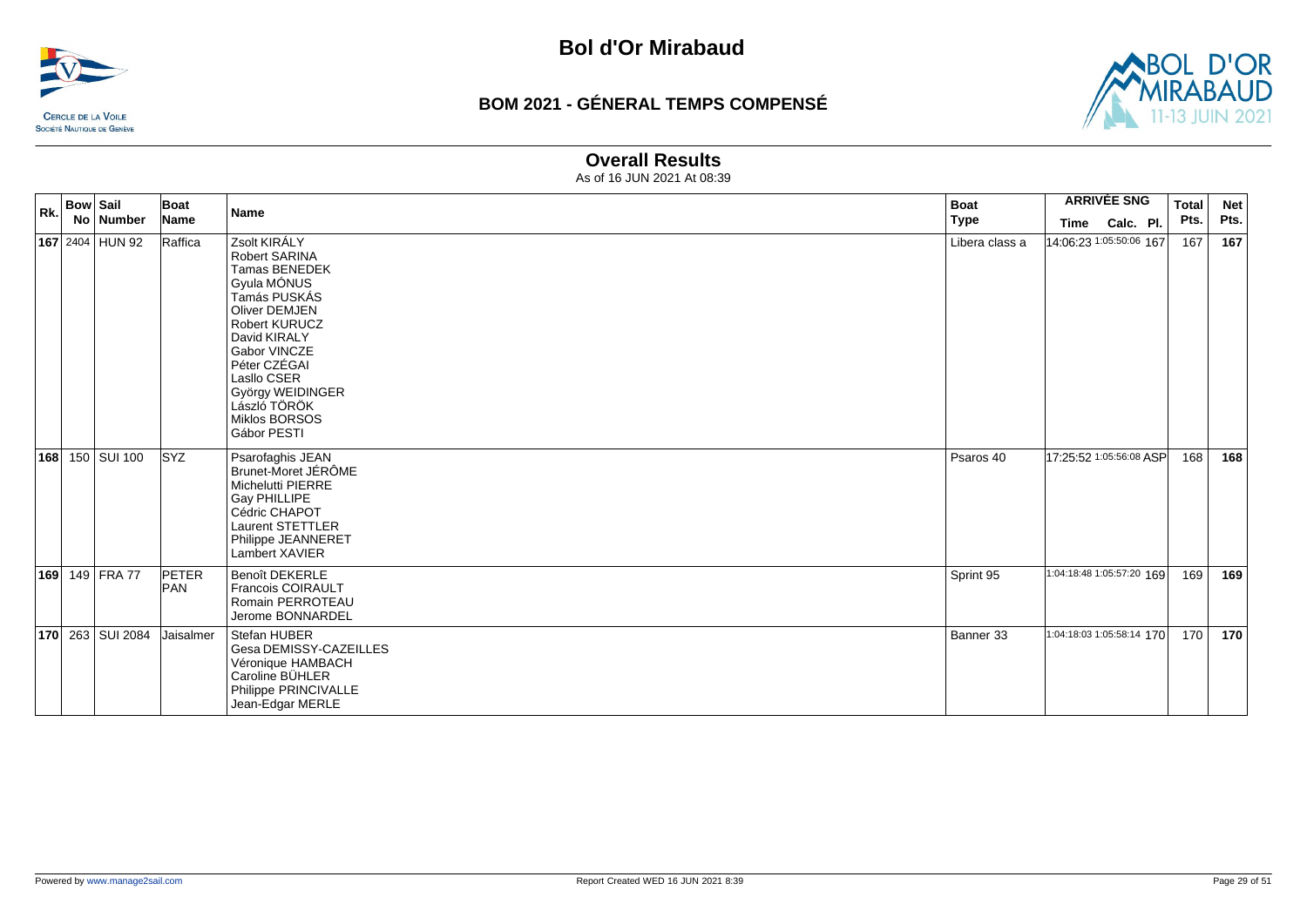![](_page_29_Picture_0.jpeg)

![](_page_29_Picture_3.jpeg)

#### **Overall Results**

| Rk. | <b>Bow Sail</b>           | Boat                                                   | Name                                                                                                                                                                 | <b>Boat</b> |      | <b>ARRIVÉE SNG</b>        | Total | <b>Net</b> |
|-----|---------------------------|--------------------------------------------------------|----------------------------------------------------------------------------------------------------------------------------------------------------------------------|-------------|------|---------------------------|-------|------------|
|     | No Number                 | Name                                                   |                                                                                                                                                                      | <b>Type</b> | Time | Calc. Pl.                 | Pts.  | Pts.       |
|     | 171 122 SUI 978           | $CUST3 -$<br>Ecole de<br>régate<br>Lausanne            | Marco MILAN<br>Gianluca DEGHENGHI<br>Elise BERODIER<br>Georges MULLER<br><b>Sylvain RATOUIS</b>                                                                      | Surprise    |      | 1:05:05:17 1:06:05:17 ASP | 171   | 171        |
|     | <b>172</b> 974 SUI 2      | Cléo IV                                                | <b>Richard ROMAN</b><br>François HELBLING<br>Michael PEREIRA                                                                                                         | Schwalbe II |      | 1:07:32:09 1:06:07:00 172 | 172   | 172        |
|     | <b>173</b> 132 SUI 23     | Kanaloa                                                | Adrien ROUX<br>Grégory ROCHER<br><b>Clément VANMEERBECK</b><br><b>Laurent REBIER</b><br>Ludovic BELZ<br><b>Emeric PINON</b><br>Mériadeg K VELLA<br>Laure DIRLEWANGER | X 119       |      | 1:01:03:18 1:06:08:28 173 | 173   | 173        |
|     | <b>174 2518 SUI 165</b>   | Scarlett<br>lO'Hara                                    | <b>Blaise URBEN</b><br>Igor BAEZNER<br>Yann BADOLLET<br>Nolan LANG                                                                                                   | Surprise    |      | 1:06:09:20 1:06:09:20 174 | 174   | 174        |
|     | 175 295 SUI 964           | ICUST <sub>4</sub> -<br>Ecole de<br>régate<br>Lausanne | François ABALLEA<br>Jean VAUCHER<br>Denis ZWEIFEL<br>Pache STEPHANE<br>Esther GARCIA GUTIERREZ                                                                       | Surprise    |      | 1:06:11:35 1:06:11:35 175 | 175   | 175        |
|     | 176 8128 FRA 1509 tokoloc |                                                        | Michel DOMEON<br>Raphaël TONIONE<br><b>Bruno TONIONE</b>                                                                                                             | Surprise    |      | 1:06:12:30 1:06:12:30 176 | 176   | 176        |
|     | 177 199 SUI 39            | Australis                                              | Ralph FERTIG<br>Loïc DAUBRESSE<br><b>Timothy BIGLER</b><br>Christian MÜLLER                                                                                          | Sunlight 30 |      | 1:06:33:48 1:06:13:38 177 | 177   | 177        |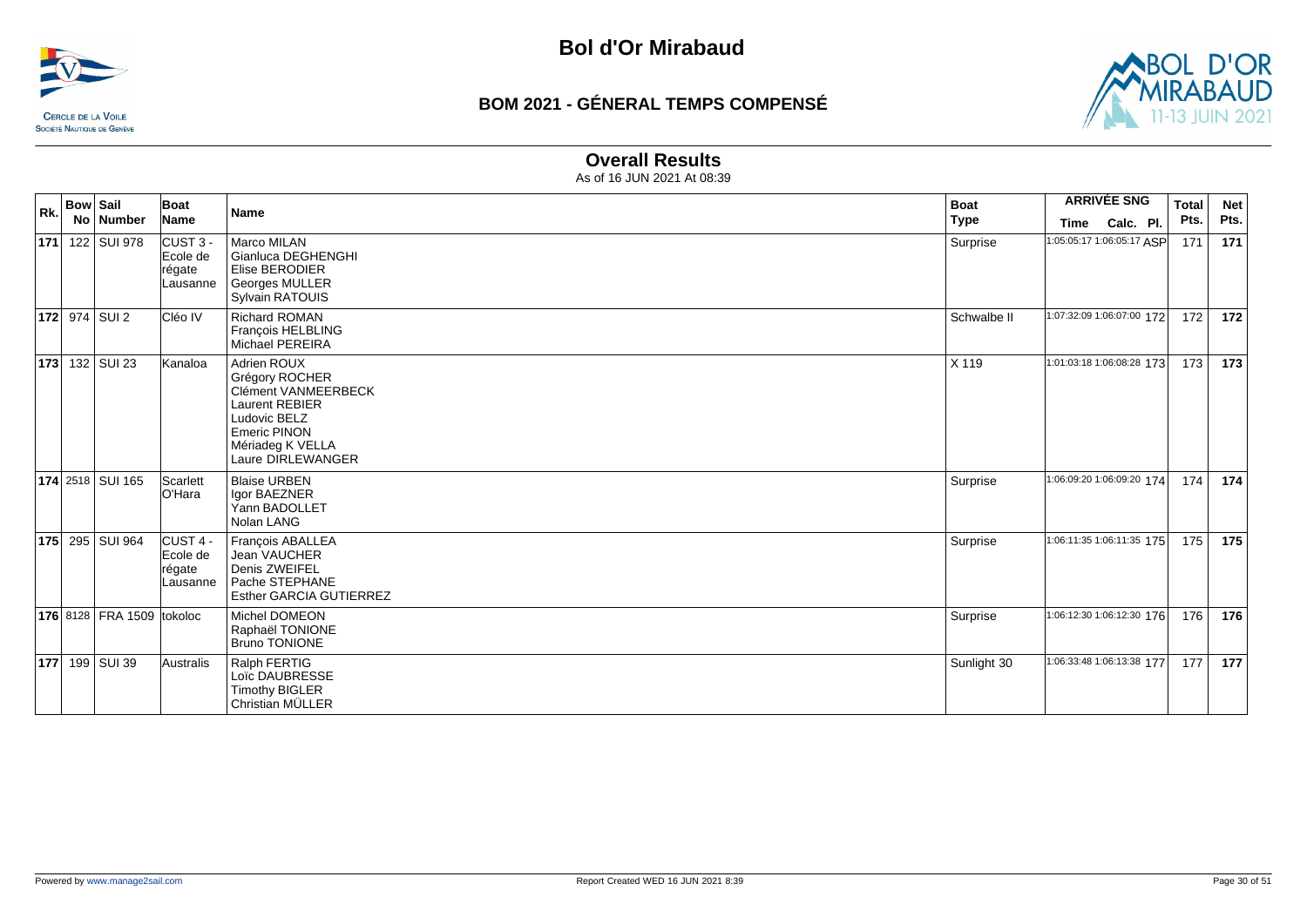![](_page_30_Picture_0.jpeg)

![](_page_30_Picture_3.jpeg)

#### **Overall Results**

| Rk. | <b>Bow Sail</b><br>No   Number | Boat<br>Name     | Name                                                                                                          | <b>Boat</b><br><b>Type</b> | <b>ARRIVÉE SNG</b><br>Calc. Pl.<br>Time | <b>Total</b><br>Pts. | <b>Net</b><br>Pts. |
|-----|--------------------------------|------------------|---------------------------------------------------------------------------------------------------------------|----------------------------|-----------------------------------------|----------------------|--------------------|
|     | 178 1189 SUI 606               |                  | ALLEGRIA Luigi de CARLO<br>Franco REGINATO<br>Rémy TROYON<br>Sébastien de CARLO<br>Denis SPAHNI<br>Dan TROYON | <b>DUFOUR 34</b>           | 1:05:21:22 1:06:15:58 178               | 178                  | 178                |
|     | <b>179</b> 2336 SUI 509        | lieu de vent     | Massimo MAGLIOCCO<br>Giuseppe AMODIO<br>Antoine GERVAIS<br>Antoine GUBERT                                     | Surprise                   | 1:06:16:07 1:06:16:07 179               | 179                  | 179                |
|     | 180 1756 SUI 164               | Doña Flor        | Nicole ZAY<br>Florine DÉRIAZ<br>Laurence DÉRIAZ<br>Marlène PIRON                                              | Surprise                   | 1:06:16:30 1:06:16:30 180               | 180                  | 180                |
| 181 | 265 SUI 10                     | Anytime          | George GASSER<br>Irwin GAFNER<br>Julien SÉMELIN<br>Marco LUPI<br>Ola BJORNÖR                                  | Arcona 340                 | 1:04:41:15 1:06:17:38 181               | 181                  | 181                |
|     | <b>182 1301 SUI 172</b>        | r <sub>2ci</sub> | <b>Didier PELLET</b><br><b>Laurent MOREL</b><br>Alain BIDAUX<br>Raphaël MOUTTET                               | Surprise                   | 1:06:18:47 1:06:18:47 182               | 182                  | 182                |
|     | 183 2526 FRA 1744 Nimbo        |                  | <b>Laurent RICHARD</b><br>Serge AUBERTIN<br>Lallemand FREDERIC<br><b>Tomasina DANIEL</b>                      | Surprise                   | 1:06:19:00 1:06:19:00 183               | 183                  | 183                |
|     | <b>184 1659 FRA</b><br>21864   | lavel            | <b>Gilles RAYMOND</b><br>Kevin RAYMOND<br>Ophelie RAYMOND<br>Stepane DEMESTE                                  | helium                     | 1:05:37:32 1:06:20:12 184               | 184 l                | 184                |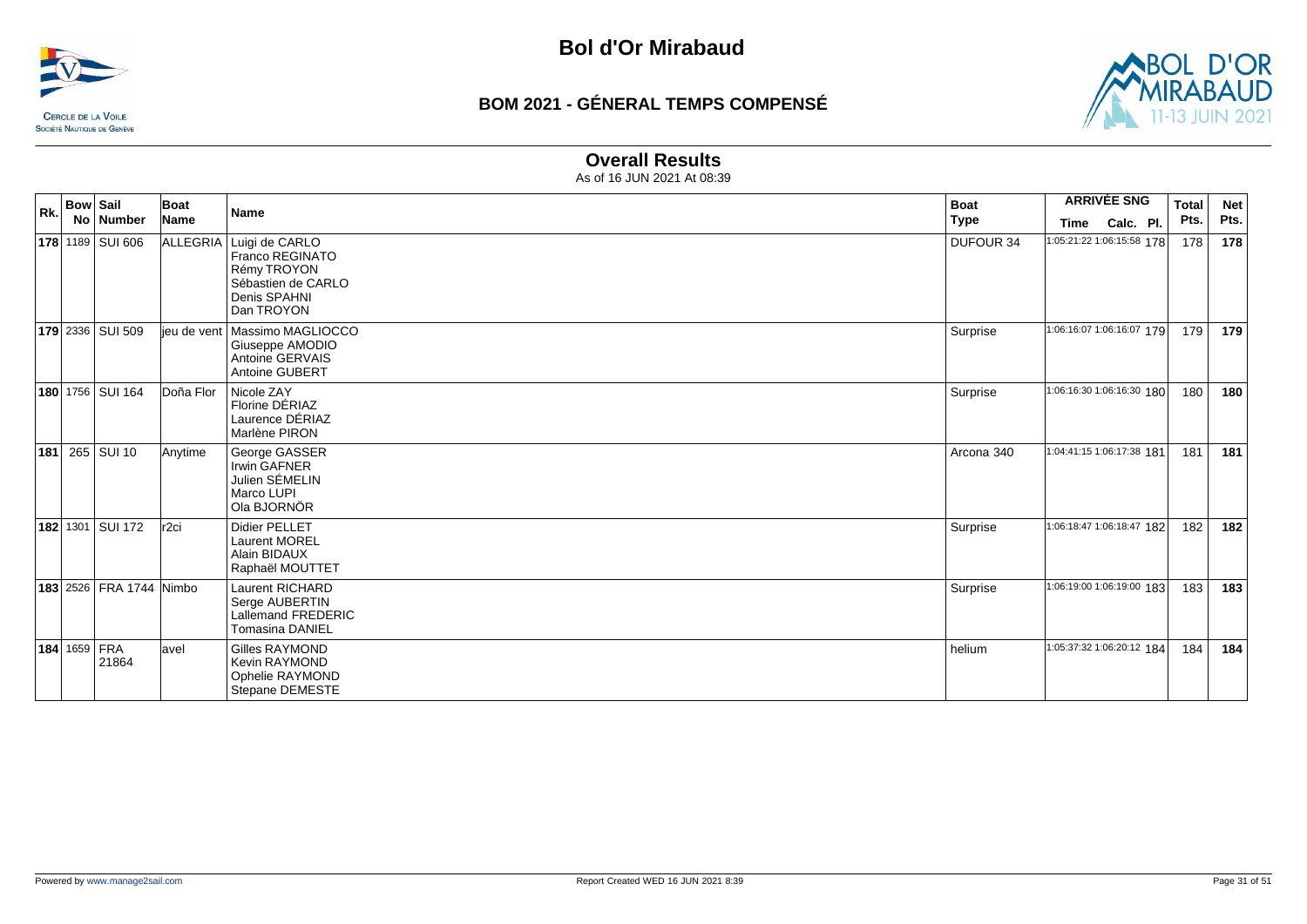![](_page_31_Picture_0.jpeg)

![](_page_31_Picture_3.jpeg)

### **Overall Results**

| Rk. | <b>Bow Sail</b> | No   Number               | Boat<br>Name     | <b>Name</b>                                                                                                         | <b>Boat</b><br><b>Type</b> | <b>ARRIVÉE SNG</b><br>Time | Calc. Pl. | <b>Total</b><br>Pts. | <b>Net</b><br>Pts. |
|-----|-----------------|---------------------------|------------------|---------------------------------------------------------------------------------------------------------------------|----------------------------|----------------------------|-----------|----------------------|--------------------|
|     |                 | 185 2496 SUI 177          | La Bamba         | Luis VIVEROS<br>Alejandro VIVEROS<br>Gabriela VIVEROS                                                               | Surprise<br>dériveur       | 1:06:27:42 1:06:20:23 185  |           | 185                  | 185                |
|     |                 | 186 526 SUI 407           | Abouba 3         | <b>Willy BURRI</b><br>Marc BONNARD<br><b>Thorsten KURZ</b><br>Jean TOUATI<br>Marine CLOGENSON                       | Surprise                   | 1:06:23:40 1:06:23:40 186  |           | 186                  | 186                |
|     |                 | 187 1483 SUI 1802 Kalypso |                  | Raymond KERRISON<br>Didier JOBÉ<br>Gregory KAECH<br>Jarno VUILLIEMIER                                               | Surprise                   | 1:06:25:38 1:06:25:38 187  |           | 187                  | 187                |
|     |                 | 188 677 SUI 1497          | <b>Blue Note</b> | Frédéric PFEIFFER<br>Vincent DOIN<br>Coline KLINKE<br><b>Dromelet MATHIEU</b><br><b>Tara FLEURY</b><br>Katty PERRET | Suspens                    | 1:05:26:16 1:06:29:51 188  |           | 188                  | 188                |
|     |                 | 189 2364 SUI 708          | <b>ZIO</b>       | Christophe MIVILLE<br><b>Eric PASQUIER</b><br>Cédric GIAUQUE<br><b>Vincent ROESTI</b>                               | Surprise                   | 1:06:33:28 1:06:33:28 189  |           | 189                  | 189                |
|     |                 | 190 1788   SUI 1523       | <b>Jedi</b>      | Philip UPSON<br>Giulia SIMONI<br>Maya KASTERINE<br>Alexandre QUINTINO<br>Freja UPSON SANDLUND<br>Alex KASTERINE     | J/80                       | 1:06:28:16 1:06:33:45 190  |           | 190                  | 190                |
| 191 |                 | 220 SUI 21                | Fou              | Benoît JENNY<br>d'Amour 31 Philippe BIJLENGA<br>Léonard BIJLENGA<br>Laurent FAVRE<br>Cédric GABELLE                 | A 31                       | 1:04:37:02 1:06:37:14 191  |           | 191                  | 191                |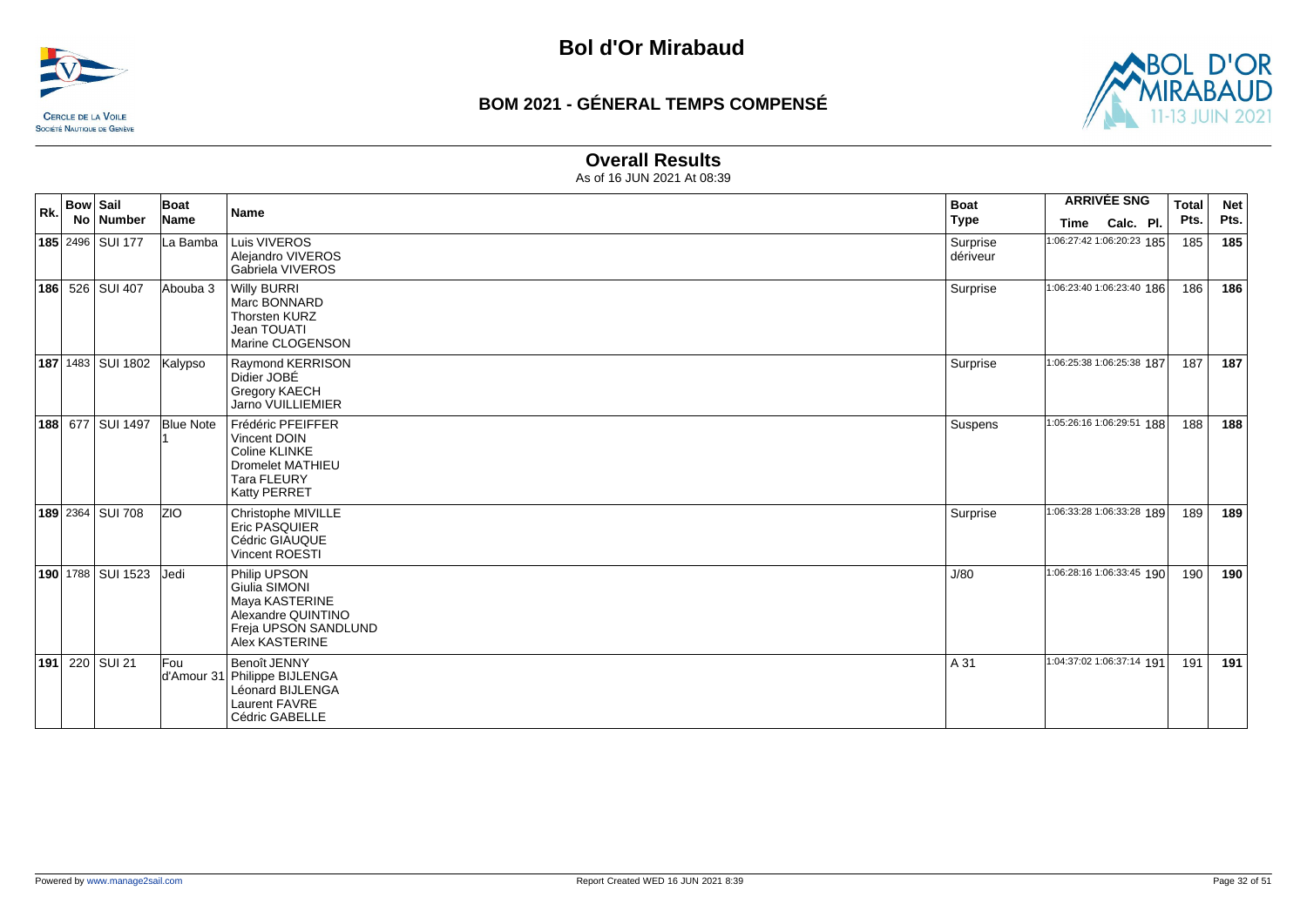![](_page_32_Picture_0.jpeg)

![](_page_32_Picture_3.jpeg)

#### **Overall Results**

| Rk. | <b>Bow Sail</b> | No   Number          | Boat<br>Name          | <b>Name</b>                                                                                               | <b>Boat</b><br>Type | <b>ARRIVÉE SNG</b><br>Calc. Pl.<br>Time | <b>Total</b><br>Pts. | <b>Net</b><br>Pts. |
|-----|-----------------|----------------------|-----------------------|-----------------------------------------------------------------------------------------------------------|---------------------|-----------------------------------------|----------------------|--------------------|
|     |                 | 192 299 SUI 367      | Outsider 2            | Daniel CORNU<br>Graig McDONNELL<br>Marco BOCCI                                                            | Melges 24<br>Open   | 1:04:30:47 1:06:37:23 192               | 192                  | 192                |
|     |                 | <b>193</b> 656 SUI 3 | Tremolo               | Dériaz CYRIL<br>Oriane LACOUR<br>Starkenmann OLIVIER<br>Olivier ADLER<br>Meike STENDER<br>Alexandre JENNI | Faurby 330          | 1:05:39:23 1:06:41:40 193               | 193                  | 193                |
|     |                 | 194 2365 SUI 830     | İKallari              | Damien NAEF<br>Thierry DUBOIS<br><b>Bertrand NAEF</b>                                                     | T 830               | 1:00:44:26 1:06:42:11 194               | 194                  | 194                |
|     |                 | 195 2552 SUI 307     | Topas                 | Sandro JENZER<br>Armin SCHAWALDER<br>Alain SIEGENTHALER                                                   | Surprise            | 1:06:46:47 1:06:46:47 195               | 195                  | 195                |
|     |                 | 196 2507 SUI 73      | Wizztiti              | Charles-Albert GIACOBINO<br>José FIGUEIRA<br>Lucien FREYMOND<br>Celia GIACOBINO<br>Simon MACDONALD        | Dufour 34E          | 1:05:26:27 1:06:47:42 196               | 196                  | 196                |
|     |                 | 197 2189 SUI 048     | Still Going<br>Strong | Shady GAWAD<br>Philippe STUCKY<br>Theodore BOURQUARD<br>Gabor FAICS                                       | Joker               | 1:04:18:08 1:07:06:15 197               | 197                  | 197                |
|     |                 | 198 1624 Z321        | Cariacou              | Pierre-Alain MEYLAN<br>Alexandre MEYLAN<br>Stéphane BOCHERENS<br>Christophe GUTBERLET<br>Georges MOILLET  | Dehler 34           | 1:07:08:26 1:07:06:34 198               | 198                  | 198                |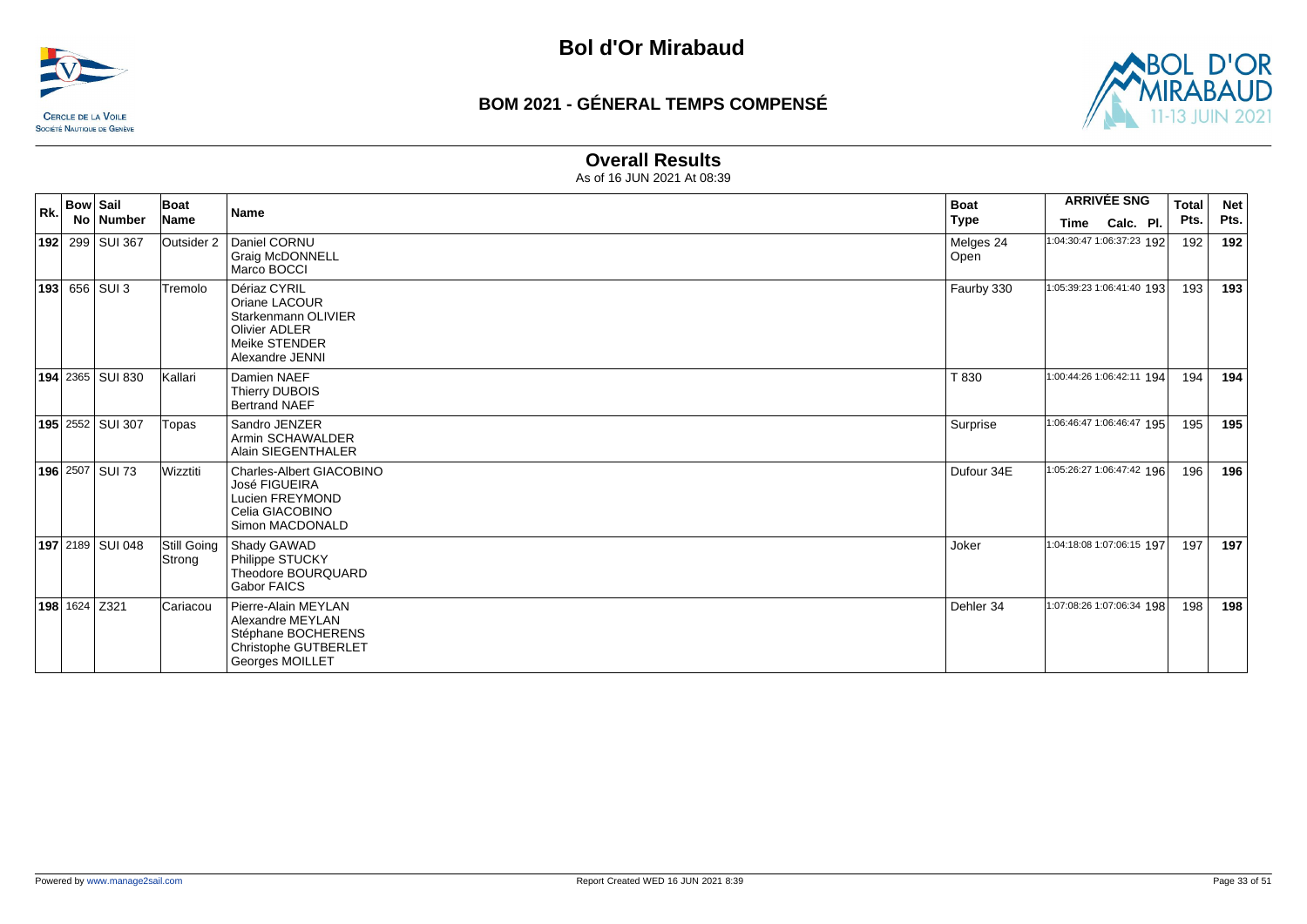![](_page_33_Picture_0.jpeg)

![](_page_33_Picture_3.jpeg)

#### **Overall Results**

| Rk. | <b>Bow Sail</b>            | Boat                  | <b>Name</b>                                                                                                                          | <b>Boat</b>           | <b>ARRIVÉE SNG</b>        | <b>Total</b> | <b>Net</b> |
|-----|----------------------------|-----------------------|--------------------------------------------------------------------------------------------------------------------------------------|-----------------------|---------------------------|--------------|------------|
|     | No Number                  | <b>Name</b>           |                                                                                                                                      | <b>Type</b>           | Calc. Pl.<br>Time         | Pts.         | Pts.       |
|     | 199 2246 SUI 154           | Le Vert               | Frédéric ABBET<br><b>Fabiola CROTTA</b><br><b>Héli-Robert BESSON</b><br><b>Torrents CAROLINE</b><br>Elodie SEYDOUX<br>Enrico ZANETTA | <b>Grand Surprise</b> | 1:03:57:05 1:07:06:36 199 | 199          | 199        |
|     | <b>200</b> 2401 FRA 4      | LES.                  | Marc SOMMARO<br><b>BOUCANIER Tiffany GRENAT</b><br><b>Thierry GRENAT</b><br>Julien PENIN<br>Lucie COLLET<br>Nicolas CHATEL           | <b>Grand Surprise</b> | 1:04:01:53 1:07:11:56 200 | 200          | 200        |
|     | <b>201</b> 1513 SUI 1498   |                       | Mirabaud 2 Claude JACOT-DESCOMBES<br>Mark GINGRICH<br>Sabine VAUCHER<br>Xavier BUSQUETS                                              | J/70                  | 1:07:39:23 1:07:14:41 201 | 201          | 201        |
|     | <b>202</b> 2499 SUI 71     | Surboum               | Mathias ROTHHARDT<br>Rainer WARTH<br>Maximilian MÜLLER-BARDORFF<br><b>Jack MÜLLER</b>                                                | Surprise              | 1:07:21:12 1:07:21:12 202 | 202          | 202        |
|     | <b>203</b> 2308   SUI 2308 | Cerro<br><b>Torre</b> | Marko FELL<br>Antonio POZO<br>Kevin BOISSARD                                                                                         | Sunbeam 28.1          | 1:06:17:13 1:07:22:38 203 | 203          | 203        |
|     | 204 2133 SUI 14            | Goelan                | Jean-Marc JUNOD<br>Thebeau STÉPHANE<br>Junod AURÉLIE<br>Tony THEBEAU<br><b>Philippe SARNIN</b><br>Jacquelin RITTER<br>Amanda THEBEAU | Elan S4               | 1:05:08:33 1:07:24:56 204 | 204          | 204        |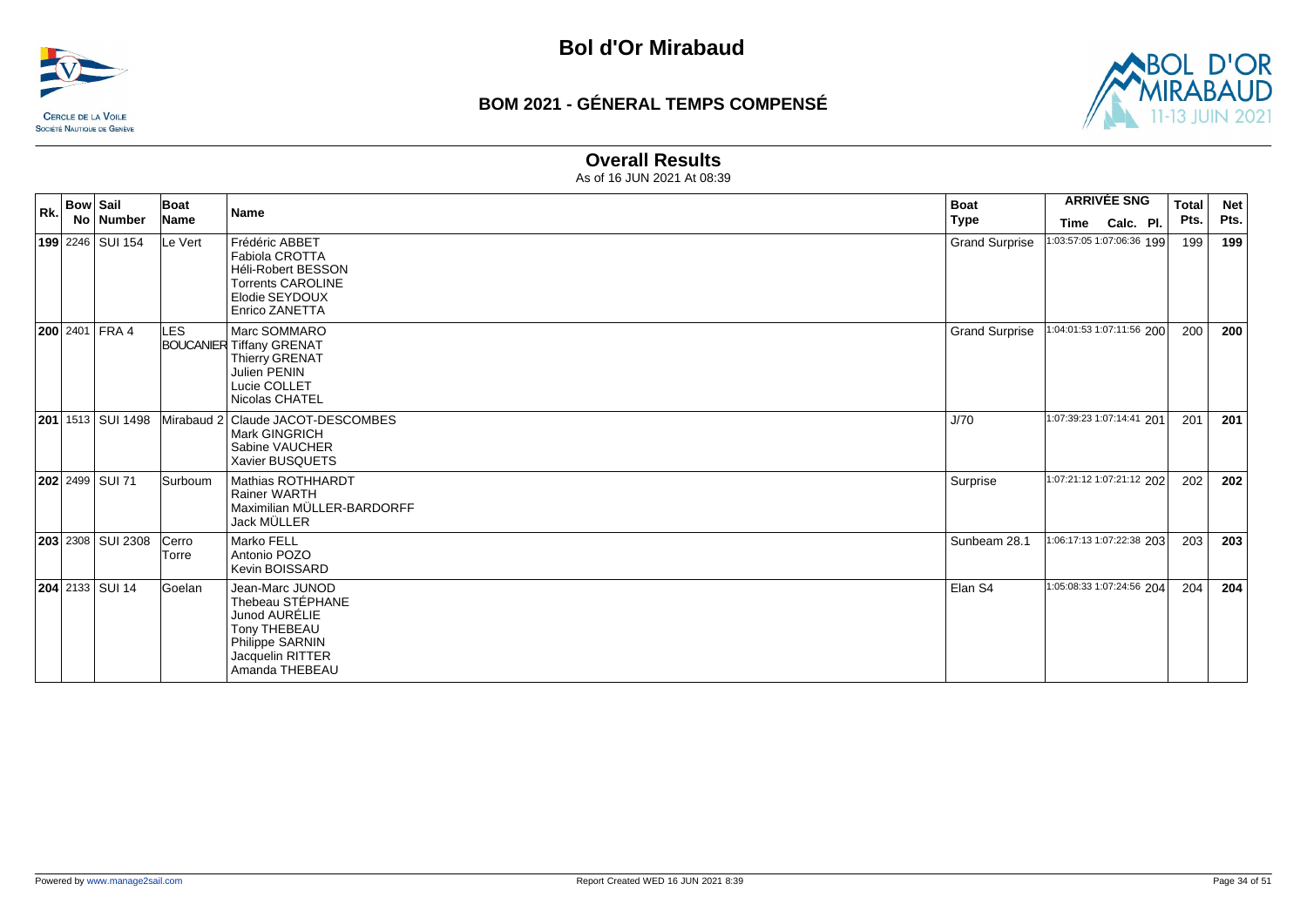![](_page_34_Picture_0.jpeg)

![](_page_34_Picture_3.jpeg)

#### **Overall Results**

| Rk. | <b>Bow Sail</b> |                              | Boat             | <b>Name</b>                                                                                                                                                                              | <b>Boat</b>  | <b>ARRIVÉE SNG</b>        | <b>Total</b> | <b>Net</b> |
|-----|-----------------|------------------------------|------------------|------------------------------------------------------------------------------------------------------------------------------------------------------------------------------------------|--------------|---------------------------|--------------|------------|
|     |                 | No Number                    | Name             |                                                                                                                                                                                          | <b>Type</b>  | Calc. Pl.<br>Time         | Pts.         | Pts.       |
|     |                 | <b>205</b> 407 SUI 219       | Citron<br>pressé | Dominique FREI<br>Evelyne KACAREVIC<br>Hervé MONTFORT<br>Sophie ROSSILLON<br>Jean-Luc BERTHOLET                                                                                          | Surprise     | 1:07:34:28 1:07:34:28 205 | 205          | 205        |
|     |                 | <b>206</b> 2532 SUIM 1       | Sardinator       | Jean-Daniel GUEX<br><b>Bruno ENGEL</b><br>Georges BIANCHIN<br>Nicolas JATON<br>Antonin BOCHERENS<br>Mathieu BIRBAUM<br>Fabien SACHE                                                      | A scow       | 21:08:51 1:07:47:05 206   | 206          | 206        |
|     |                 | <b>207</b> 2361 FRA<br>39905 | <b>IMOZART</b>   | Claude-Emile BÉTANT<br>Jean-Bernard LABOURET<br>Jean-François SAVAIN<br>Michael LOUIS                                                                                                    | Nitro 80     | 1:06:30:28 1:07:47:21 207 | 207          | 207        |
|     |                 | 208 1298 SUI 7111            | Belle            | -'Echapper   Marc-Antoine MONNARD<br>Mathieu MACGILLYCUDDY<br><b>Cyril BRUNNER</b><br>Schneider MICHEL<br><b>Gallay ERIC</b><br>Pittet DENIS<br>Schneider SÉBASTIEN<br>Dupuis CHRISTOPHE | First 38     | 1:05:09:20 1:07:50:16 208 | 208          | 208        |
|     |                 | 209 2380 SUI 33              | Sunbeam<br> 28.1 | Eric JEANCLAUDE<br>Olivier GOLL<br>Frédéric HASEL<br><b>Laurent LEUENBERGER</b>                                                                                                          | Sunbeam 28.1 | 1:07:32:50 1:07:59:20 209 | 209          | 209        |
|     |                 | <b>210</b> 612 SUI 66        | Seajoy           | Martin OERTLY<br>Philippe HAENNI<br>Nadia EL MADASSI<br><b>Catherine MARTIN</b><br>Rapha GESSE                                                                                           | Dehler 34    | 1:07:23:46 1:08:12:45 210 | 210          | 210        |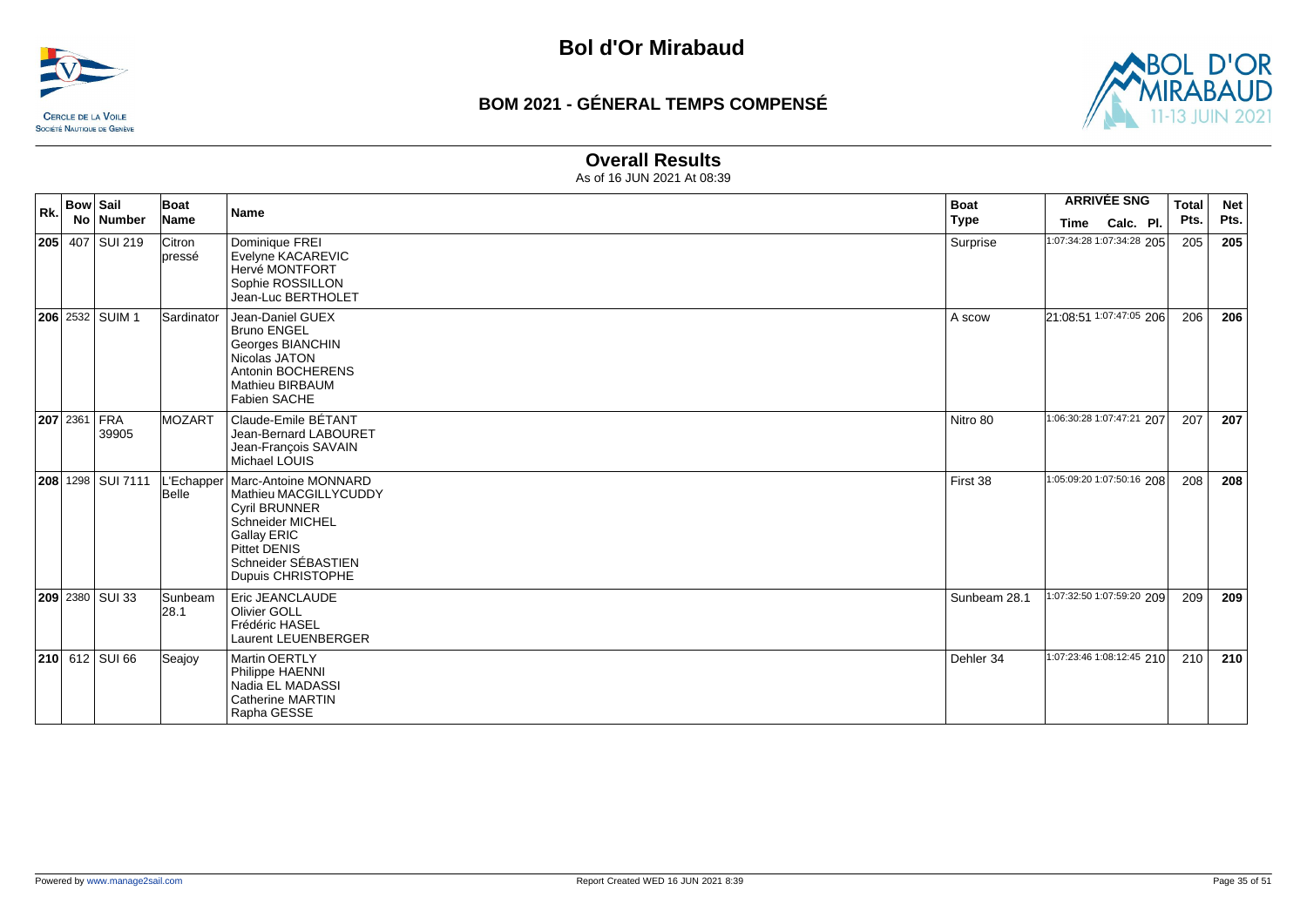![](_page_35_Picture_0.jpeg)

![](_page_35_Picture_3.jpeg)

#### **Overall Results**

| Rk. | <b>Bow Sail</b>     | No   Number               | Boat<br>Name          | Name                                                                                                           | <b>Boat</b><br><b>Type</b> | <b>ARRIVÉE SNG</b><br>Calc. Pl.<br>Time | <b>Total</b><br>Pts. | <b>Net</b><br>Pts. |
|-----|---------------------|---------------------------|-----------------------|----------------------------------------------------------------------------------------------------------------|----------------------------|-----------------------------------------|----------------------|--------------------|
|     |                     | <b>211</b> 1202   SUI 60  |                       | <b>ENNOLGIA Marc CORVAISIER</b><br>Eric CAUDRELIER BENAC<br>Laurent SABOUREAU<br>Robin PACHE                   | Sheevra                    | 1:05:34:57 1:08:14:42 211               | 211                  | 211                |
|     |                     | 212 2540 SUI 1845         | Sumumm                | Diego CHIAPPE<br>Stefano CASTELLO<br>Lancelot BREGOU<br><b>Adrian CARIA</b><br>Stéphane ERNST<br>Stefano CARIA | Farr 30                    | 1:04:17:18 1:08:25:06 212               | 212                  | 212                |
|     |                     | 213 1660 SUI 518          | <b>SKYRIM</b>         | Nicolas FABRE<br>Snorri HAYMOZ<br>Audrey GEORGES<br>René MERMOUD<br>Guillaume PICLIN                           | Surprise                   | 1:07:36:07 1:08:36:07 ASP               | 213                  | 213                |
|     | <b>214 2495 FRA</b> | 53182                     | Artisans of<br>Nature | Adrien GEIGER<br>Johannes HARTIG<br>Yves BLOUIN<br><b>Frederic GABAS</b>                                       | Bermudien<br>Sloop         | 1:05:44:29 1:08:51:51 214               | 214                  | 214                |
|     |                     | 215 1375 SUI 9            | MEK                   | <b>Rolf SEILER</b><br><b>Jens KOOPMANN</b><br>Kalle SCHMIDT<br>Till EDEN                                       | Luthi 990                  | 1:05:02:26 1:09:08:07 215               | 215                  | 215                |
|     |                     | 216 168 SUI 11            | <b>DIABLO</b>         | Jacques BUGNA<br>Simon BUGNA<br>Yannick TONETTI<br>Marina ORNAGHI                                              | Psaros LP 820              | 1:04:43:01 1:09:20:25 216               | 216                  | 216                |
|     |                     | 217 2517 FRA 1090 Sylvent |                       | <b>Florence PRETOT</b><br>Jean François VUAILLAT<br>Belén GARCIA MARTIN<br><b>Thiphaine PROUX</b>              | Surprise                   | <b>ASP</b>                              | 217                  | 217                |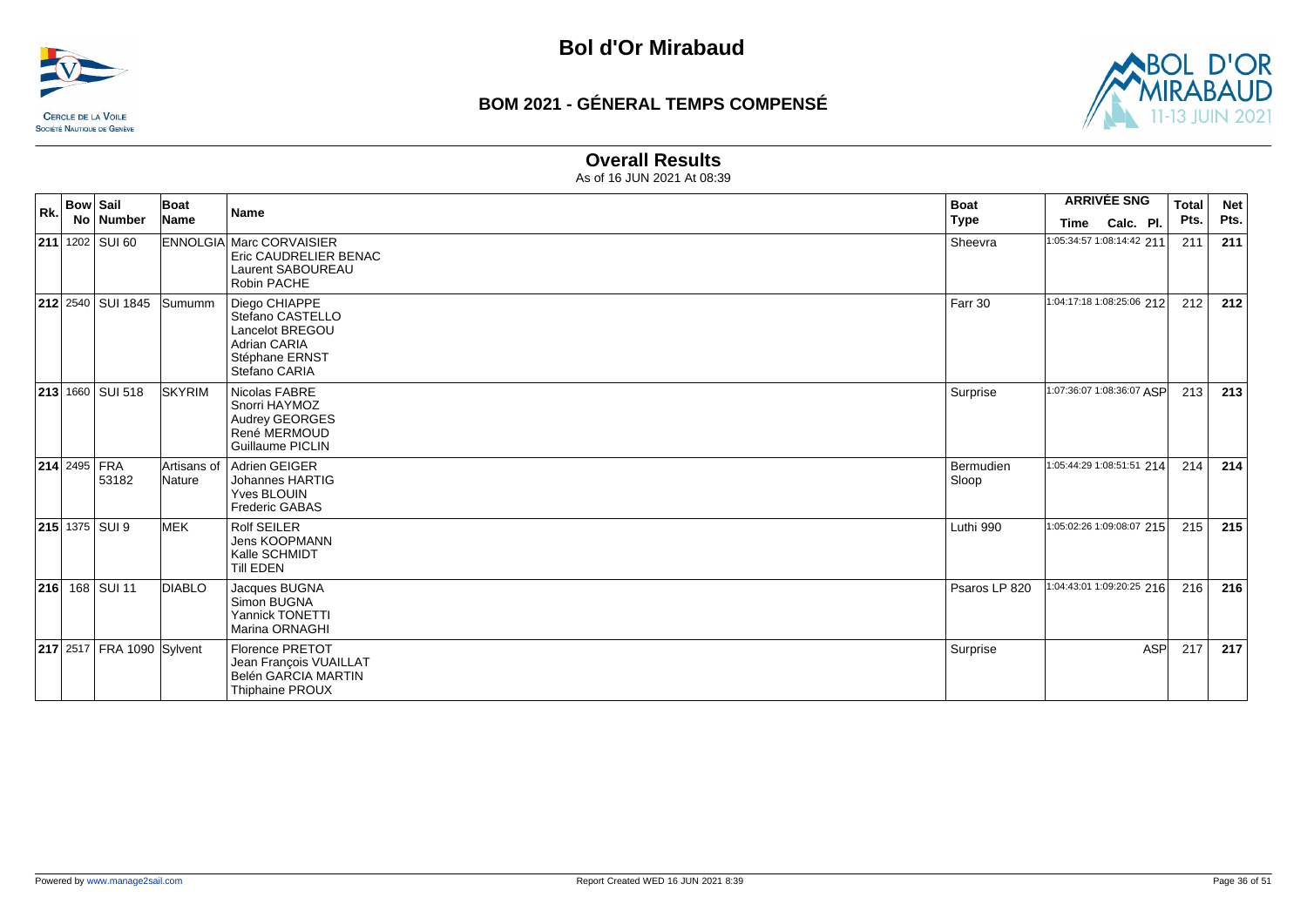![](_page_36_Picture_0.jpeg)

![](_page_36_Picture_3.jpeg)

### **Overall Results**

| Rk. | <b>Bow Sail</b> | No Number             | Boat<br>Name           | <b>Name</b>                                                                                                                                  | <b>Boat</b><br><b>Type</b> | <b>Time</b> | <b>ARRIVÉE SNG</b><br>Calc. Pl. |            | <b>Total</b><br>Pts. | <b>Net</b><br>Pts. |
|-----|-----------------|-----------------------|------------------------|----------------------------------------------------------------------------------------------------------------------------------------------|----------------------------|-------------|---------------------------------|------------|----------------------|--------------------|
|     |                 | 218 1837 SUI 728      | <b>JAT</b>             | <b>Ralf GLEIXNER</b><br><b>Thomas AUPING</b><br>Siegbert KOHR                                                                                | Surprise                   |             |                                 | <b>TLE</b> | 219                  | 219                |
|     |                 | 219 2472 BEL 011      | July                   | Philippe COUCKE<br><b>Laurent MOIES</b><br>Pierre COUCKE<br>Tanguy DELVOYE                                                                   | Seascape 24                |             |                                 | <b>DNF</b> | 324                  | 324                |
|     |                 | 219 619 FRA 1104 R2D2 |                        | <b>Martin BAECHTOLD</b><br>Jonathan MARTIN<br>Hans Georg BAECHTOLD<br><b>Martin KNAPP</b>                                                    | Surprise                   |             |                                 | <b>RET</b> | 324                  | 324                |
|     | 219 2548 FRA    | 16640                 | Focus 750              | Louis VINCENT<br>Lea CHERY<br><b>Guillaume VALLET</b><br><b>Mikael VINCENT</b><br>Antoine COINON                                             | Focus 750<br>Performance   |             |                                 | <b>RET</b> | 324                  | 324                |
|     |                 | 219 1426 FRA 1707     | Miles of<br>Blue       | Xavier PETIBON<br><b>Catherine DUCRET</b><br>Morgan BULTIAU<br>Thomas RAYMOND                                                                | Surprise                   |             |                                 | <b>RET</b> | 324                  | 324                |
|     |                 | <b>219</b> 2222 FRA 2 | Sprint<br><b>Break</b> | Lionel DURAND<br>Jean-Christophe MAKUCH<br>Léopoldine KURY<br>Noémie BRISTOL COURGEON<br>Pierre-Antoine MARTINO<br>Félix CAZALIS de FONDOUCE | Archambault<br>Sprint 95   |             |                                 | <b>DNF</b> | 324                  | 324                |
|     |                 | 219 8195 FRA 204      | <b>BAD BOY</b>         | <b>Guy PRONIER</b><br>Christian VERNET<br><b>Tristan PERRIN</b>                                                                              | M750                       |             |                                 | <b>RET</b> | 324                  | 324                |
|     |                 | 219 8201 FRA 208      |                        | <b>FANTASME Gilles FOREST</b><br>Eric POUILLAUDE<br>Pierre-Henri STOVEN                                                                      | M 7.50                     |             |                                 | <b>RET</b> | 324                  | 324                |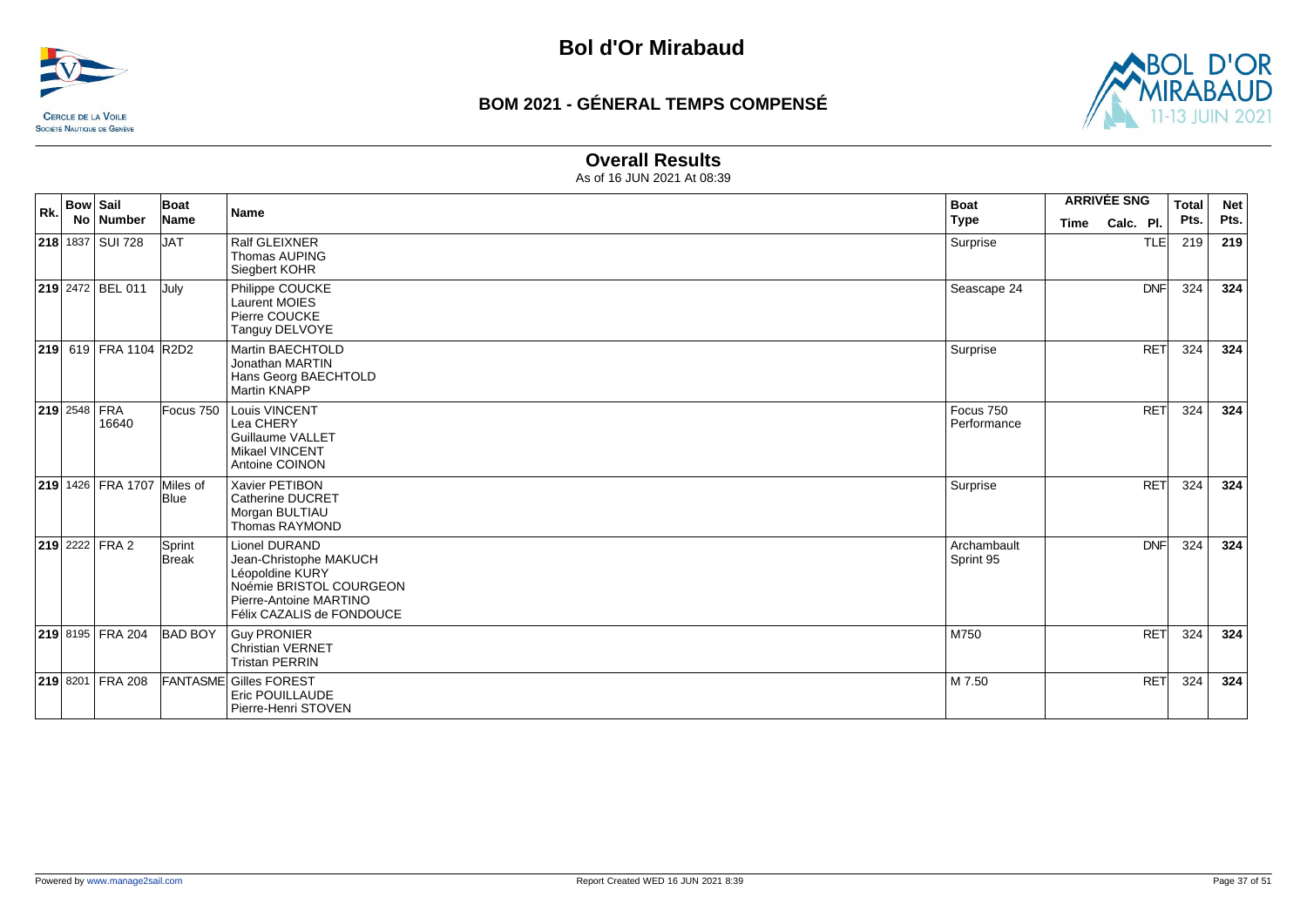![](_page_37_Picture_0.jpeg)

![](_page_37_Picture_3.jpeg)

#### **Overall Results**

| Rk. | <b>Bow Sail</b>     | No Number          | Boat<br>Name         | <b>Name</b>                                                                                                                                       | <b>Boat</b><br><b>Type</b> | <b>ARRIVÉE SNG</b><br>Time | Calc. Pl.  | <b>Total</b><br>Pts. | <b>Net</b><br>Pts. |
|-----|---------------------|--------------------|----------------------|---------------------------------------------------------------------------------------------------------------------------------------------------|----------------------------|----------------------------|------------|----------------------|--------------------|
|     | 219 2327 FRA        | 37479              | PIU<br><b>VELOCE</b> | Pierre DURET<br>Rémi DURET<br><b>Evelyne DURET</b>                                                                                                | SPEED FEET<br>18           |                            | <b>RET</b> | 324                  | 324                |
|     | <b>219 8196 FRA</b> | 44295              |                      | TETIAROA Christophe PITANCE<br>Denis PITANCE<br>Jérome PITANCE                                                                                    | <b>ELAN 210</b>            |                            | <b>RET</b> | 324                  | 324                |
|     | <b>219 2551 FRA</b> | 44497              |                      | FULLSPEED Christophe LAMBERT<br>Cedric DUVALS<br>Didier BONNEFOY                                                                                  | <b>SPEED FEET</b><br>18    |                            | <b>DNF</b> | 324                  | 324                |
|     | 219 2534 FRA        | 53303              | PikiBall             | <b>Olivier BERTOLAMI</b><br>Nicolas TAILLANDIER<br>Denis ORTUONDO LOPEZ                                                                           | Aviateur 570               |                            | <b>RET</b> | 324                  | 324                |
|     |                     | 219 2476 FRA 95    | Asterix              | Lionel LETUR<br>Eric BARTOUX<br>Laurent LETUR<br>Michel BLAYAC<br>Jeremy BARTHOUX<br>Amory CLARENC                                                | X 95                       |                            | <b>DNF</b> | 324                  | 324                |
|     |                     | $ 219 2527 $ PHI 1 | Layag2               | Dionisio MAPANAO<br><b>Claude ARMAND</b><br>Amir BONVIN<br>Edgardo GUTIERREZ<br>Hermilo MALABONGA<br>Bruno Jorge Santos ANDRADE<br>Raphael ROSPIN | Dufour Arpege              |                            | <b>RET</b> | 324                  | 324                |
|     | $219$ 2537 SUI-     |                    | Howler II            | Daniel KERPELMAN<br>Michelle FLÜCK<br>Francesco LOPES<br>Michael HEMPSTEAD                                                                        | Dufour GL 360              |                            | <b>RET</b> | 324                  | 324                |
|     |                     | 219 8192 SUI 000   | Le D'aline           | Mathieu STRUNGA<br>Pascal MAST<br>Bastien ROUILLER-MONAY                                                                                          | Surprise                   |                            | <b>DNF</b> | 324                  | 324                |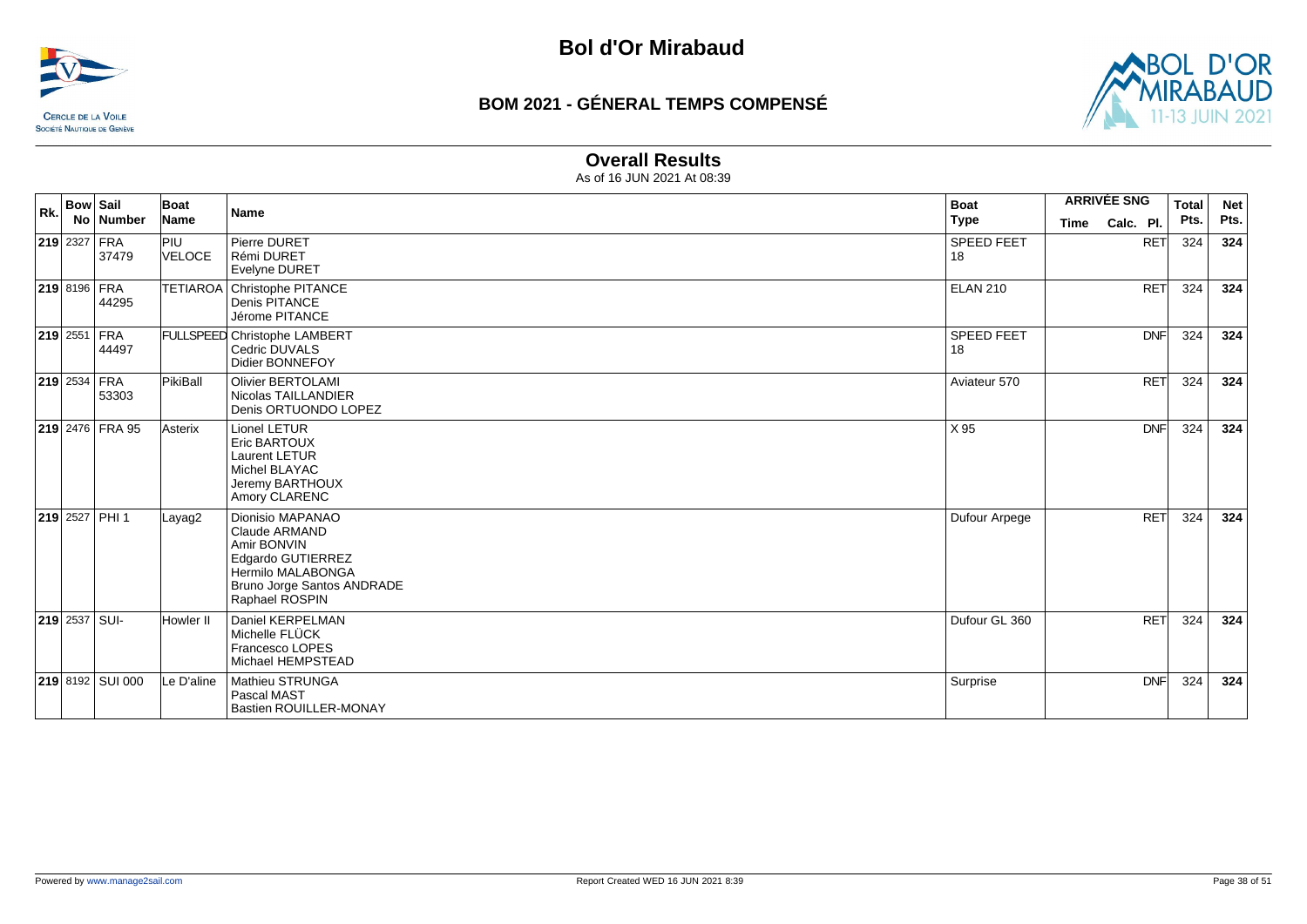![](_page_38_Picture_0.jpeg)

![](_page_38_Picture_3.jpeg)

#### **Overall Results**

| Rk. | <b>Bow Sail</b> | No Number              | Boat<br>Name | <b>Name</b>                                                                                                                                                              | <b>Boat</b><br><b>Type</b> | <b>ARRIVÉE SNG</b><br>Time<br>Calc. Pl. |  |            | <b>Total</b><br>Pts. | <b>Net</b><br>Pts. |
|-----|-----------------|------------------------|--------------|--------------------------------------------------------------------------------------------------------------------------------------------------------------------------|----------------------------|-----------------------------------------|--|------------|----------------------|--------------------|
|     |                 | 219 2198 SUI 007       |              | Principessa Francois ROUD<br>Roland JEANNERET<br>Werner MEIER<br>Alicia DUVERNAY<br><b>Roland JEANNERET</b>                                                              | Dufour 31                  |                                         |  | RET        | 324                  | 324                |
|     |                 | 219 2192 SUI 041       |              | Rantanplan Christophe SUSSET<br>Quentin de-KERCHOVE<br>Jonathan SIMON<br>Thibault de KERCHOVE<br>Loïc WAKU<br><b>Robert SUSSET</b><br>Théo LAVANCHY<br>de Marsano MICHEL | <b>UFO 28</b>              |                                         |  | <b>DNF</b> | 324                  | 324                |
|     |                 | <b>219</b> 2544 SUI 08 | Sailing      | Marco FEDRIGUCCI<br>Performance Hugo FEDRIGUCCI<br>Philippe RAPHOZ                                                                                                       | Persico 69F                |                                         |  | <b>RET</b> | 324                  | 324                |
|     |                 | <b>219</b> 1081 SUI 10 | Solaire      | <b>Christian DICK</b><br>Pascal JAMMES<br>Alain HUGLI<br>Sari LAUKKANEN                                                                                                  | $H-26$                     |                                         |  | RET        | 324                  | 324                |
|     |                 | $219$ 2514 SUI 10      | <b>ORYX</b>  | Vincent BOARON<br>Hervé BASSIGNANA<br>Eloi DELAYE                                                                                                                        | Persico F69                |                                         |  | <b>RET</b> | 324                  | 324                |
|     |                 | 219 277 SUI 1008       | Maurablia    | <b>Gilbert POUJOULAT</b><br>Sylvain GAY<br>Nicolas GAUD<br>Gaud VOUR<br>Anne VALAUD<br><b>Ernest SHULLER</b>                                                             | Luthi 28                   |                                         |  | <b>RET</b> | 324                  | 324                |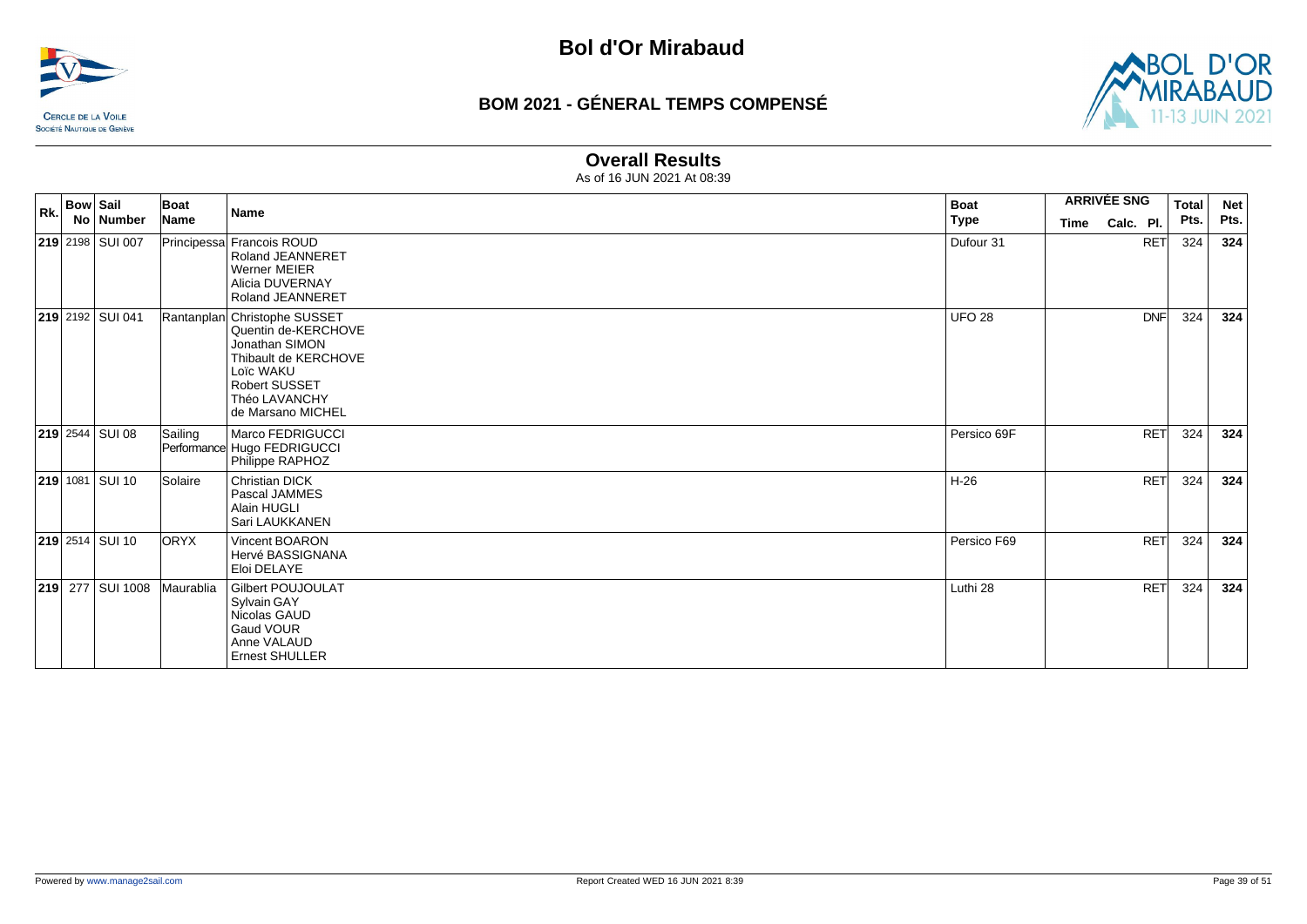![](_page_39_Picture_0.jpeg)

![](_page_39_Picture_3.jpeg)

## **Overall Results**

| Rk. | <b>Bow Sail</b> | No   Number               | Boat<br>Name    | Name                                                                                                                          | <b>Boat</b><br>  Type              | <b>ARRIVÉE SNG</b><br>Calc. Pl.<br>Time |            | <b>Total</b><br>Pts. | <b>Net</b><br>Pts. |
|-----|-----------------|---------------------------|-----------------|-------------------------------------------------------------------------------------------------------------------------------|------------------------------------|-----------------------------------------|------------|----------------------|--------------------|
|     |                 | <b>219</b> 734 SUI 1090   | Eloize          | <b>Renaud DUPUIS</b><br>Alexander GLÖCKNER<br>Aurélie DUPUIS<br>Romain DUPUIS<br>Camilla NATALI                               | Luux 10.9                          |                                         | <b>RET</b> | 324                  | 324                |
|     |                 | <b>219 2448 SUI 111</b>   | ILа<br>Clemance | Yves Marie le COUR GRANDMAISON<br>Sylvain ESCOT<br>Thomas LESAGE                                                              | First 235                          |                                         | <b>RET</b> | 324                  | 324                |
|     |                 | 219 2004 SUI 111          | Nook            | <b>Michael FRENCH</b><br>Damian FOLEY<br>Tom FRENCH                                                                           | First Class 8                      |                                         | <b>RET</b> | 324                  | 324                |
|     |                 | <b>219</b> 2164 SUI 117   | Khenga          | Jérôme MONTESSUIT<br>Laurent VUILLEUMIER<br>Frank FLIEGE<br>Sean RIZZOTO                                                      | Litomarin<br>Seniorita<br>Helmsman |                                         | <b>DNF</b> | 324                  | 324                |
|     |                 | 219 1754 SUI 119          |                 | Blue Pearl   Marc KAPLUN<br>Philippe CATHELAZ<br>Omid ALIZADEH<br><b>Olivier GALLAY</b><br>Yan JOUSSON<br><b>Frisck OSCAR</b> | Suspens<br>Archambault             |                                         | <b>DNF</b> | 324                  | 324                |
|     |                 | <b>219</b> 2545   SUI 130 |                 | maurablyia   Aécio dos ANJOS<br>Fabien VALLÉLIAN<br><b>Benoît OBERSON</b><br><b>Bastien FRANCESCATO</b>                       | Surprise                           |                                         | <b>RET</b> | 324                  | 324                |
|     |                 | <b>219</b> 273 SUI 141    |                 | <b>EXTRADOSE Marc CHAMPENDAL</b><br>Patrick ANCHISE<br><b>Christine JACQUAT</b><br>Fred GROSJEAN<br>Jake SIMS                 | Surprise                           |                                         | <b>RET</b> | 324                  | 324                |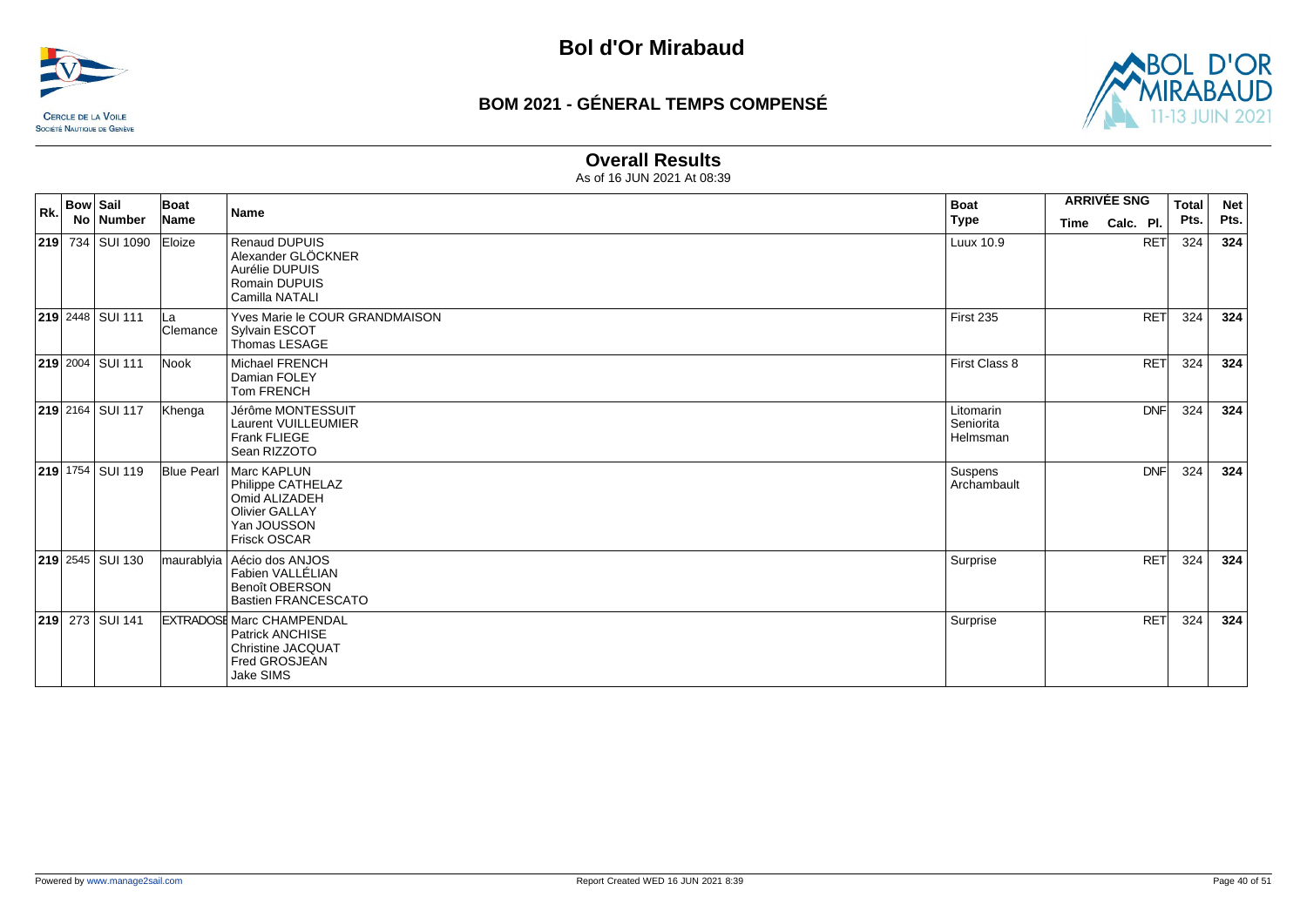![](_page_40_Picture_0.jpeg)

![](_page_40_Picture_3.jpeg)

### **Overall Results**

| Rk. | <b>Bow Sail</b> | No Number              | Boat<br>Name       | Name                                                                                                                              | <b>Boat</b><br><b>Type</b>   | <b>ARRIVÉE SNG</b><br><b>Time</b> | Calc. Pl.  | <b>Total</b><br>Pts. | <b>Net</b><br>Pts. |
|-----|-----------------|------------------------|--------------------|-----------------------------------------------------------------------------------------------------------------------------------|------------------------------|-----------------------------------|------------|----------------------|--------------------|
|     |                 | 219 2120 SUI 16        | Ancora blu         | Geoffrey GENEST<br>Rodrigo MUNOZ<br>Antoine MENTHONNEX<br>Peter TIMMERS                                                           | Blu26                        |                                   | <b>RET</b> | 324                  | 324                |
|     |                 | 219 2541 SUI 168       | Oldtimer           | <b>Franck MEESTERS</b><br>Nicolas BARRAS<br>Adrien PAROISSE<br>Fabienne WITZ                                                      | Surprise                     |                                   | <b>DNF</b> | 324                  | 324                |
|     |                 | 219 2124 SUI 18        | electron<br>llibre | Jean-Marc CARRILLO<br>Alexandre KURSNER<br>Raphael ESCALERA<br><b>Manuel CHARLET</b>                                              | Daydream 300                 |                                   | <b>RET</b> | 324                  | 324                |
|     |                 | 219 2339 SUI 185       | O Loft             | Roger WALDMANN<br>Didier BLANC<br>Cédric DURET<br><b>Jean-Marc TAVERNEY</b><br>Philippe HIRSIGER                                  | Surprise                     |                                   | <b>RET</b> | 324                  | 324                |
|     |                 | <b>219</b> 2512 SUI 19 | Saba               | Pierre de WECK<br><b>Ulysse RAISON</b><br>Mikhail de WECK<br>Antoni von PLANTA                                                    | Tofinou 8m                   |                                   | <b>RET</b> | 324                  | 324                |
|     |                 | 219 817 SUI 1994       | <b>Blue Sea</b>    | <b>Olivier DELARUE</b><br>Antoine DELARUE<br>Marc AMIGUET<br>Luke HALESTRAP<br>Mathieu DELARUE<br>Joerg BIEBERNICK<br>Andy WILLYE | Jeanneau Sun<br>Odyssey 36.2 |                                   | <b>DNF</b> | 324                  | 324                |
|     |                 | 219 2300 SUI 2         | Saphire            | Marc WIDMER<br>Alexandre RYCHNER<br>Jeremy STAUB<br>Elodie TONETTO                                                                | Saphire 27                   |                                   | <b>RET</b> | 324                  | 324                |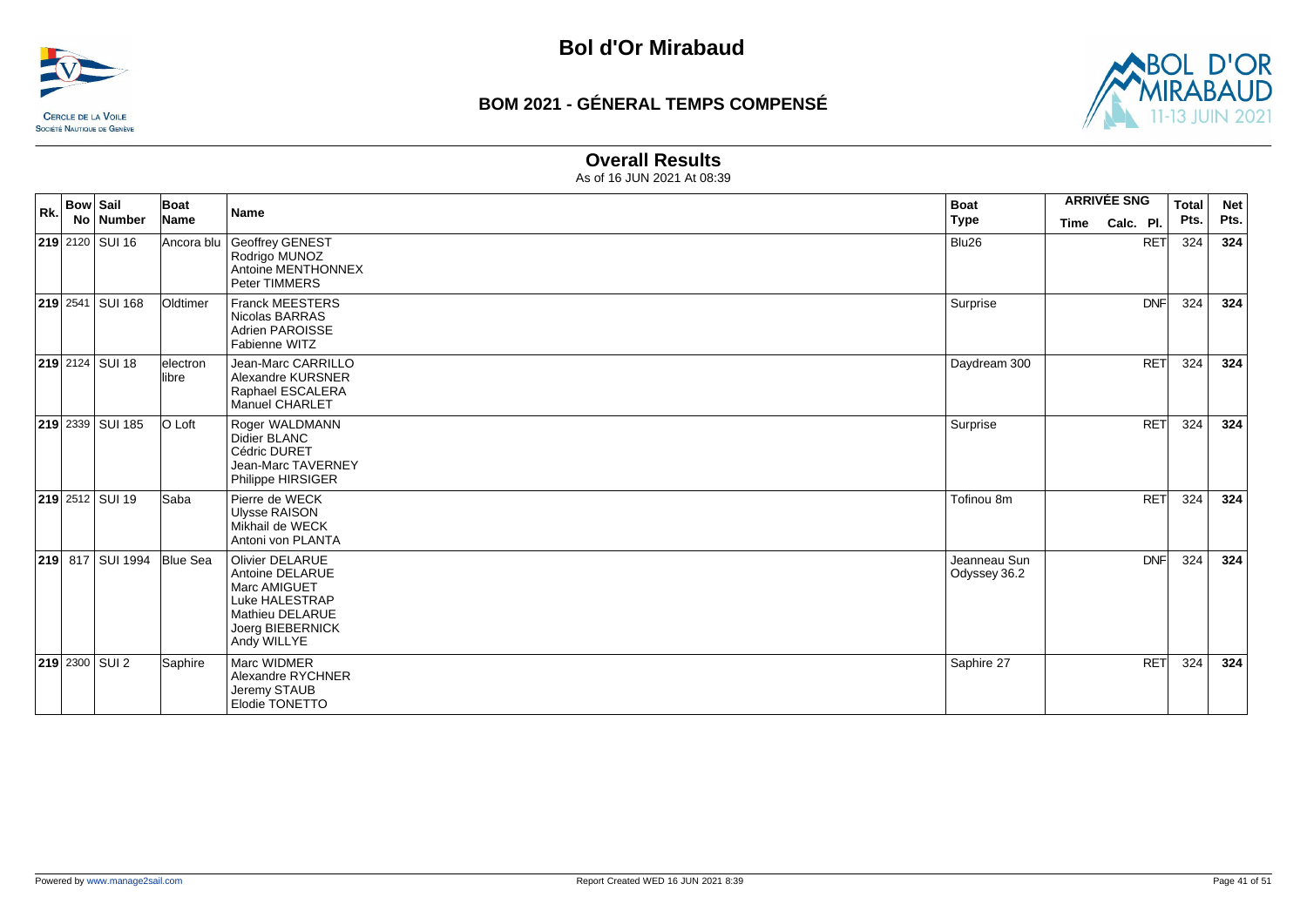![](_page_41_Picture_0.jpeg)

![](_page_41_Picture_3.jpeg)

### **Overall Results**

| Rk. | <b>Bow Sail</b> | No Number               | Boat<br>Name             | Name                                                                                             | <b>Boat</b><br><b>Type</b> | <b>ARRIVÉE SNG</b><br>Calc. Pl.<br><b>Time</b> |            | <b>Total</b><br>Pts. | <b>Net</b><br>Pts. |
|-----|-----------------|-------------------------|--------------------------|--------------------------------------------------------------------------------------------------|----------------------------|------------------------------------------------|------------|----------------------|--------------------|
|     |                 | <b>219</b> 1940 SUI 2   | Margo                    | Martin JENNI<br><b>Blaise HOFMANN</b><br>Alessio NEBIOLO                                         | Daydream 300               |                                                | <b>RET</b> | 324                  | 324                |
|     |                 | 219 880 SUI 213         | Marwill                  | <b>Willi KLAUSCH</b><br>Matthieu VITAL DURAND<br>Stéphane VENHARD<br>Alexandre MAEDER            | Surprise                   |                                                | <b>RET</b> | 324                  | 324                |
|     |                 | 219 810 SUI 215         | <b>TIMINGIE</b>          | <b>Volker KUHN</b><br><b>Helge MAHNE</b><br>Diederik PAULI<br>Marc PFITZER                       | Surprise                   |                                                | <b>RET</b> | 324                  | 324                |
|     |                 | 219 2127 SUI 218        | ABSOLUT<br><b>RETURN</b> | Jean-Marc ABERLE<br><b>Regis ANDEREGG</b><br>Philippe MAURER<br>Marc BENE                        | <b>Grand Surprise</b>      |                                                | <b>DNF</b> | 324                  | 324                |
|     |                 | 219 2384 SUI 22         | Jatoba                   | Jean-Pierre LÊ<br>Sébastien LÊ-AGOPYAN<br>Alexandre LÊ-AGOPYAN<br>Arman AGOPYAN                  | Tofinou 8m                 |                                                | <b>RET</b> | 324                  | 324                |
| 219 |                 | 395 SUI 230             | Mic Mac                  | Michael JUNG<br>Krzysztof SZCZUREK<br><b>Graham BEAVER</b><br>Conor LYNCH                        | Surprise                   |                                                | <b>DNF</b> | 324                  | 324                |
|     |                 | 219 724 SUI 232         | Fortitou                 | Pierre JACOT<br>Nadia CHRISTINET-BONNET<br>Didier GASSER<br>Erich DÜRST<br>Tania BRASSEUR WIBAUT | Granada 31                 |                                                | <b>RET</b> | 324                  | 324                |
|     |                 | <b>219</b> 660 SUI 2338 | Daphnis                  | Peter BLEICKEN<br>Peter KIENHOLZ<br>Marianne ZIMMERMANN<br>Marcel HIRSIG                         | Dehler 36 CWS              |                                                | <b>RET</b> | 324                  | 324                |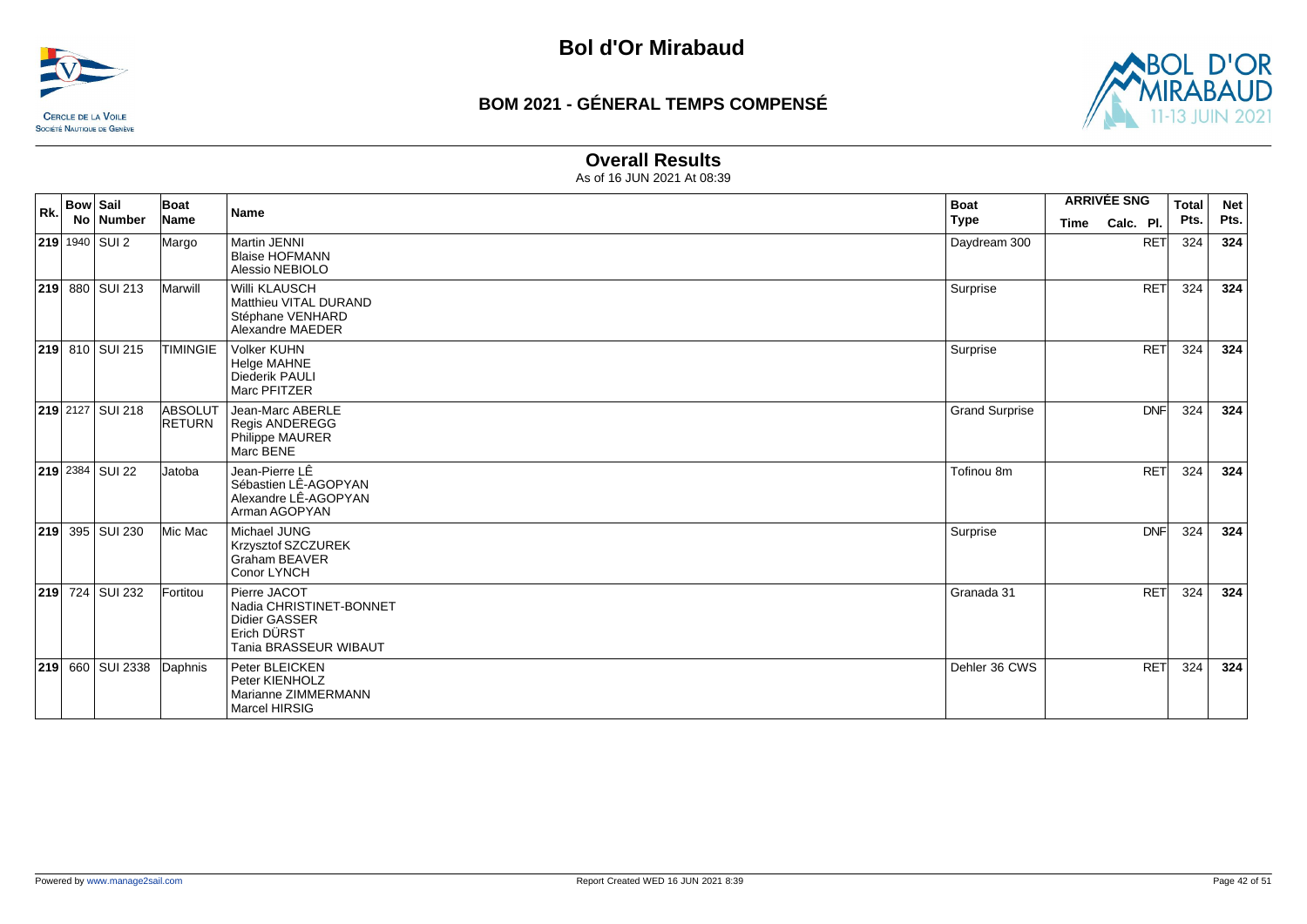![](_page_42_Picture_0.jpeg)

![](_page_42_Picture_3.jpeg)

### **Overall Results**

| Rk. | <b>Bow Sail</b> | No Number              | Boat<br>Name     | Name                                                                                                                      | Boat<br>∣ Type        | <b>ARRIVÉE SNG</b><br>Time | Calc. Pl.  | <b>Total</b><br>Pts. | <b>Net</b><br>Pts. |
|-----|-----------------|------------------------|------------------|---------------------------------------------------------------------------------------------------------------------------|-----------------------|----------------------------|------------|----------------------|--------------------|
|     |                 | 219 2369 SUI 2369      | zinnia           | François CHANSON<br>Corinne CHANSON<br>Stefano MOBILIA<br>Aurélie CHANSON                                                 | winner 9              |                            | <b>RET</b> | 324                  | 324                |
|     |                 | 219 2250 SUI 247       | Tasmanie         | Patrick TORRENTÉ<br>Florian TORRENTÉ<br>Mathieu MÜLLER<br>Sebastien TRIPET<br><b>Bernard PATTUSCH</b>                     | Surprise              |                            | <b>RET</b> | 324                  | 324                |
|     |                 | 219 2500 SUI 280       | Subway           | <b>Markus REICHLE</b><br>Samuel BOSSEL<br>André CAVEGN<br>David TOURNAUD                                                  | Surprise              |                            | <b>RET</b> | 324                  | 324                |
|     |                 | 219 775 SUI 281        | ∣La<br>Mobilière | <b>Christian HASLER</b><br>Yann CHOUKROUN<br>Benjamin DUPAS<br>Vincent STOHLER<br>Navin GOPALDASS<br>Axelle FARBOS        | <b>Grand Surprise</b> |                            | <b>RET</b> | 324                  | 324                |
|     |                 | 219 8200 SUI 282       |                  | Rackham II Frederic FALISE<br><b>Christine PASQUALI</b><br>Christian PASQUALI<br><b>Boris LJAPCHEV</b><br>Jonathan FALISE | <b>Grand Surprise</b> |                            | <b>RET</b> | 324                  | 324                |
|     |                 | <b>219</b> 2502 SUI 30 |                  | Kookaburra Steve FRIDEZ<br><b>Michel MAST</b><br><b>Eric MORIER</b><br>Alexandre VUAGNIAUX                                | Surprise              |                            | <b>RET</b> | 324                  | 324                |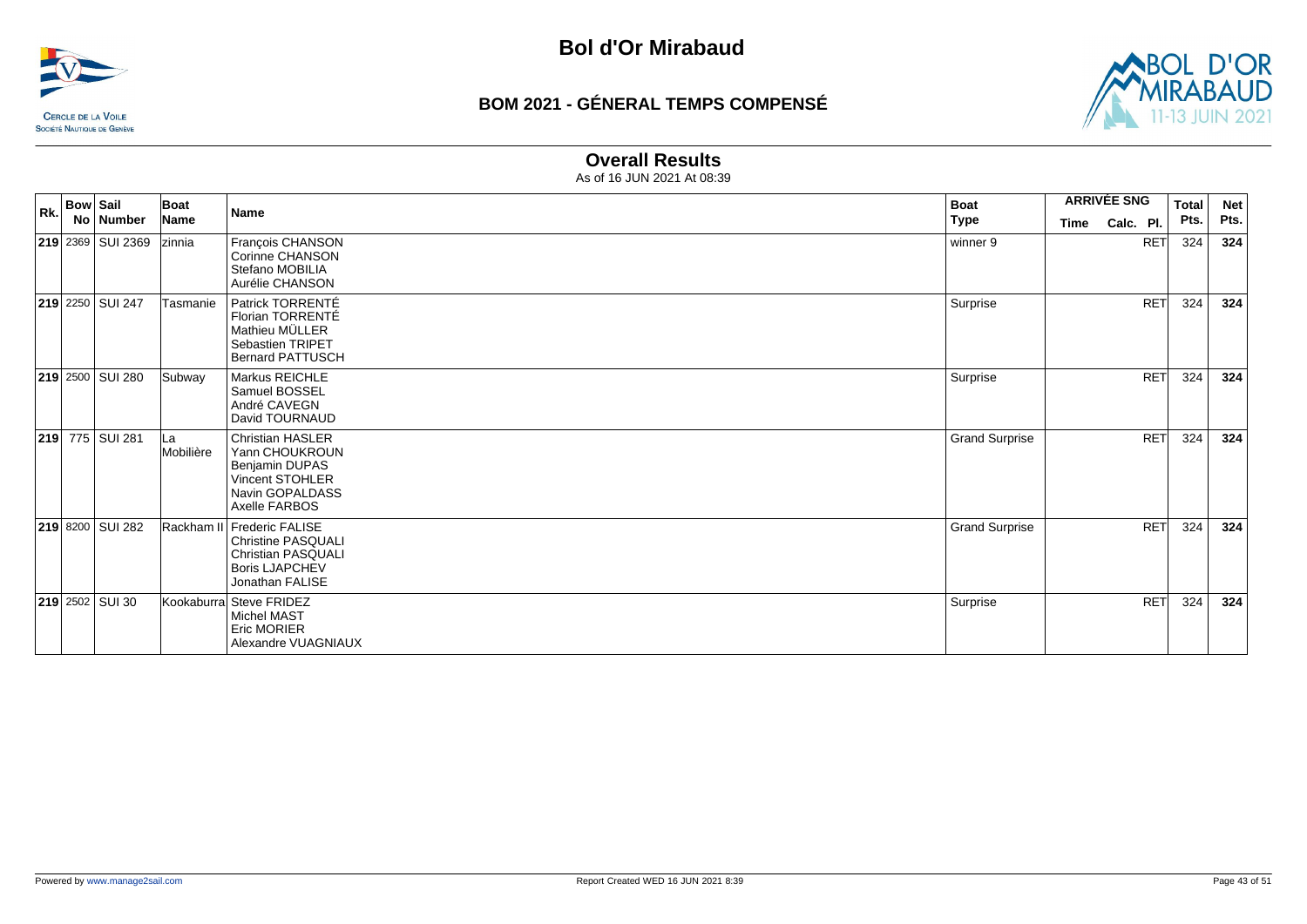![](_page_43_Picture_0.jpeg)

![](_page_43_Picture_3.jpeg)

### **Overall Results**

| Rk. | <b>Bow Sail</b> | No Number               | Boat<br>Name                                          | <b>Name</b>                                                                                                                                             | <b>Boat</b><br>Type | <b>ARRIVÉE SNG</b><br>Time | Calc. Pl.  | <b>Total</b><br>Pts. | <b>Net</b><br>Pts. |
|-----|-----------------|-------------------------|-------------------------------------------------------|---------------------------------------------------------------------------------------------------------------------------------------------------------|---------------------|----------------------------|------------|----------------------|--------------------|
|     |                 | 219 1970 SUI 300        | Cellmen<br><b>TBS</b>                                 | Thorens FRANÇOIS<br><b>Bischof MARK</b><br><b>Hediger DANIEL</b><br>Jenny MATTHIAS<br>Ceppi MICHEL<br>Defago PATRICK<br>Volmer CHRISTOPH<br>Roch SCHENK | psaros 40           |                            | <b>RET</b> | 324                  | 324                |
|     |                 | <b>219</b> 2269 SUI 33  | Fareast                                               | <b>Didier FERT</b><br><b>Florence VILLANT</b><br>Arno di BIASE<br><b>Benjamin BRUCHET</b><br>Nicolas REPOND                                             | Fareast 23R         |                            | RET        | 324                  | 324                |
|     |                 | 219 855 SUI 341         | Yasmine                                               | Elio CIVITILLO<br>Jacques BAUMGARTNER<br><b>Yves BLONDEL</b><br>Eric PASCHE<br><b>Christian SCHLAEPPI</b><br>Michel VENANZI                             | Luthi 990           |                            | <b>RET</b> | 324                  | 324                |
|     |                 | <b>219</b> 2288 SUI 349 | SO349                                                 | Valentin ROSSEL<br>Benoît CHAMAYOU<br>Cédric LARRIBAU<br>Thierry RENAULT<br>Jérémie MERCIER<br>David TACHOIRES                                          | Sun Odyssey<br>349  |                            | <b>DNF</b> | 324                  | 324                |
|     |                 | <b>219</b> 832 SUI 379  | CUST <sub>1</sub> -<br>Ecole de<br>régate<br>Lausanne | Anne-Sophie HAYEK<br>Régine LIANZA<br>Vincent LIANZA<br>Yoana LOPEZ<br>Philippe MARTIN                                                                  | Surprise            |                            | <b>RET</b> | 324                  | 324                |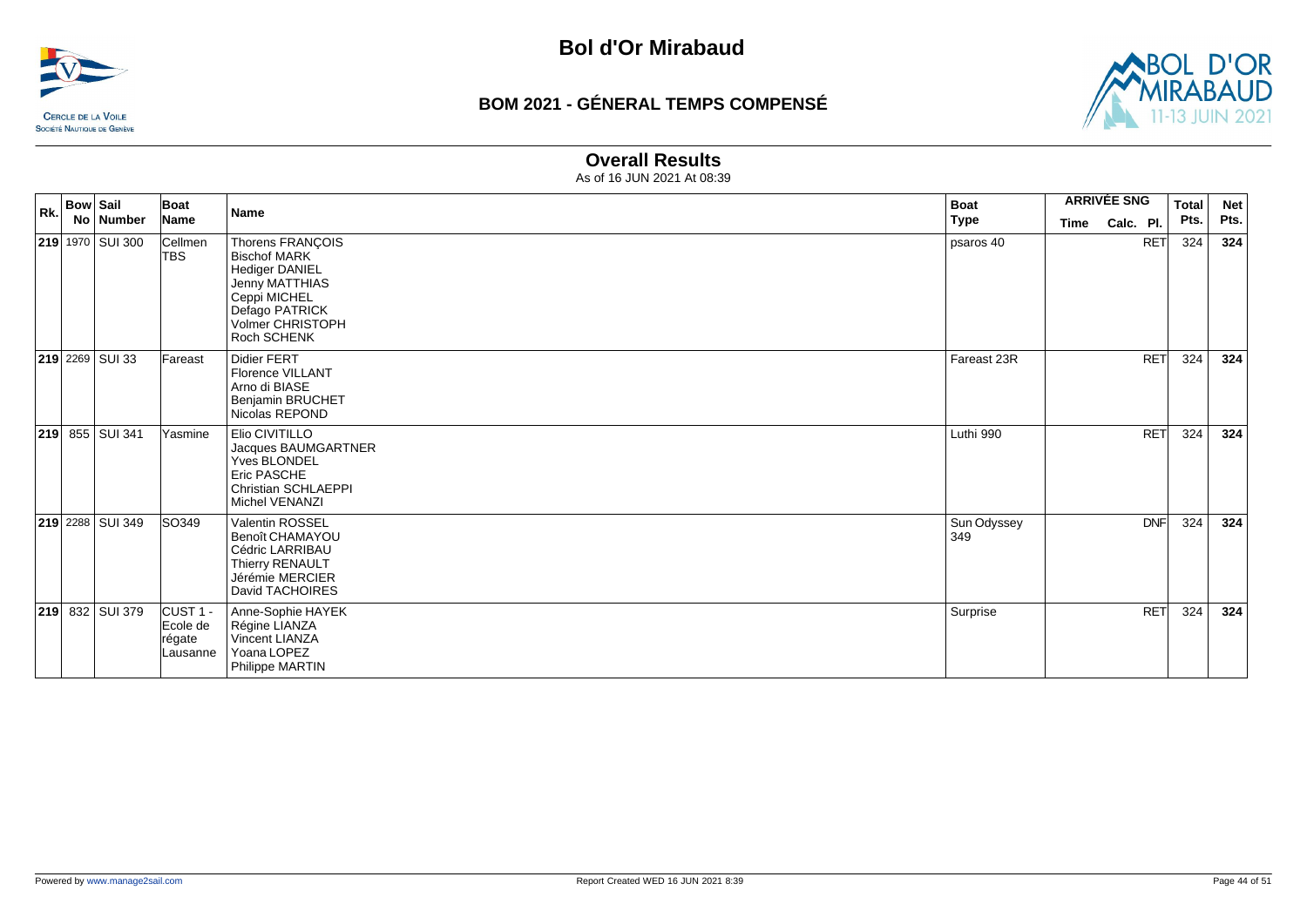![](_page_44_Picture_0.jpeg)

![](_page_44_Picture_3.jpeg)

### **Overall Results**

| Rk. | <b>Bow Sail</b> | No Number              | Boat<br>Name   | <b>Name</b>                                                                                              | <b>Boat</b>                | <b>ARRIVÉE SNG</b> |            | <b>Total</b> | <b>Net</b><br>Pts. |
|-----|-----------------|------------------------|----------------|----------------------------------------------------------------------------------------------------------|----------------------------|--------------------|------------|--------------|--------------------|
|     |                 |                        |                |                                                                                                          | Type                       | <b>Time</b>        | Calc. Pl.  | Pts.         |                    |
|     |                 | 219 2298 SUI 395       | IJ-SUI         | Marc WINTELER<br><b>Olivier BAECHLER</b><br>Yann FRIEDRICH<br>Thomas de PERROT                           | J/80                       |                    | <b>RET</b> | 324          | 324                |
|     |                 | <b>219</b> 126 SUI 41  | Tzigane        | Robert RIEBEN<br>Linda SCHLATTER<br>Martina SCHLATTER<br>Rafael STUDER<br>Daniel SCHLATTER               | Nomade 830                 |                    | <b>RET</b> | 324          | 324                |
|     |                 | <b>219</b> 2490 SUI 44 | Sailbox<br>#44 | Simon MARTI<br>Antoine HNEIN<br>Jean-Carl BERGEN                                                         | mOcean                     |                    | <b>RET</b> | 324          | 324                |
|     |                 | 219 2459 SUI 459       | Dr. Stutz      | Fiona TESTUZ<br>Lucie TESTUZ<br>Jean-Sébastien RAHM<br><b>Ronald AUDERSET</b>                            | J/70                       |                    | <b>RET</b> | 324          | 324                |
|     |                 | <b>219</b> 102 SUI 49  | Dopamine       | Christophe VUILLEUMIER<br>Jean-Christophe DARRICAUD<br><b>Benoît YVER</b><br><b>Baptiste LEMAIRE</b>     | Toucan                     |                    | <b>DNF</b> | 324          | 324                |
|     |                 | <b>219</b> 2412 SUI 49 | X & Co         | Adrian RAIBLE<br>Céline RENEVEY<br>Sébastien WILDI<br>Alain MICHAEL<br>Antoine ROBERT<br>David AEBISCHER | X99                        |                    | <b>RET</b> | 324          | 324                |
|     |                 | $219$ 818 SUI 5        | Timeless       | Manuel HURT<br>Ludovic JUNCA<br>Mihai BANICA                                                             | Jeanneau Sun<br>Odyssey 30 |                    | <b>RET</b> | 324          | 324                |
|     |                 | 219 2504 SUI 502       | Alisée         | Meryl SAVARY<br><b>Florent SAVARY</b><br>Eveline BOZZINI<br>Louis-Philippe RUFFY                         | H-Boot                     |                    | <b>RET</b> | 324          | 324                |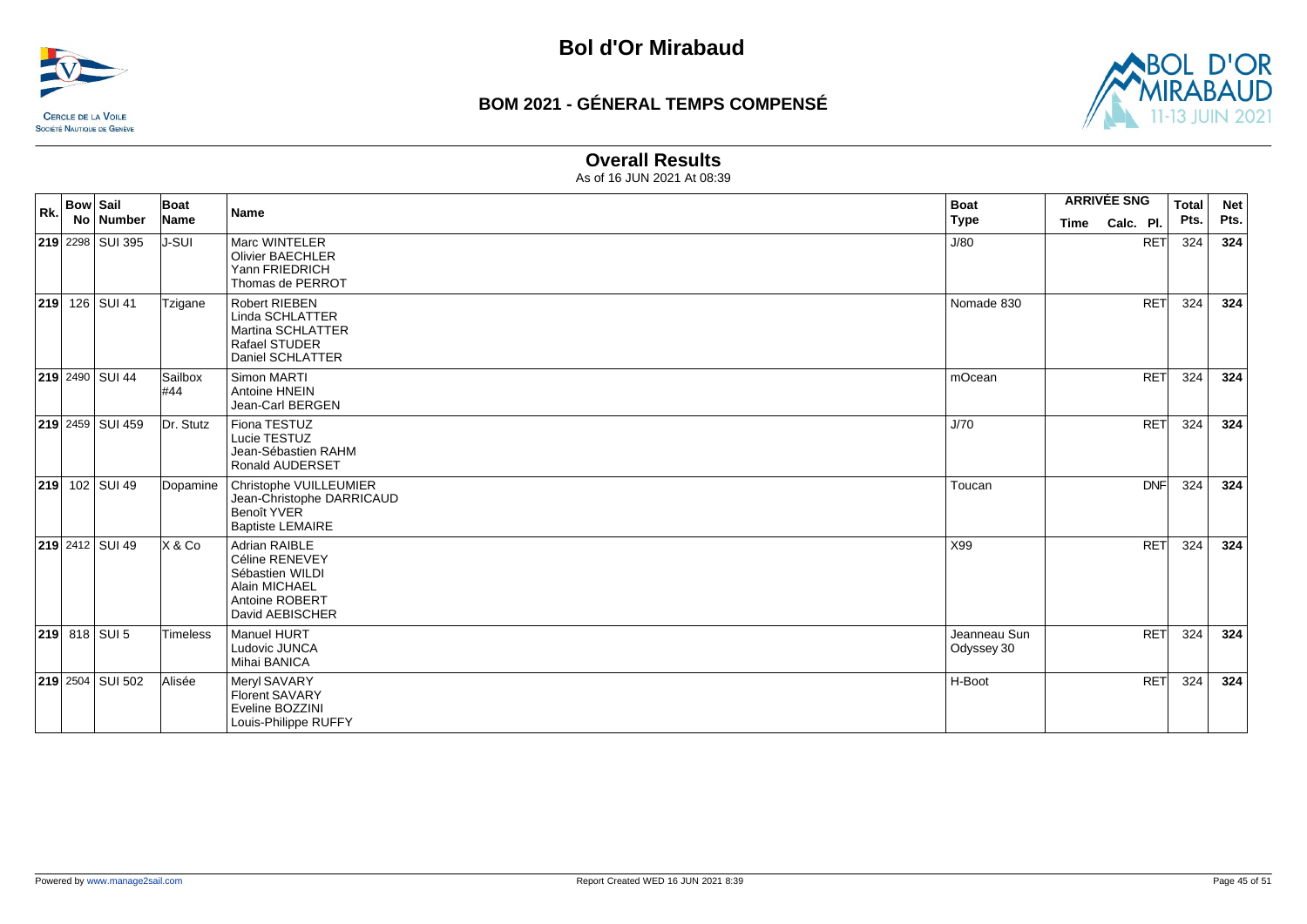![](_page_45_Picture_0.jpeg)

![](_page_45_Picture_3.jpeg)

### **Overall Results**

| Rk. | <b>Bow Sail</b> | No Number                 | Boat<br>Name                           | <b>Name</b>                                                                                                        | <b>Boat</b><br><b>Type</b> | <b>ARRIVÉE SNG</b><br><b>Time</b> | Calc. Pl.  | <b>Total</b><br>Pts. | <b>Net</b><br>Pts. |
|-----|-----------------|---------------------------|----------------------------------------|--------------------------------------------------------------------------------------------------------------------|----------------------------|-----------------------------------|------------|----------------------|--------------------|
|     |                 | 219 8206 SUI 508          | Janick                                 | Lucas DEPPING<br><b>Just LEBLANC</b><br>Elsa PATAKI<br>Toma BONVIN                                                 | Surprise                   |                                   | <b>DNF</b> | 324                  | 324                |
|     |                 | <b>219</b> 2550 SUI 525   | Oolong                                 | <b>Renaud MASSENET</b><br><b>Roland MASSENET</b><br><b>Hugues MASSENET</b>                                         | Surprise                   |                                   | <b>DNF</b> | 324                  | 324                |
|     |                 | <b>219</b> 1783 SUI 53    | Azohia 2                               | Victor PETZOLD<br>Berkay KOSE<br>David MIELKE<br><b>Thomas KNAACK</b>                                              | beneteau first<br>29       |                                   | <b>DNF</b> | 324                  | 324                |
|     |                 | <b>219</b> 555 SUI 53     | Zygomatik                              | <b>Clarence PETER</b><br>Nathalie PETER<br>Quentin PETER<br>Marie-Hélène SPIESS                                    | <b>Grand Surprise</b>      |                                   | <b>RET</b> | 324                  | 324                |
| 219 |                 | 333 SUI 55                |                                        | Passetougra Bénédict DEVAUD<br>Xavier DENTI<br>Matt RADMORE<br><b>Charlotte FREI</b><br>John ARCHER<br>Remy TISSOT | <b>Grand Surprise</b>      |                                   | <b>RET</b> | 324                  | 324                |
| 219 |                 | 58 SUI 557                | <b>CNM</b><br><b>Voiles</b><br>Gautier | Clémence RANQUET<br>Stéphane EMLER<br>Nicolas DUPERREX<br>Nathalie LAUBER-CHOLLET                                  | Surprise                   |                                   | <b>RET</b> | 324                  | 324                |
|     |                 | 219 1125 SUI 562          | ∟éman sur<br>lmer 2                    | Nicolas THUILLARD<br>Alicia FULLANA<br>François DONDEYNAZ<br><b>Julian MAREWSKI</b><br>Cédric DUPUIS               | Surprise                   |                                   | <b>RET</b> | 324                  | 324                |
|     |                 | <b>219</b> 2525   SUI 604 | Armaris                                | <b>Richard BOLWIJN</b><br>Jelle BARTLEMA<br>Jasper BARTLEMA                                                        | Surprise                   |                                   | <b>DNF</b> | 324                  | 324                |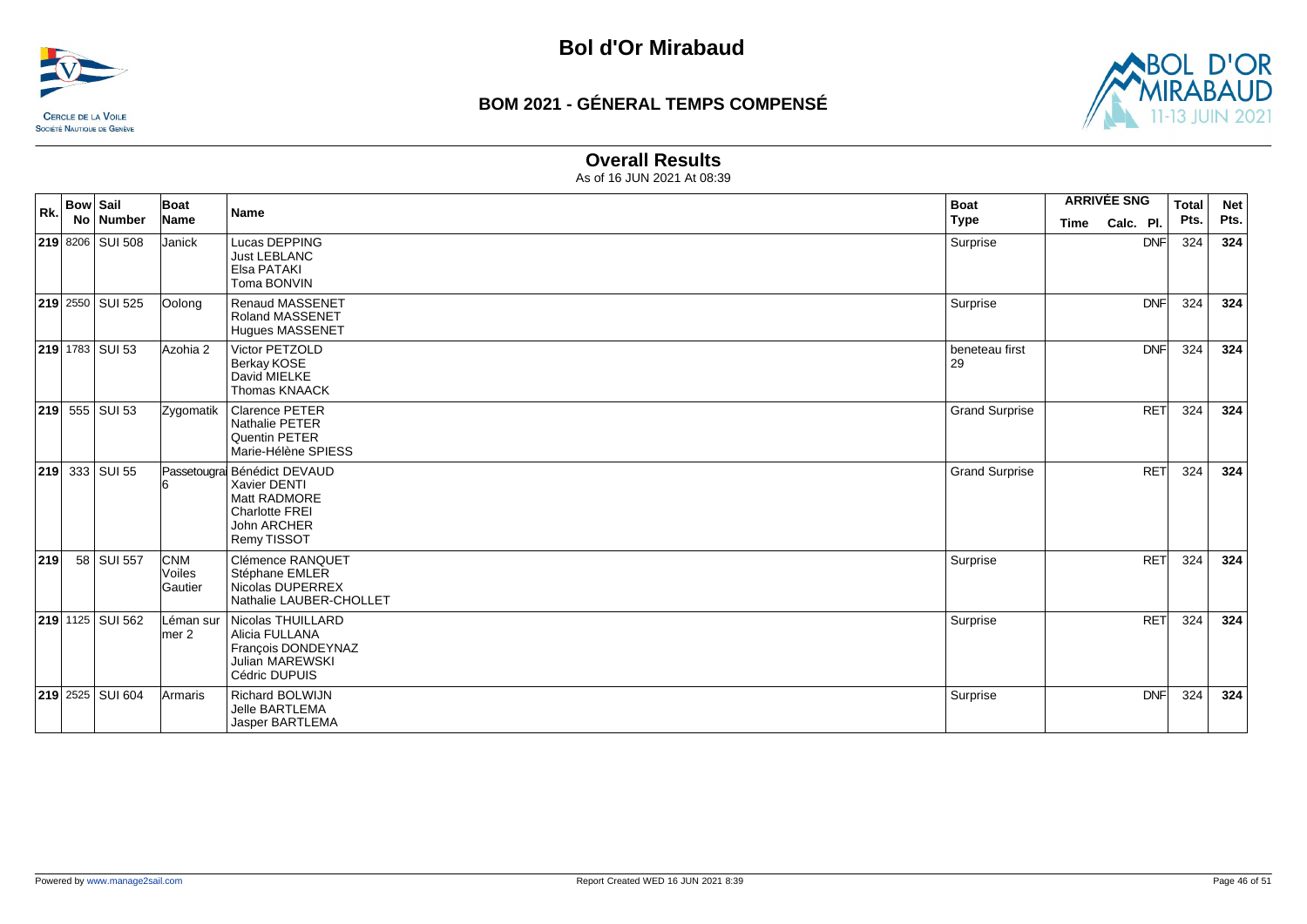![](_page_46_Picture_0.jpeg)

![](_page_46_Picture_3.jpeg)

### **Overall Results**

| Rk. | <b>Bow Sail</b> |                  | Boat                        | <b>Name</b>                                                                                                      | <b>Boat</b>         | <b>ARRIVÉE SNG</b> |            | <b>Total</b> | <b>Net</b> |
|-----|-----------------|------------------|-----------------------------|------------------------------------------------------------------------------------------------------------------|---------------------|--------------------|------------|--------------|------------|
|     | <b>No</b>       | <b>Number</b>    | Name                        |                                                                                                                  | <b>Type</b>         | <b>Time</b>        | Calc. Pl.  | Pts.         | Pts.       |
|     |                 | 219 1151 SUI 611 | ca n'existe<br>pas          | Dieter GRASER<br>Delia DEVECCHI<br>Morgane LEPEE<br>Alvaro DEVECCHI                                              | Surprise            |                    | <b>RET</b> | 324          | 324        |
|     |                 | 219 477 SUI 619  | Oldtimer                    | Maxime RODÉ<br>Julien von FELTEN<br>Thomas SCHUT<br>Guillaume SYFRIG                                             | Surprise            |                    | <b>RET</b> | 324          | 324        |
|     |                 | 219 485 SUI 638  | <b>FANDE</b><br><b>BISE</b> | <b>Christian WILLI</b><br>Christian PELLÉ<br>Daniel ROBERT<br>Robin CRAUSAZ                                      | Surprise            |                    | RET        | 324          | 324        |
|     |                 | 219 1108 SUI 65  | Rose des<br>Vents           | Jean-Raymond WEHRLI<br>Stéphane DEVELEY<br>Sébastien DORDOR                                                      | Lacustre            |                    | <b>RET</b> | 324          | 324        |
|     |                 | 219 606 SUI 651  | Fleur de<br>Sel             | Olivier SCHAAD<br>Nicolas WINSSINGER<br><b>Charlotte AUMEIER</b><br>Andreas HAUSER<br>Sofia WINSSINGER BARLUENGA | Surprise            |                    | <b>RET</b> | 324          | 324        |
| 219 |                 | 899 SUI 666      |                             | Vade Retro Daniel RINOLFI<br><b>Benoît LAGNEUX</b><br><b>Gregoire RINOLFI</b><br><b>Olivier EMERY</b>            | Surprise            |                    | <b>RET</b> | 324          | 324        |
|     |                 | 219 2424 SUI 668 | Seal                        | Alex LOVIS<br>Etienne CHAUSSON<br>Jean-Loup MOREL                                                                | Surprise            |                    | <b>RET</b> | 324          | 324        |
|     |                 | 219 768 SUI 67   | Céleste                     | <b>Vincent MASSON</b><br>David MASSON<br>Henri BAUDET                                                            | Challenger GT<br>26 |                    | <b>RET</b> | 324          | 324        |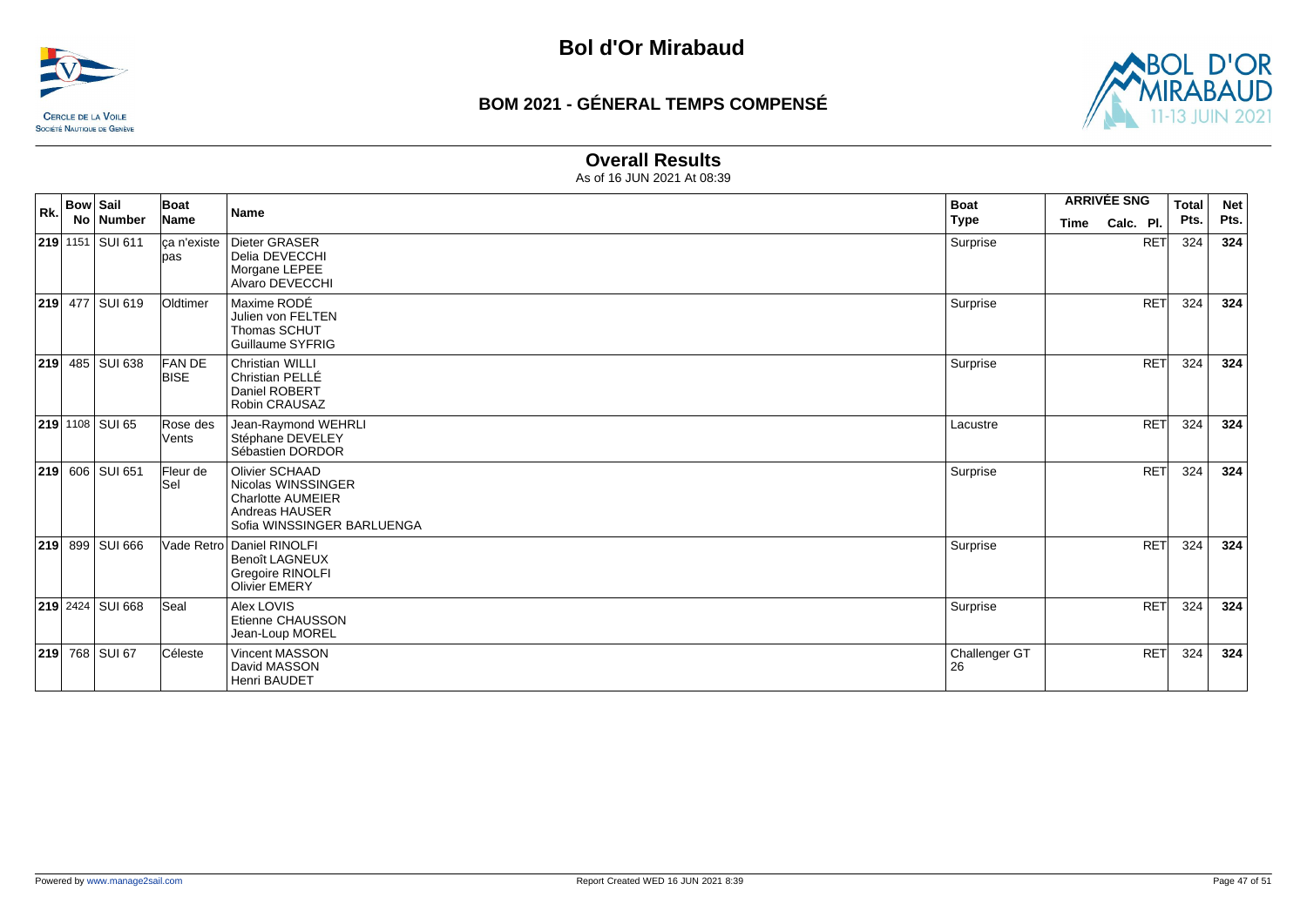![](_page_47_Picture_0.jpeg)

![](_page_47_Picture_3.jpeg)

### **Overall Results**

| Rk. | <b>Bow Sail</b> | No   Number             | Boat<br>Name         | <b>Name</b>                                                                                      | <b>Boat</b><br><b>Type</b> | <b>ARRIVÉE SNG</b><br><b>Time</b> | Calc. Pl.  | <b>Total</b><br>Pts. | <b>Net</b><br>Pts. |
|-----|-----------------|-------------------------|----------------------|--------------------------------------------------------------------------------------------------|----------------------------|-----------------------------------|------------|----------------------|--------------------|
|     |                 | 219 1853 SUI 672        | Peps                 | Sandrine WEBER<br>Ana STITELMANN<br>Yvan STITELMANN<br>Ada CAO                                   | Surprise                   |                                   | <b>DNF</b> | 324                  | 324                |
|     |                 | 219 982 SUI 702         | Mamma<br>Mia         | Hermann POMMERENKE<br>Ana DORDA MARTIN<br>Julie DALL'AGNOLO<br><b>Giuseppe MAGRA</b>             | Surprise                   |                                   | <b>RET</b> | 324                  | 324                |
|     |                 | <b>219</b> 2236 SUI 72  | <b>Sea</b><br>Dragon | Sérgio COOPER TEIXEIRA<br>Svenja JUNGJOHANN<br>Thuy-Co HOANG<br>Virginie HOANG<br>Juliette PURET | Gib Sea 92                 |                                   | <b>RET</b> | 324                  | 324                |
|     |                 | <b>219 2445 SUI 722</b> | <b>TIFÒN</b>         | Antoine CHAUSSON<br>Yannick DUVAL<br>Nicolas COUTY<br>lan STEWART                                | J/70                       |                                   | <b>RET</b> | 324                  | 324                |
|     |                 | 219 2450 SUI 727        | Éclipse de<br>Lune   | Karin BACHMANN HUNZIKER<br>Pierre-Yves HUNZIKER<br><b>Colin SERVAIS</b><br>Jérôme PROBST         | Surprise                   |                                   | <b>RET</b> | 324                  | 324                |
|     |                 | 219 1455 SUI 729        | Teenwork             | Thierry BOILEAU<br>Arnaud LUISIER<br>Claude RIES                                                 | Surprise Proto             |                                   | <b>RET</b> | 324                  | 324                |
|     |                 | <b>219</b> 2278 SUI 73  | Vire à<br>GoGo 2     | Thierry SELZ<br>Lisa GALLINELLI<br>Jonathan SELZ                                                 | Surprise                   |                                   | <b>RET</b> | 324                  | 324                |
|     |                 | 219 1597 SUI 740        |                      | Tcheûstékip Douglas HERMINJARD<br>Salvatore NOTO<br>Philippe SCHWENDI<br>Pascal HENRY            | Surprise                   |                                   | <b>RET</b> | 324                  | 324                |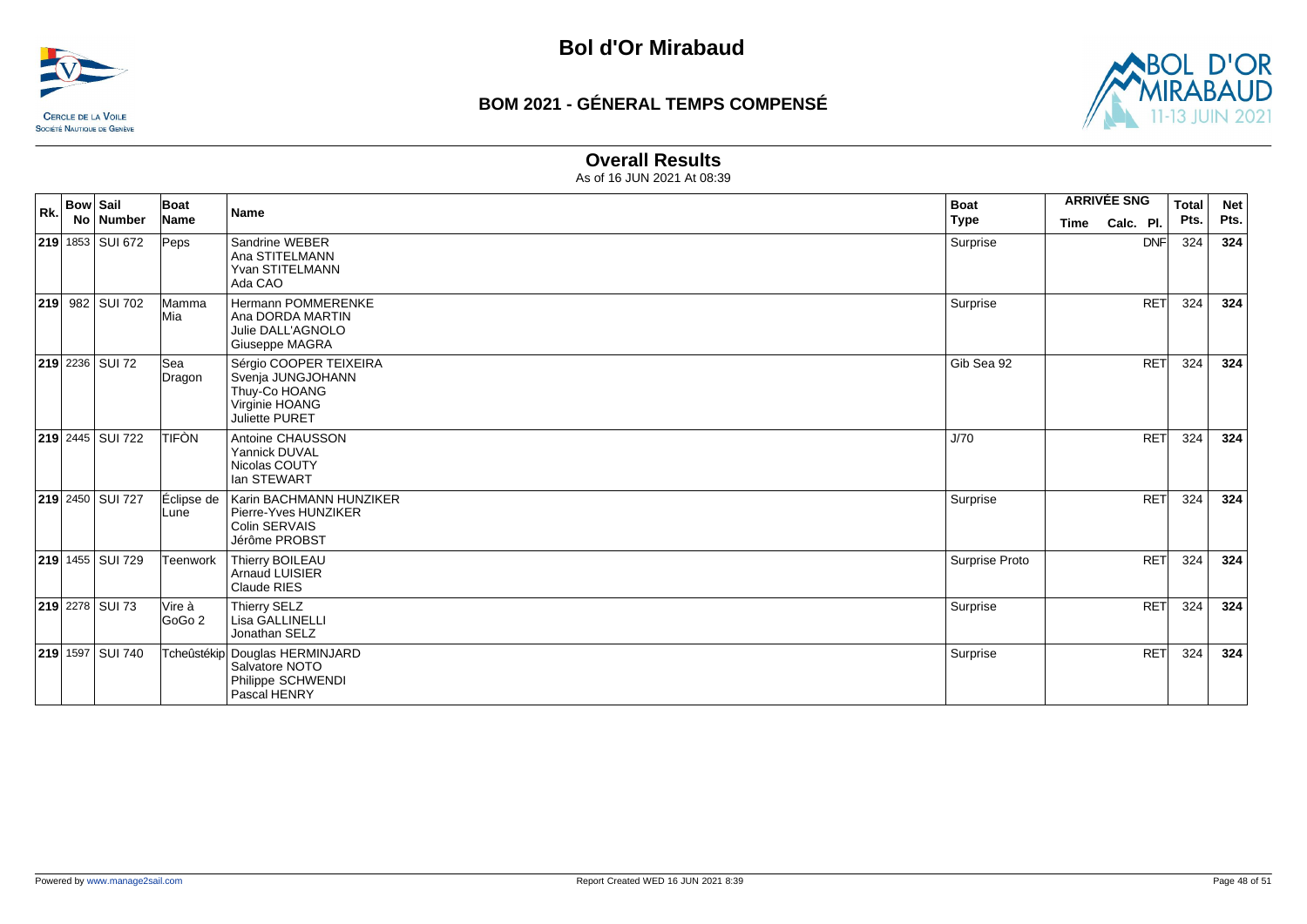![](_page_48_Picture_0.jpeg)

![](_page_48_Picture_3.jpeg)

### **Overall Results**

| Rk. | <b>Bow Sail</b><br>No Number | <b>Boat</b><br>Name              | Name                                                                                                                                          | <b>Boat</b><br><b>Type</b> | <b>ARRIVÉE SNG</b><br>Calc. Pl.<br>Time | <b>Total</b><br>Pts. | <b>Net</b><br>Pts. |
|-----|------------------------------|----------------------------------|-----------------------------------------------------------------------------------------------------------------------------------------------|----------------------------|-----------------------------------------|----------------------|--------------------|
|     | <b>219</b> 2515 SUI 743      | Athena                           | Italo ANDRIANI<br>Pietro CASTELLI<br>Enzo MERLUZZI<br>Marco PONTELLO                                                                          | Surprise                   | 1:06:43:24 1:06:43:24 RET               | 324                  | 324                |
|     | <b>219</b> 1758 SUI 753      | Vaporacer                        | Yann PEUVERGNE<br><b>Riccardo TARCHINI</b><br>Marc Antoine de MOREL<br>Claire de MOREL<br>Pere CORTS                                          | Surprise                   | <b>DNF</b>                              | 324                  | 324                |
|     | <b>219</b> 1811 SUI 758      | Vagabond                         | Francois FASSIER<br>Loredana CALIFANO<br><b>Vincent MALACARI</b><br>Jean Francois BONFILS                                                     | Surprise                   | <b>DNF</b>                              | 324                  | 324                |
| 219 | 335 SUI 76                   | Muscadet                         | Thierry BRICHET<br>Philippe COINTAULT<br><b>Olivier BLANCHON</b><br><b>Romain FEUILLET</b><br><b>Baptiste GULLY</b><br><b>Gauthier BARRET</b> | <b>Grand Surprise</b>      | 1:01:04:38 1:03:54:39 RET               | 324                  | 324                |
|     | <b>219 1857 SUI 764</b>      | Take IT<br>Easy                  | Patrice FAYE<br><b>James WEATLEY</b><br>Frédéric MAILLARD<br>Hervé CONTE                                                                      | Surprise                   | <b>RET</b>                              | 324                  | 324                |
|     | <b>219</b> 2432 SUI 767      | LAST BUT<br><b>INOT</b><br>LEAST | Romain BONNOTTE<br>Carole PUTALLAZ<br><b>Steve LARSEN</b>                                                                                     | Surprise                   | <b>RET</b>                              | 324                  | 324                |
|     | <b>219</b> 2323 SUI 777      | <b>OLGA</b>                      | Rudolf HIRSCH<br>Marina HIRSCH<br><b>Edward HIRSCH</b><br>Andrei LEVITIN<br>Evgenii KLIMOV                                                    | Seascape 24                | <b>RET</b>                              | 324                  | 324                |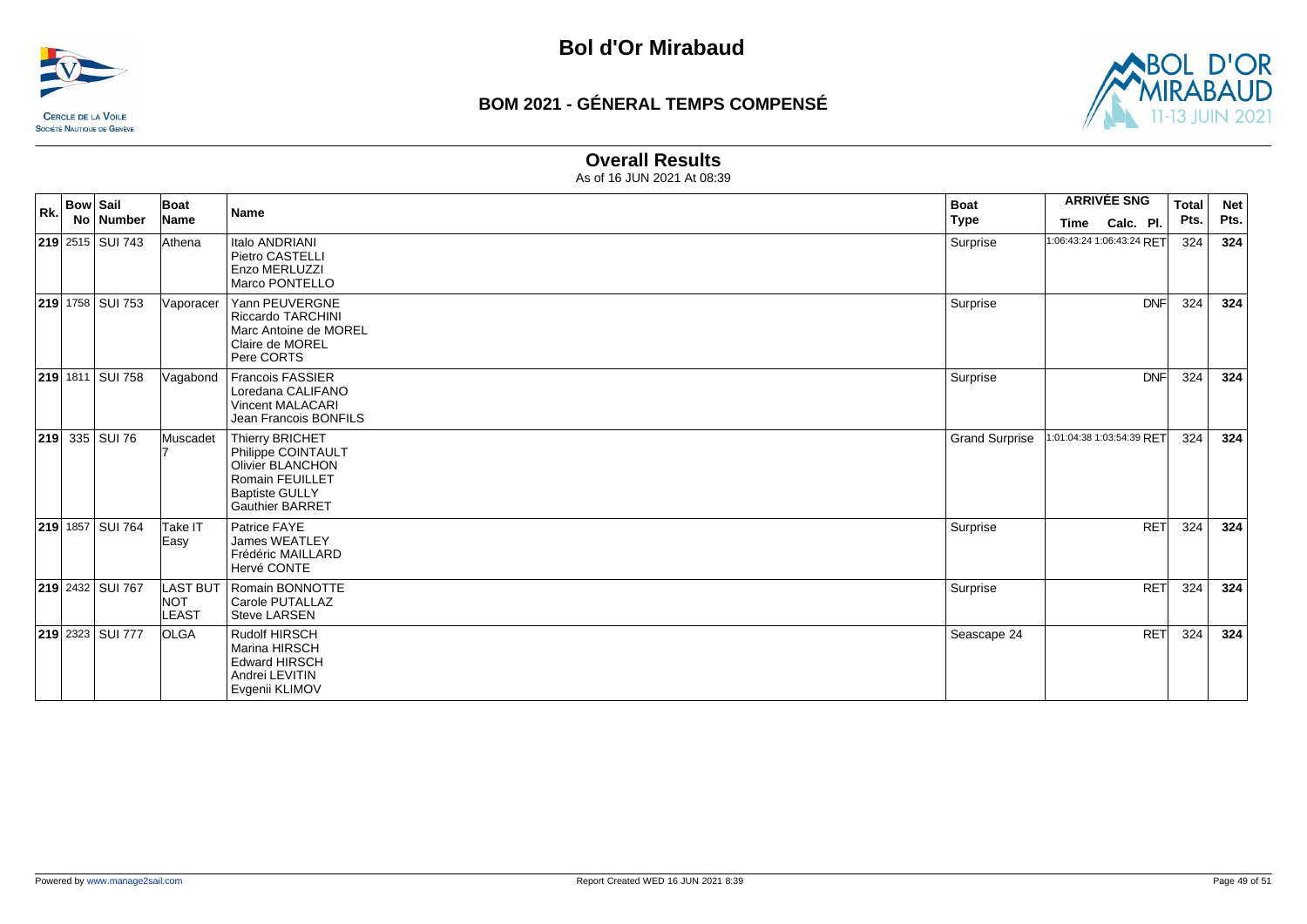![](_page_49_Picture_0.jpeg)

![](_page_49_Picture_3.jpeg)

### **Overall Results**

| Rk. | <b>Bow Sail</b> | No Number              | Boat<br>Name                | <b>Name</b>                                                                                                                                                                          | <b>Boat</b><br><b>Type</b> | <b>Time</b> | <b>ARRIVÉE SNG</b><br>Calc. Pl. | <b>Total</b><br>Pts. | <b>Net</b><br>Pts. |
|-----|-----------------|------------------------|-----------------------------|--------------------------------------------------------------------------------------------------------------------------------------------------------------------------------------|----------------------------|-------------|---------------------------------|----------------------|--------------------|
|     |                 | 219 2200 SUI 81        | Cassiopée                   | Alain CORDEY<br>Juan GUARINO<br>Didier CHAVAILLAZ                                                                                                                                    | First 30                   |             | <b>DNF</b>                      | 324                  | 324                |
|     |                 | <b>219</b> 639 SUI 831 | Jacaranda                   | Jean-Pierre BANZET<br><b>Erik FRUYTIER</b><br>Thibaut DELAPORTE<br><b>Charlotte BANZET</b><br><b>Jean Yves SUARDET</b>                                                               | J/70                       |             | <b>RET</b>                      | 324                  | 324                |
|     |                 | <b>219</b> 161 SUI 848 | Osteo7/7                    | Alain GERBER<br>Julien DESCOMBES<br>Pierre-François SAUTHIER<br>Christophe DUNAND                                                                                                    | Longtze Proto              |             | <b>RET</b>                      | 324                  | 324                |
|     |                 | 219 8197 SUI 86        | Ismé                        | Julien SAGUES<br>Jacques VIGNE<br>Dominique THOUVENIN<br><b>Frederic CAMUZET</b><br>Pierre SAGUES<br><b>Christophe HERMANT</b><br>Frederico CROVA                                    | X-yachts X99               |             | <b>RET</b>                      | 324                  | 324                |
|     |                 | 219 1934 SUI 888       | dupin1820<br><b>TWISTER</b> | Jean-Marc DERYNG<br>José ASENSIO<br><b>Catherine GILBERT</b><br><b>Christopher HUGHES</b><br>David CHAMPENDAL<br>Serge GUERINEAU<br>Lucas EUDIER<br>Thierry VEDOVATI<br>Pascal LUTHI | Melges 32                  |             | <b>RET</b>                      | 324                  | 324                |
|     |                 | 219 1395 SUI 962       | PatrisT                     | <b>Franck PETITPIERRE</b><br>Loïc FUMEAUX<br><b>Guy NICOLLIER</b><br>Eric FREI<br>Simon MONNIER                                                                                      | Surprise                   |             | <b>RET</b>                      | 324                  | 324                |